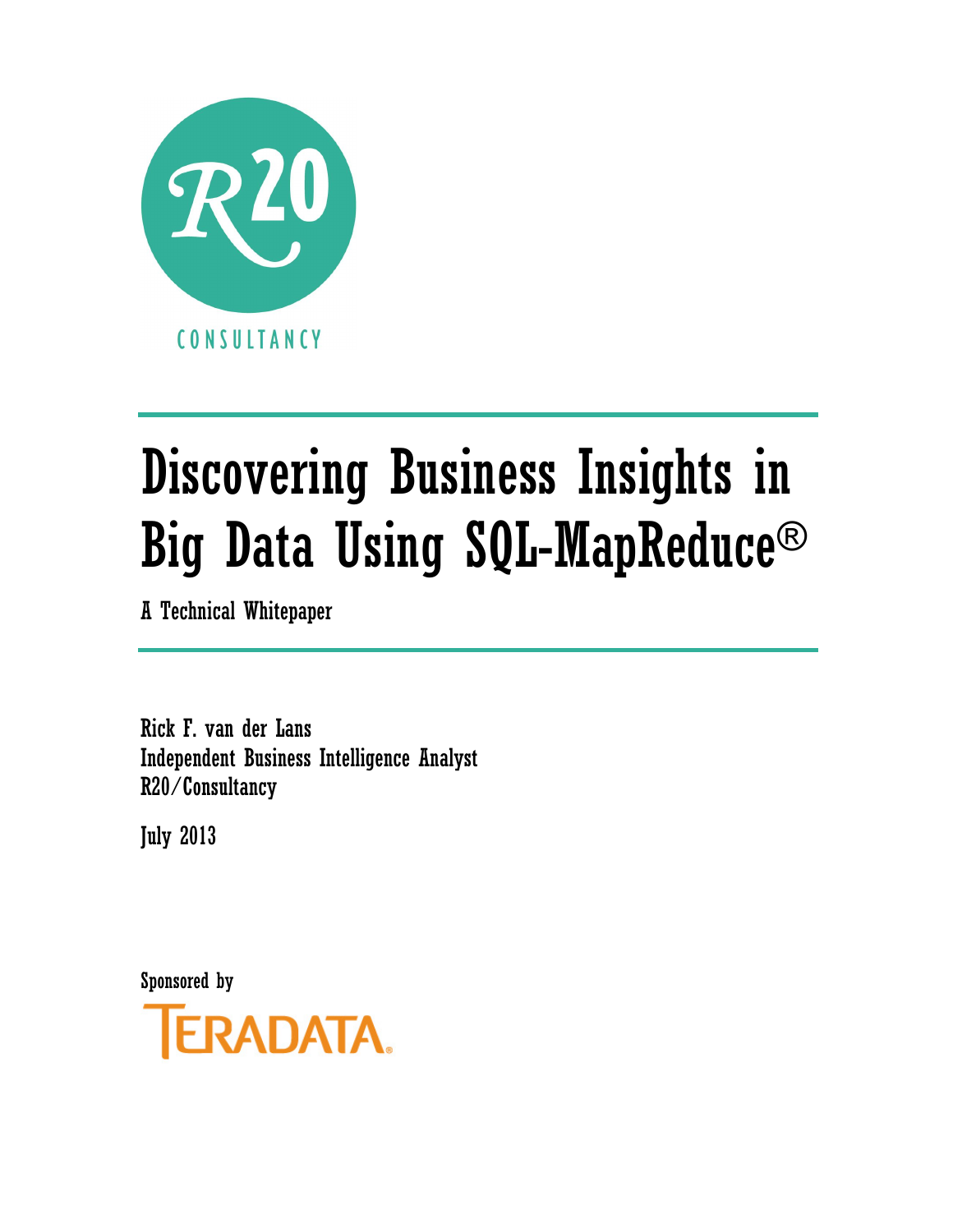Copyright © 2013 R20/Consultancy. All rights reserved. Teradata, the Teradata logo, Aster, SQL-MapReduce, Applications-Within, SQL-H are trademarks of registered trademarks of Teradata Corporation and/or its affiliates in the U.S. and worldwide. Trademarks of companies referenced in this document are the sole property of their respective owners.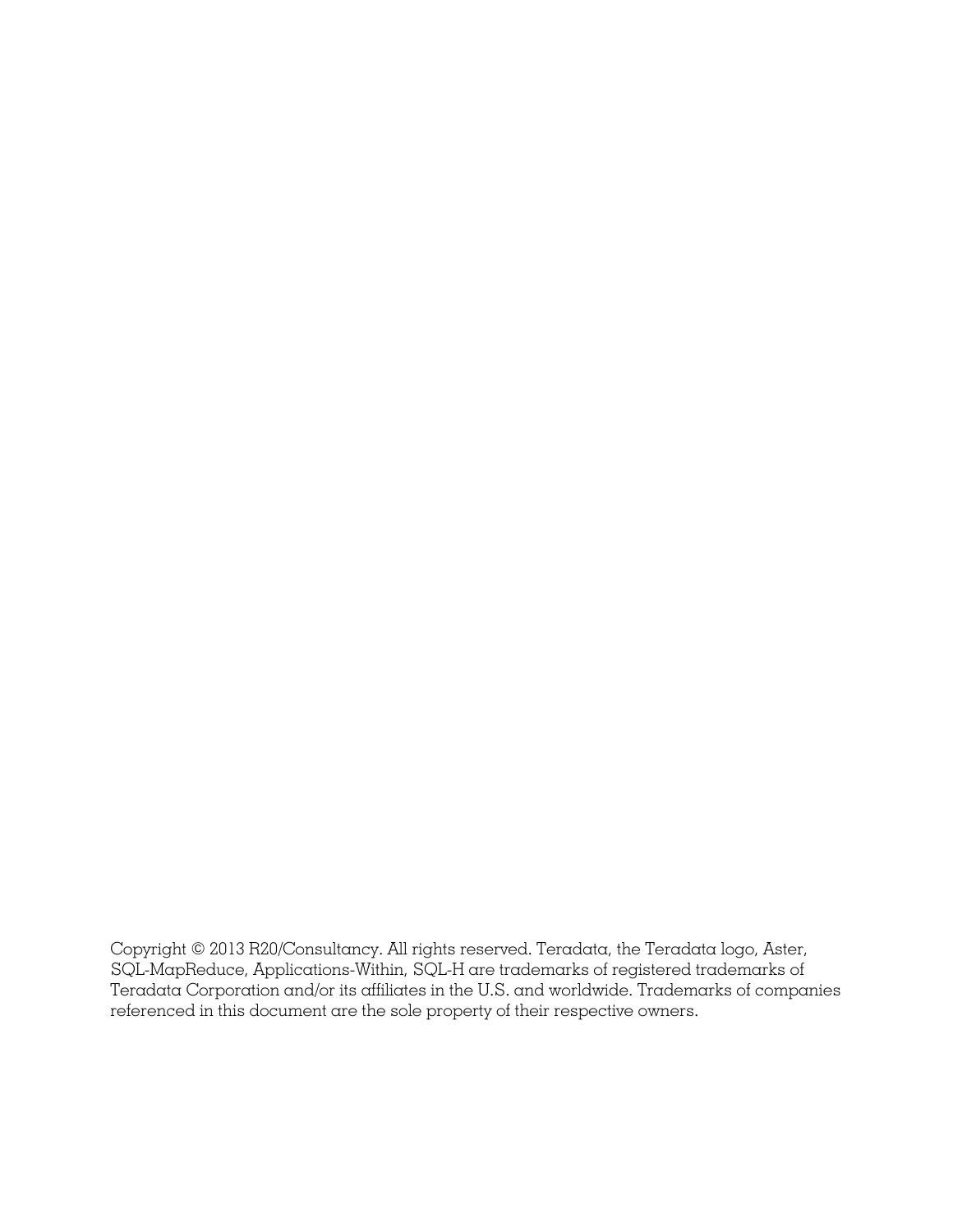# Table of Contents

| 1                                           | Summary                                                                                                                                                                                                                                                                                      | 1                                     |
|---------------------------------------------|----------------------------------------------------------------------------------------------------------------------------------------------------------------------------------------------------------------------------------------------------------------------------------------------|---------------------------------------|
| 2                                           | Discovery and the Data Scientist                                                                                                                                                                                                                                                             | 3                                     |
| 3                                           | <b>The Discovery Process</b>                                                                                                                                                                                                                                                                 | 5                                     |
| 4                                           | <b>Requirements for a Discovery Platform</b>                                                                                                                                                                                                                                                 | 7                                     |
| 5<br>5.1<br>5.2<br>5.3<br>5.4<br>5.5<br>5.6 | Technologies for Implementing a Discovery Platform<br>The World of Big Data, NoSQL, and Schemas<br>Using SQL for Discovery<br>Functions in SOL<br>Parallelization of SQL Queries and SQL Functions<br>Hadoop and MapReduce in a Nutshell<br>The Marriage of SQL and MapReduce: SQL-MapReduce | 9<br>10<br>13<br>17<br>19<br>24<br>27 |
| 6<br>6.1<br>6.2<br>6.3<br>6.4<br>6.5        | <b>Implementing a Discovery Platform</b><br>Solution 1: Classic SQL System<br>Solution 2: Advanced Reporting and Analytical Platform<br>Solution 3: SQL-MapReduce System<br>Solution 4: Hadoop with MapReduce<br>Solution 5: Hadoop with a SQL Interface                                     | 30<br>31<br>31<br>32<br>33<br>34      |
| 7                                           | Comparison of Five Solutions for Implementing a Discovery Platform                                                                                                                                                                                                                           | 35                                    |
| 8                                           | <b>Technical Advantages of SQL-MapReduce</b>                                                                                                                                                                                                                                                 | 37                                    |
|                                             | About the Author Rick F. van der Lans                                                                                                                                                                                                                                                        | 39                                    |
|                                             | About Teradata and the Teradata Aster Discovery Platform                                                                                                                                                                                                                                     | 39                                    |
|                                             | Appendix A – The Built-in Functions of Teradata Aster Database                                                                                                                                                                                                                               | 41                                    |

R20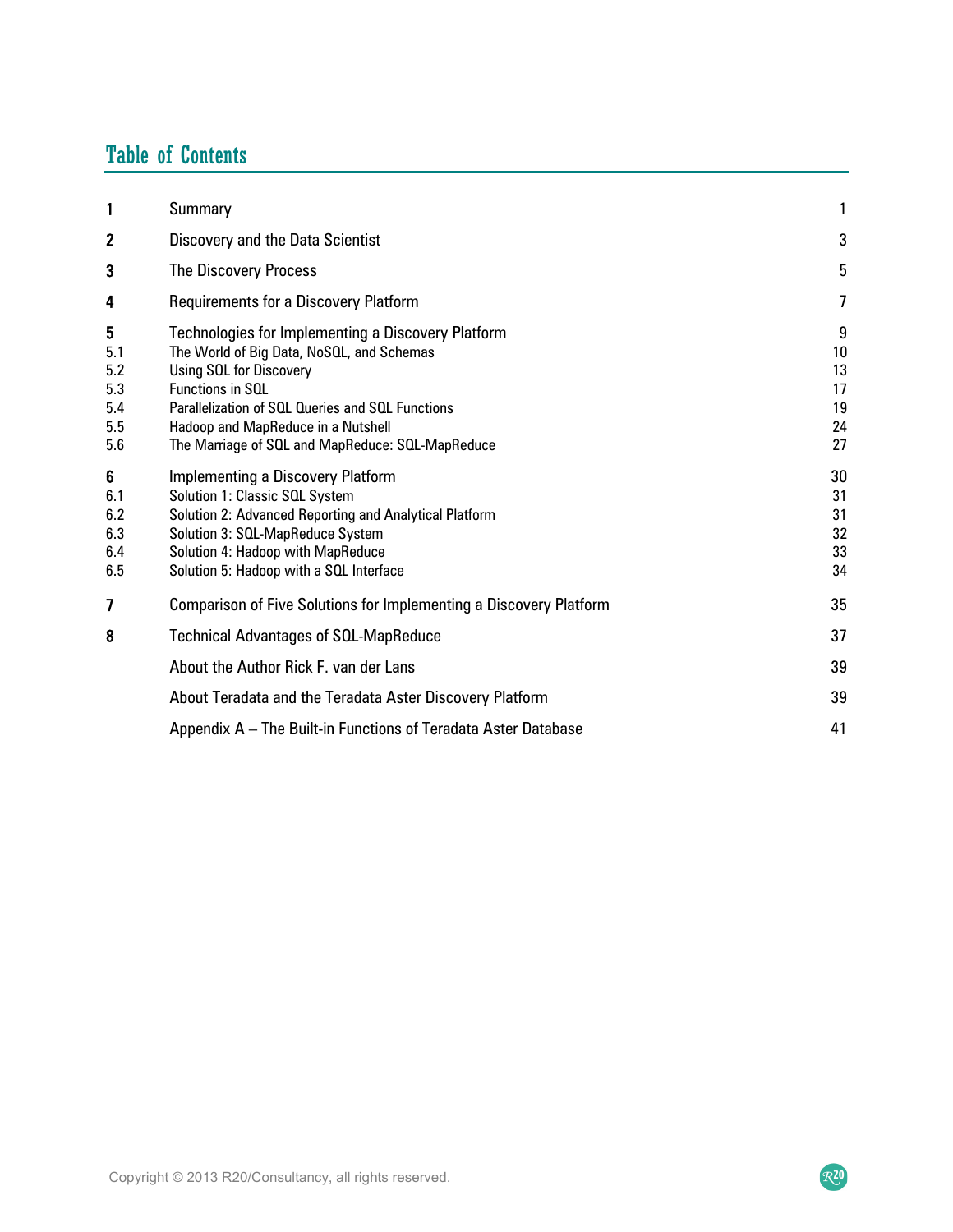# **Summary**

This whitepaper describes the advantages of merging the openness and productivity of SQL with the scalability of MapReduce to create a **discovery platform** that supports today's complex and data-intensive analytical workload generated by data scientists. It focuses on the SQL-MapReduce® implementation offered by Teradata through the Teradata Aster Discovery Platform which includes the Aster Database and Aster Discovery Portfolio. The whitepaper also discusses some of the alternative technologies available for developing a discovery platform, such as Hadoop, MapReduce, NoSQL, schema-on-read, and SQL-fication.

Business intelligence users are traditionally classified based on the tools they use: users of

reporting tools and users of analytical tools. But there is a third group of users, one that uses anything they can find to discover new insights that can lead to business benefits. They can benefit from reporting and analytical tools, but they need more, they need *discovery* capabilities. Discovery is

Discovery is about searching and analyzing data to find new business insights.

about searching and analyzing data to find new business insights that can lead to business opportunities.

Nowadays, analysts responsible for discovery are called *data scientists*. Data scientists commonly use all the data and all the tools they can lay their hands on. They use analytics and reporting to study data, but they won't stop there. In other words, discovery is not a fancy new term for analytics. Analytics is just one of the many technologies used by a data scientist to discover new insights.

The *discovery process* commonly followed by data scientists consists of four steps: data acquisition, data preparation, data analysis, and data interpretation. To support data scientists in this discovery process,  $\alpha$  reporting tool or analytical tool is not sufficient, they need  $\alpha$  featurerich, fast, and flexible *discovery platform*. Such a platform should minimally support the following features:

- Data scalability
- Heterogeneous data access
- Complex value analysis
- Data preparation techniques
- Multiple analysis techniques
- Multiple analysis tools
- Interactive analysis
- High-speed analysis
- High-level development language

Data scientists can select from different solutions for implementing a discovery platform:

- 1. Classic SQL system
- 2. Advanced Reporting Platform
- 3. SQL-MapReduce System
- 4. Hadoop with MapReduce
- 5. Hadoop with SQL interface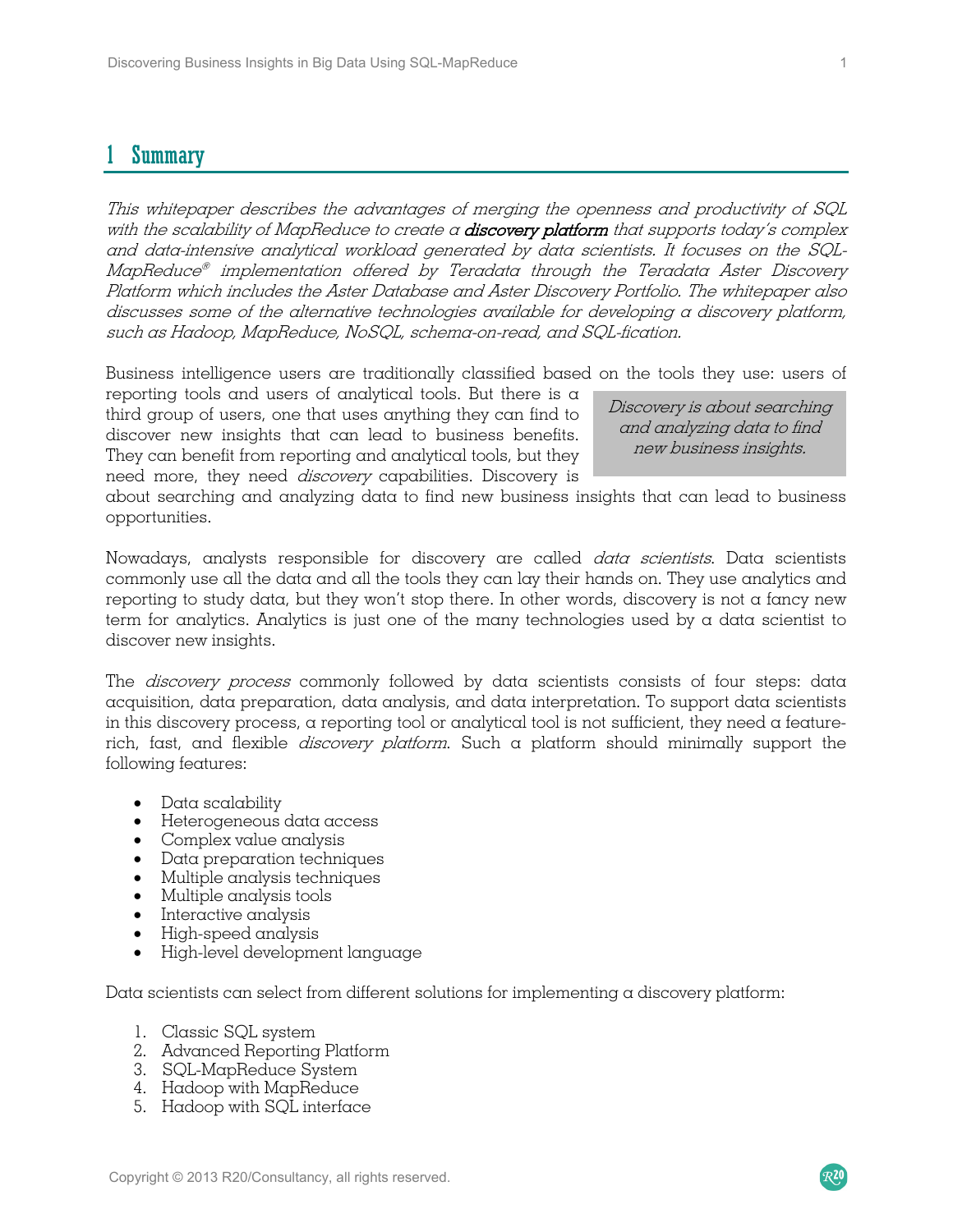This whitepaper describes all five solutions in detail and focuses on the third one, the SQL-MapReduce<sup>®</sup> solution. SQL-MapReduce is a framework based on a combination of SQL, which is the most popular database language, and a programming model created by Google called MapReduce. The goal of MapReduce is to distribute as much processing over as many processors as possible. This whitepaper describes the SQL-MapReduce implementation offered by the Teradata Aster Database (formerly called Aster Data nCluster). Aster Database is part of the Teradata Aster Discovery Platform which also includes the Teradata Aster Discovery Portfolio.

On the outside, the Teradata Aster Database looks like any other SQL database server. It supports standard SQL and all the common APIs, such as ODBC and JDBC, so that it can be accessed by all the popular analytical and reporting tools. What's inside makes Aster Database special. The product has been designed specifically for discovery and exploration of big data with the intention to uncover business insights. Its unique Applications-Within™ architecture runs analytic application logic inside the database, leveraging its massively-parallel architecture and SQL-MapReduce to fully parallelize the processing of complex analytical queries.

Besides being a powerful platform for data scientists, the support for standard SQL makes Aster Database also suitable for more traditional query workloads such as reporting and analytics, thus making it a platform for *business analysts* as well.

To summarize, extending a SQL database server with MapReduce creates a discovery platform that combines the expressive query power, openness, and productivity of SQL with the parallelizability and scalability of MapReduce. The combination has the potential to improve the performance of complex analytical queries

Teradata's Aster Database is a mature and robust implementation of SQL-MapReduce and has proven itself as a discovery platform.

running on large to extremely large datasets. Teradata Aster Database is a mature and robust implementation of SQL-MapReduce and has proven itself as a discovery platform.

Note: This whitepaper is a rewrite of an older whitepaper entitled  $Using$  SQL-MapReduce for Advanced Analytical Queries<sup>1</sup> and was published in September 2011. Since then, much has changed: the Hadoop stack has grown with several new modules, new SQL interfaces for HDFS have been released, new versions of Aster Database have become available, and the interest for big data has grown drastically. Therefore, it was decided to drastically rewrite this whitepaper. Some pieces of text have been reused, but major sections are new or have been completely revised.

 $\overline{a}$ 

 $^{\rm l}$  R.F. van der Lans, *Using SQL-MapReduce for Advanced Analytical Queries*, September 2011.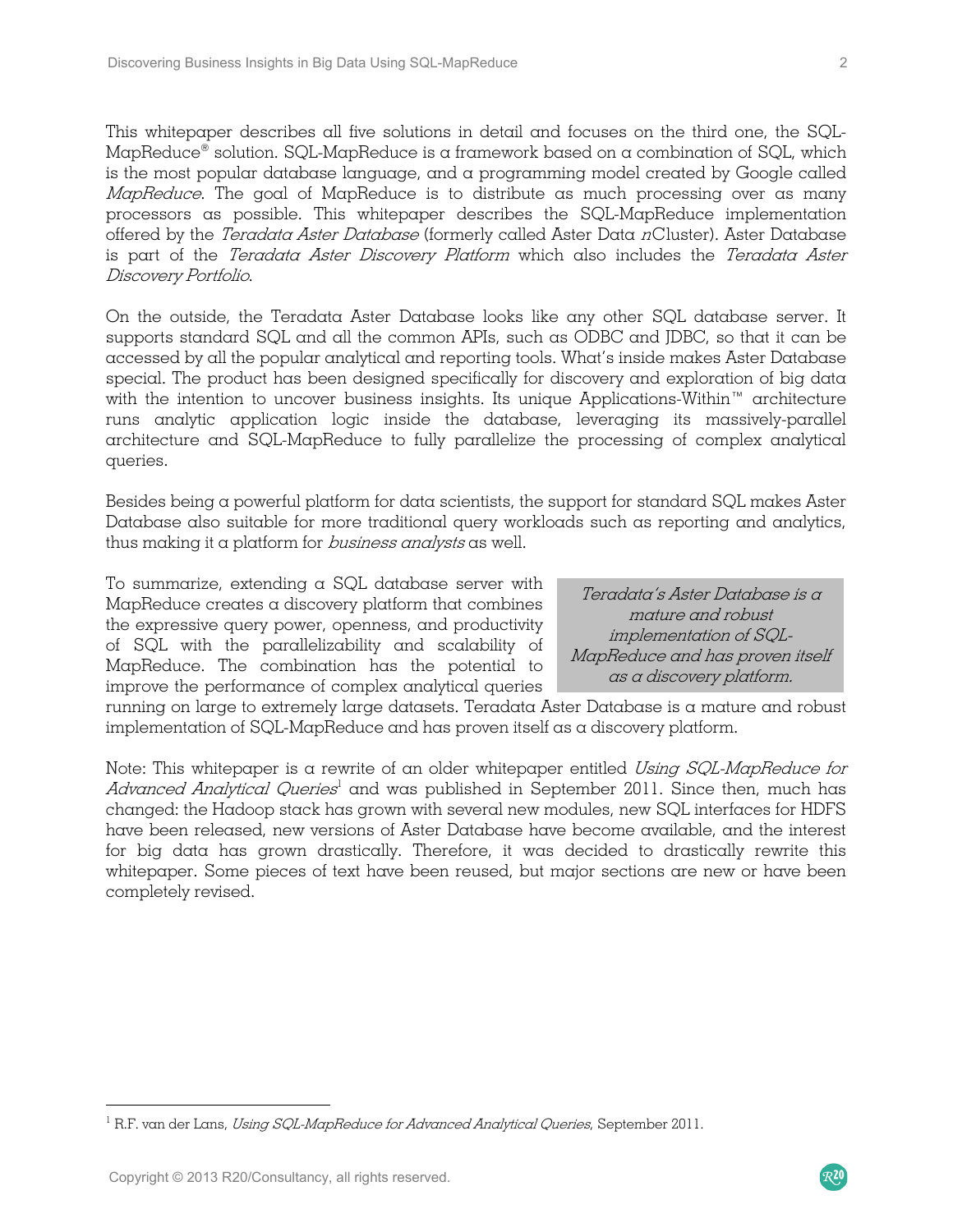# 2 Discovery and the Data Scientist

**Business Intelligence and Discovery** — Boris Evelson of Forrester Rese $\alpha$ rch $^2$  defines business intelligence as follows:

Business intelligence is a set of methodologies, processes, architectures, and technologies that transform raw data into meaningful and useful information used to enable more effective strategic, tactical, and operational insights and decisionmaking.

From this definition can be derived that business intelligence is not a tool, not a technology, nor some design technique, but it's everything needed to transform and present the right data in  $\alpha$ form that leads to insights and improves the decision-making processes of an enterprise.

The tools used by decision makers to study and analyze data, can be classified in two main categories: reporting tools and analytical tools. In principle, reporting tools show what has happened. Although the shown data may have been transformed, processed, and aggregated, still, the data shows the past and current situation. Typical examples of questions answered with reporting tools are "Show the total revenue per sales region for the last two weeks" and "Present a 360˚ report of a particular customer." Dash boards are also examples of reports; OLAP tools with which users can look at data from every angle and at every level of detail, belong to this category as well, as do batch reports.

Analytical tools, on the other hand, are used to find out what may or can happen. They use techniques such as predictive modeling, simulation, and forecasting. The result of analytics is usually not (aggregated) data but a set of rules. Examples of such rules are "When a

Reporting tools show what has happened and analytical tools show what may or can happen.

 $R^{20}$ 

customer buys cola and chips, there is a 75% chance he buys dipping sauce as well" and "The most efficient route to deliver goods to a particular set of shops is the following."

BI users can be classified based on the tools they use: reporting users and analytics users, where the former is usually the bigger group. But there is a third group of users, one that uses anything they can find to discover new insights which can lead to business benefits. They can benefit from reporting and analytical tools, but they need more, they need *discovery* capabilities.

Discovery is about searching and analyzing data to get some new business insights that can lead to business opportunities. Their questions are not that straightforward so that they can be answered by starting up a particular report or by firing up a pre-defined analysis. Examples of their questions are:

- What is a possible behavioral pattern of credit card usage that signifies a fraudulent action?
- What are other forms of data that can help us locate deeply buried oil fields more easily?

 $\overline{a}$ 

 $2^2$  B. Evelson, *Topic Overview: Business Intelligence*, November 21, 2008.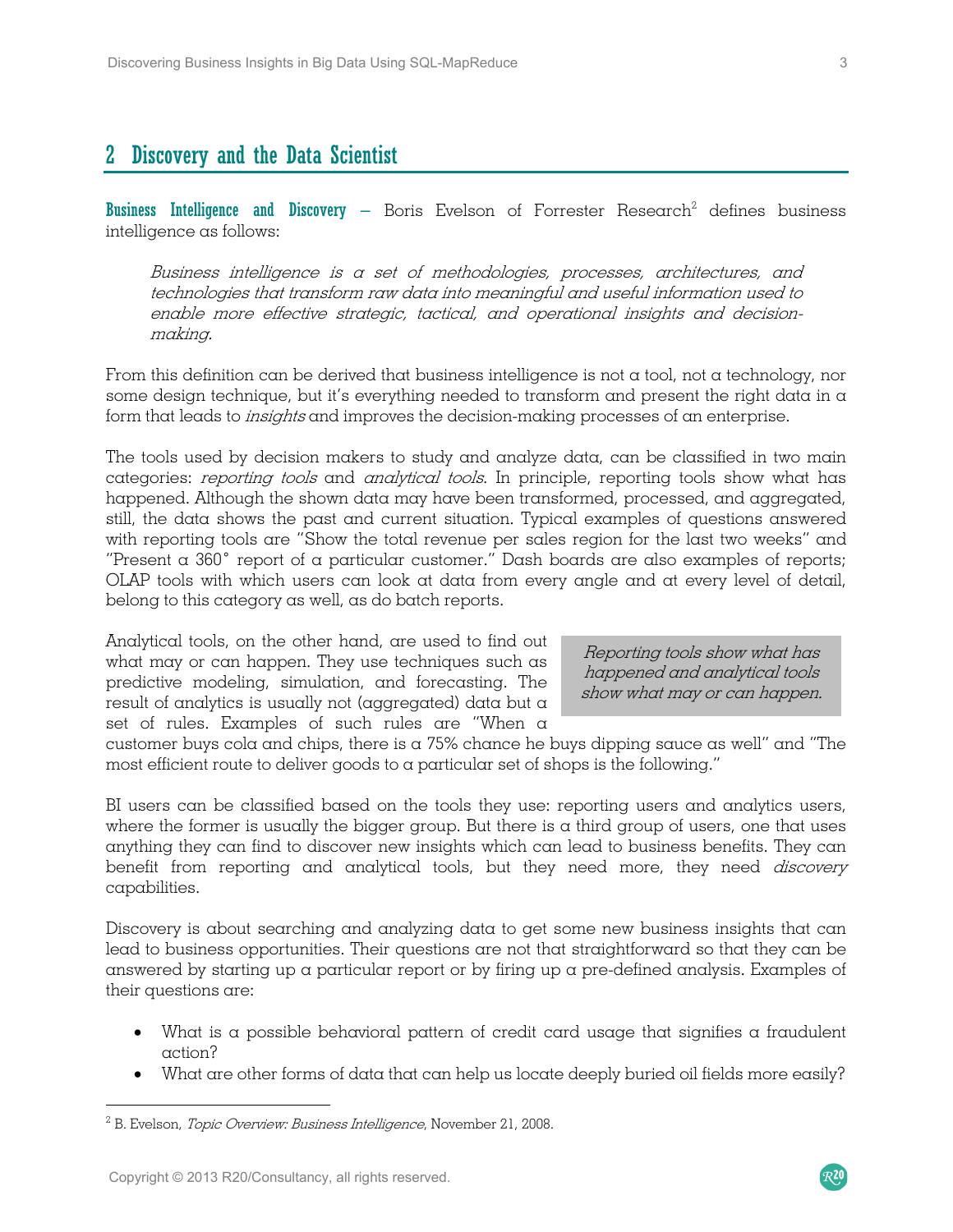• How high is the financial risk if a person 21 years old with no job is given a mortgage?

The challenge for discoverers is that they don't always know exactly what they are searching for, although they probably have a feeling or an inkling.

**The Data Scientist** – Nowadays, we call these discoverers who try to gain knowledge or awareness of something not known before, data scientists. The data scientist has been called the sexiest job of the  $21^{st}$  century<sup>3</sup> by the Harvard Business Review. But what is a data scientist and what does he do? For

Data scientists are discoverers who try to gain knowledge or awareness of something not known before.

example, in an oil company, the ones responsible for analyzing soil test results to locate new oil fields or for analyzing new techniques to find new oil fields faster, can be classified as data scientists. Another clear example of a data scientist is an actuary working for an insurance company. Actuaries deploy mathematics, statistics, and financial theory to analyze the financial consequences of risk. Professors looking for cures for specific diseases by doing DNA research can also be classified as data scientists.

Usually, data scientists use all the data and all the tools they can get their hands on. They use analytics and reporting, but they won't stop there. In other words, discovery is not a fancy new term for analytics. Analytics is just one of the many tools used by a data scientist to get new insights.

Although the term data scientist may be new, this profession has existed for a long time. For example, Napoleon Bonaparte used mathematical models to help make decisions on battlefields. These models were developed by mathematicians, Napoleon's own data scientists. Another (famous) example of that same time period is the Minard Map<sup>4</sup>. This is a good example of a data scientist using geo visualization to analyze data. The map depicts the advance into and retreat from Russia by Napoleon's army in 1812-1813. This army was practically destroyed during the retreat; the army left with 422,000 troops and came back with a mere 10,000. Charles Joseph Minard was clearly a data scientist. Many more examples like this can be found.

Data scientists are smart people. They need business knowledge, they need to understand the enterprise data, they need to know how to deploy technology, they have to understand statistical techniques, visualization techniques, and, most importantly, they need to know how to interpret the results. For example, if an analysis exercise shows that the number of storks born has a strong correlation with the

Data scientists need to understand enterprise data, technology, statistical techniques, visualization techniques, and they need to be able to interpret results.

 $R^{20}$ 

number of babies born one year later, data scientists should have sufficient knowledge to conclude that these variables do not have a direct relation, but that they are both dependent on a third variable, one that probably hasn't been included in the study yet.

The Data Scientist versus the Business Analyst – A traditional user of business intelligence systems is the business analyst. A business analyst assists end users in making informed business decisions. He exploits  $\alpha$  data warehouse to uncover important facts and statistics that show an

 $\overline{a}$ 

 $^3$  T.H. Davenport and D.J. Patil, *Data Scientist: The Sexiest Job of the 21st Century,* Harvard Business Review, October 2012.

 $^4$  Wikipedia, see http://en.wikipedia.org/wiki/Charles\_Joseph\_Minard, May 2013.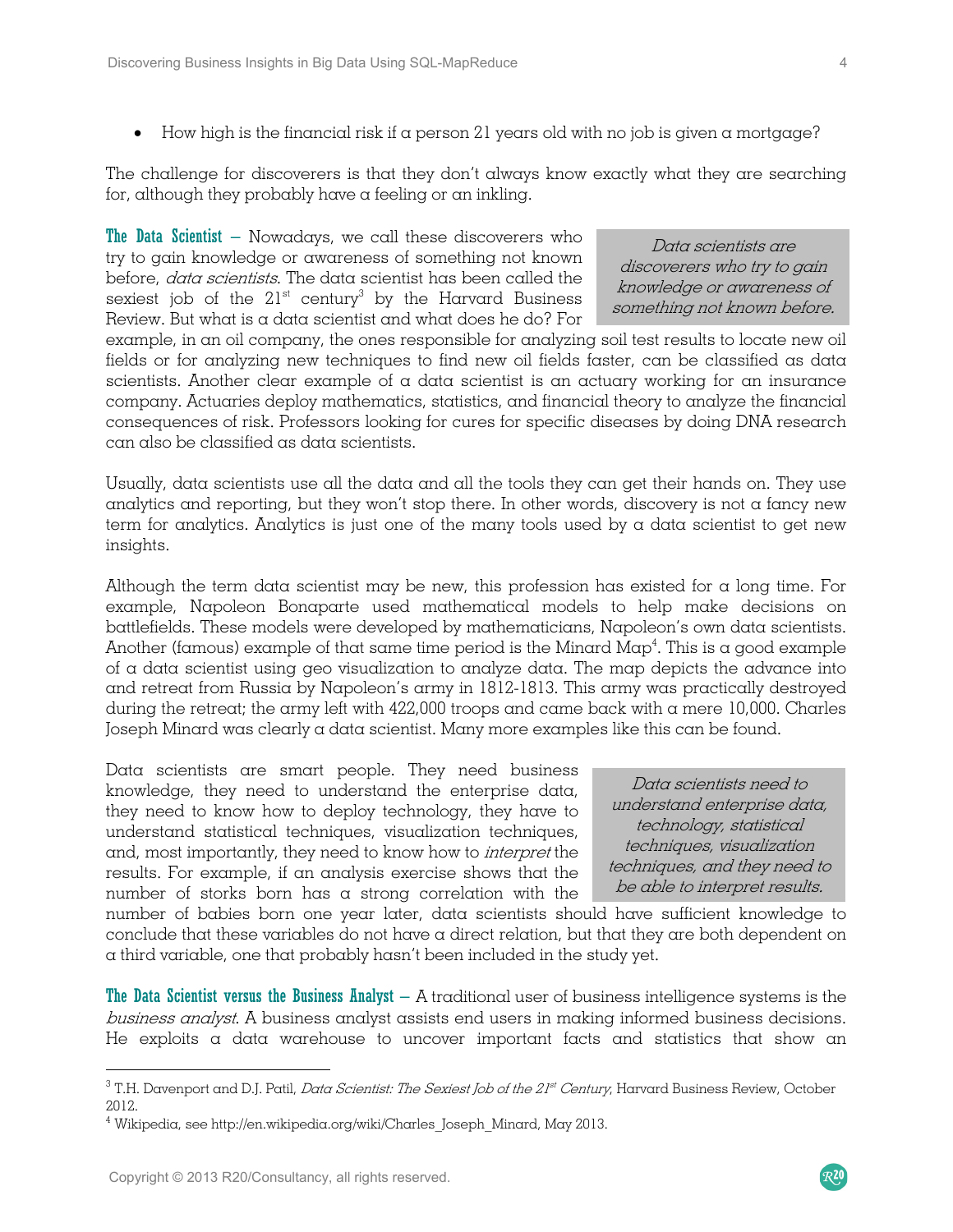organization's performance. He helps transform business needs in reports, he analyzes data structures, and defines business concepts. Quite often, he operates on the frontier between the IT department and the business departments.

Data scientists and business analysts may be using the same data, but they use that data differently. As indicated, the discovery work of a data scientist is about searching and analyzing data to produce new business insights that can lead to business opportunities. The work of the business analyst is more concrete. He creates reports for himself and for end users, he helps end users to develop their own reports, and so on.

The boundary between these two jobs is not as clear cut as one may expect. Business analysts may be doing data scientists work occasionally, and vice versa. In fact, the person working as data scientist today, may have the role of business analyst tomorrow.

# 3 The Discovery Process

The way data scientists work, is called the *discovery process*. In this chapter we list and describe the characteristics of this process.

**A Four Step Process** – The discovery process consists of four steps (see also Figure 1):

- Data acquisition: In this first step,  $data$  is collected from various  $data$  sources. The  $data$ scientist selects the data sources that may be useful for the study.
- Data preparation: In this step, data is transformed, aggregated, integrated, and cleansed until it has the form that data scientists want for their study. For example, for many data mining algorithms it can be useful to transform real life values to binary values.
- Data analysis: In this step, data is analyzed with various types of techniques, including simple reporting techniques; classic statistical techniques, such as forecasting, predictive modeling, and clustering; data mining techniques; data visualization techniques such as affinity visualization, path visualization, scatter clouds, geovisualization techniques; and time-series analysis.
- Data interpretation: When the techniques and tools present results and insights, it's still the responsibility of the data scientist to determine whether the results make sense. This requires in-depth knowledge of the business and the data, and it demands common sense.



Figure 1 The discovery process consists of four steps.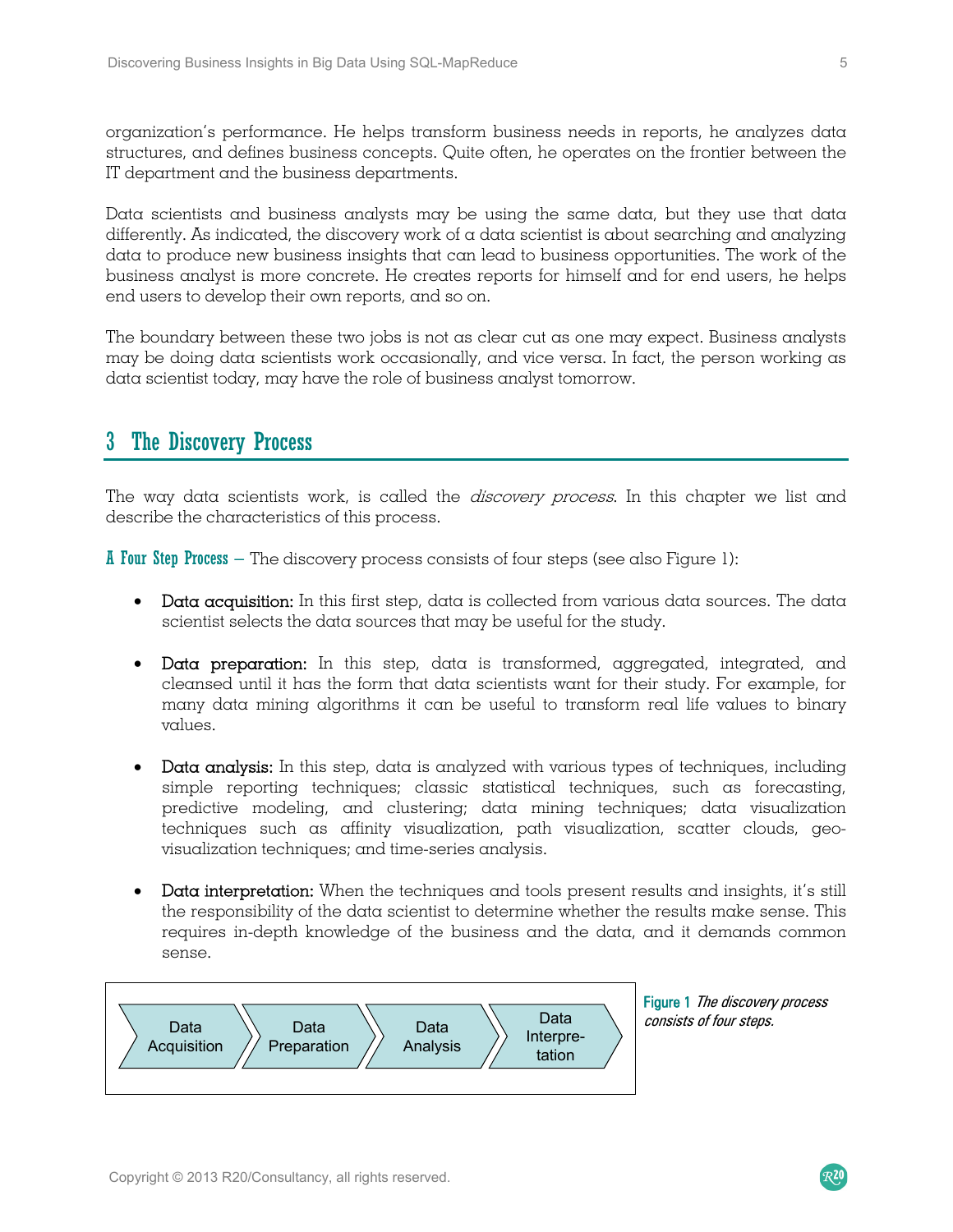**The Result of Discovery** – The result of a discovery process is in most situations *insights*, and these insights are formulated as  $\alpha$  set of *rules*. These rules can be simple if-then rules, for example, if two payments are done with the same credit card within 10 seconds, they are probably fraudulent. Rules can also be advanced statistical formulas indicating the relationship between specific variables. For example, a 10 degree rise in temperature increases sales of barbecue meat with 300%. Sometimes rules are sophisticated, self-learning data mining models that can predict customer behavior by combining historical and new incoming data.

Spinoff Results – It's not uncommon that during the discovery process unexpected insights and rules are found. These spinoffs can be as useful as the rules intended to be found. Remember Alexander Fleming who discovered penicillin by accident. There are more well-known examples like this. For example, chemist William Perkin wanted to invent a cure for Malaria. His experiments lead accidently to the first-ever synthetic dye. And don't forget George Crum who discovered Coke by accident when searching for a cure for headaches.

No Clear Goal – Another characteristic that shows that data scientists are different from most other BI users, is that their analysis work doesn't always have a clear goal. The work they do is much more free format, much more research-like.

Because the goal is not always that clear, classifying this process as "finding a needle in  $\alpha$ haystack", doesn't always make sense. If you're looking for a needle in a haystack, the goal is very clear, and with a good magnet it's not even that complex. Discovery is much more  $\alpha$ stepwise refinement process. With each step, the data scientist may get closer to useful insights.

Wide Range of Analysis Techniques – As indicated, data scientists use a wide range of analysis techniques to discover new insights. Many well-known statistical techniques can be used to find rules. A data scientist should have access to all the tools and techniques he needs. He should also be able to mix and match them. For example, he may want to apply a time-series analysis first, followed by a geo-visualization of the result. Data scientists should not be restricted in discovering valuable insights due to the lack of tools and techniques.

**Data Overload Doesn't Exist** – The more data a data scientist has access to, the more discovery options he has. In this context, more means three things. First, it means more detailed data—no aggregate data. Aggregation of data can hide potential insights. Dealing with detailed data is a typical aspect of the big data trend. Nowadays, the technology exists to process massive amounts of data fast.

Second, more means more data sources. Having access to a data warehouse is probably not enough for data scientists. They also need access to large files with sensor data, spreadsheet data, external data sources, and so on. It wouldn't be the first time that rules are discovered by enriching internal business data with external data.

Third, more means more types of data. Giving data scientists access to structured data is very useful, but not all the data has a very rigid structure. Data scientists may also require access to what some call unstructured, multi-structured, semi-structured, or poly-structured data.

Data Scientists are Creators of Data – Usually, users of reporting tools don't create their own data. They access data stored in a data warehouse or data mart. In some situations, it could be that the data the data scientists need, doesn't even exist yet. The consequence can be that dedicated projects must be initiated to create and collect the required data. An interesting example of such a project is the Amsterdam Born Children and their Development (ABCD)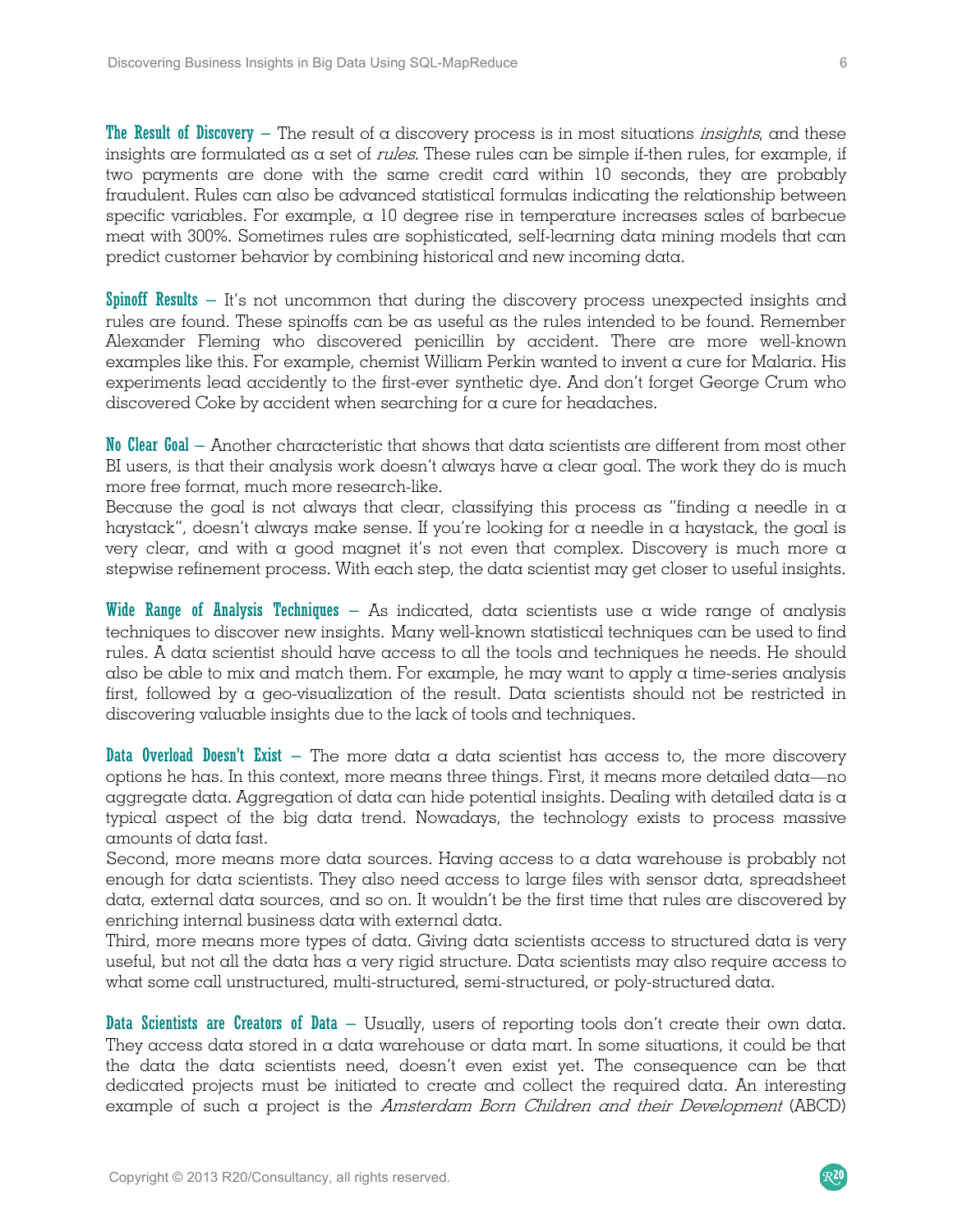first.

project. This project started in 2001 and still continues. The project tracks the health of 8,000 children. Every so many years these children have a checkup. The goal of this long lasting study is to discover what the relationship is between early growth and development on the overall health later on in live. This study is a good example of where the right data has to be created

The Discovery Process is an Iterative Process – Figure 1 suggests that the discovery process is a serial process: when one step is finished, the next one starts, and we never return to a previous step. However, less would be closer to the truth, the discovery process is very iterative. For example, when a data analysis step has been finished, the conclusion may be to collect more data, and start all over again. Even a data preparation step may lead to a return to the data acquisition step. In fact, this entire four-step process may have to be repeated several times before the right insights rise to the surface.

Long Lasting Discovery Projects – Some discovery processes are completed in one day, but they can also last for weeks, months, and even years. For example, in April 2013, researchers working at the academic hospital in the city of Utrecht in The Netherlands discovered a formula that predicts for patients, who have had an heart attack or stroke, the risk of new health problems ten years later. The formula looks at fourteen variables, including age, gender, smoking habits, and blood pressure. This study started in January 1996 and ended in 2013. This is a good example of long lasting discovery projects.

**Actionable Discovery Results** – When  $\alpha$  discovery process is finished, the organization has experienced no advantages yet—no money has been made, no ROI. The discovery process has to be followed up by a step called Act. In this step, the gained insights have to be used or implemented. Examples of implementing insights are: organization policies are changed, decision rules are embedded in operational applications, business processes are optimized, customers are offered special discounts, and so on. Without the Act step, the entire discovery exercise has been for nothing. In other words, it's important that discovery results are actionable. Note that the data scientist is not always involved in the Act.

# 4 Requirements for a Discovery Platform

To support data scientists in their discovery process, a reporting or an analytical tool is not sufficient. They need a feature-rich, fast, and flexible *discovery platform* that assists them with all four discovery steps. Such a platform should at least support the following features:

**Data Scalability** – Many traditional information systems store and manage large numbers of records. The last years, new applications have been developed that store amounts of data

#### A discovery platform should offer data scalability.

 $R<sub>20</sub>$ 

magnitudes larger than those in the more traditional applications. For example, click-stream applications, sensor-based applications, and image processing applications all generate massive numbers of records per day. The amount of records stored surpasses more often than not hundreds of millions of records.

Nowadays, the popular term used for such systems is big data systems. Because these systems store data on such a detailed level, new insights that have always been hidden, become visible. Therefore, a discovery platform should allow data scientists to analyze big data fast and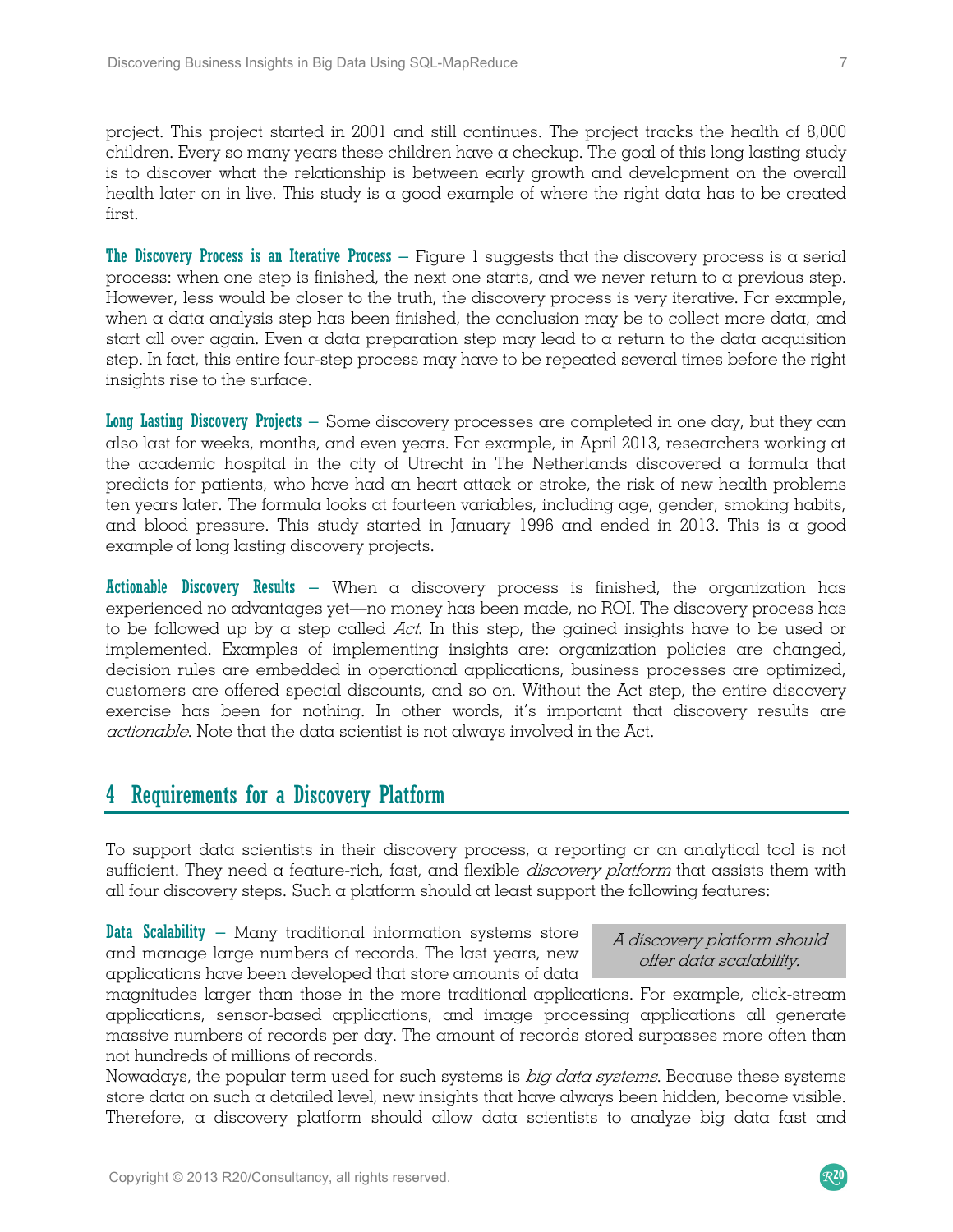efficiently. In other words, a discovery platform should offer *data scalability*. Data scalability<sup>5</sup> is the ability of a system to store, manipulate, analyze, and process ever increasing amounts of data without reducing overall system availability, performance, or throughput.

**Heterogeneous Data Access** – Most users of BI systems find the data they need in the enterprise data warehouse or in one of the data marts. Not so for data scientists. The data they need can be hidden in numerous data stores of which the data warehouse is probably one. But they may also

want to include data from external websites in their analysis research, results from their own tests and studies, textual data in documents, and so on. Data scientists are datagreedy. For them the rule applies: more is better, because by

being able to analyze more data, more valuable insights can reveal themselves. Therefore, to support the data acquisition step, a discovery platform should make it easy to access multiple data stores, including data stores using different technologies. In addition, the platform should allow the mixing and matching of data from this heterogeneous set of data stores.

Analysis of Complex Values – Most data values stored in SQL database servers are simple numbers, strings, and dates. But in more and more systems, data values are complex values, such as weblog entries, EDIFACT message, text

documents, and audio streams; see also Section 5.1. Obviously, these data values do have structure, but that structure is part of the value itself. The result is that the database server isn't aware of that structure.

The amount of complex values that organizations store is increasing. If not already, analytics of large sets of complex values will be on everyone's agenda in the near future. It's important that a discovery platform allows data scientists to analyze such complex values.

Data Preparation Techniques – When the required data sources have been identified and have been made available for the data scientists, the data must be turned into a form that makes analysis more successful. In other words, *data preparation* must take place before analysis can start. Therefore, it's important that a discovery platform supports many features to integrate all the data, transform it, cleans it, filter it, and so on. For complex values, data preparation means that a structure must be assigned to these values before they are analyzed.

**Multiple Analysis Techniques**  $-$  As indicated in Chapter 3, data scientists should be able to use a multitude of analysis techniques, including simple reporting techniques; classic statistical techniques, such as forecasting, predictive modeling, and clustering; data mining techniques; data visualization techniques such as affinity visualization, scatter

clouds, geo-visualization techniques; and time-series analysis. Therefore, to support the data analysis step, a discovery platform should offer an wide-range and integrated set of analysis techniques.

**Multiple Analysis Tools** – Usually, data scientists use all kinds of tools to analyze data, ranging from more classical statistical tools to visualization tools. A discovery platform should allow data

 $\overline{a}$ 

Data scientists are datagreedy.

A discovery platform should be able to analyze complex values.

A discovery platform should offer an wide-range and integrated set of analysis techniques.

<sup>&</sup>lt;sup>5</sup> Eugene Ciurana, *Getting Started with NoSQL and Data Scalability*, see http://refcardz.dzone.com/refcardz/gettingstarted-nosql-and-data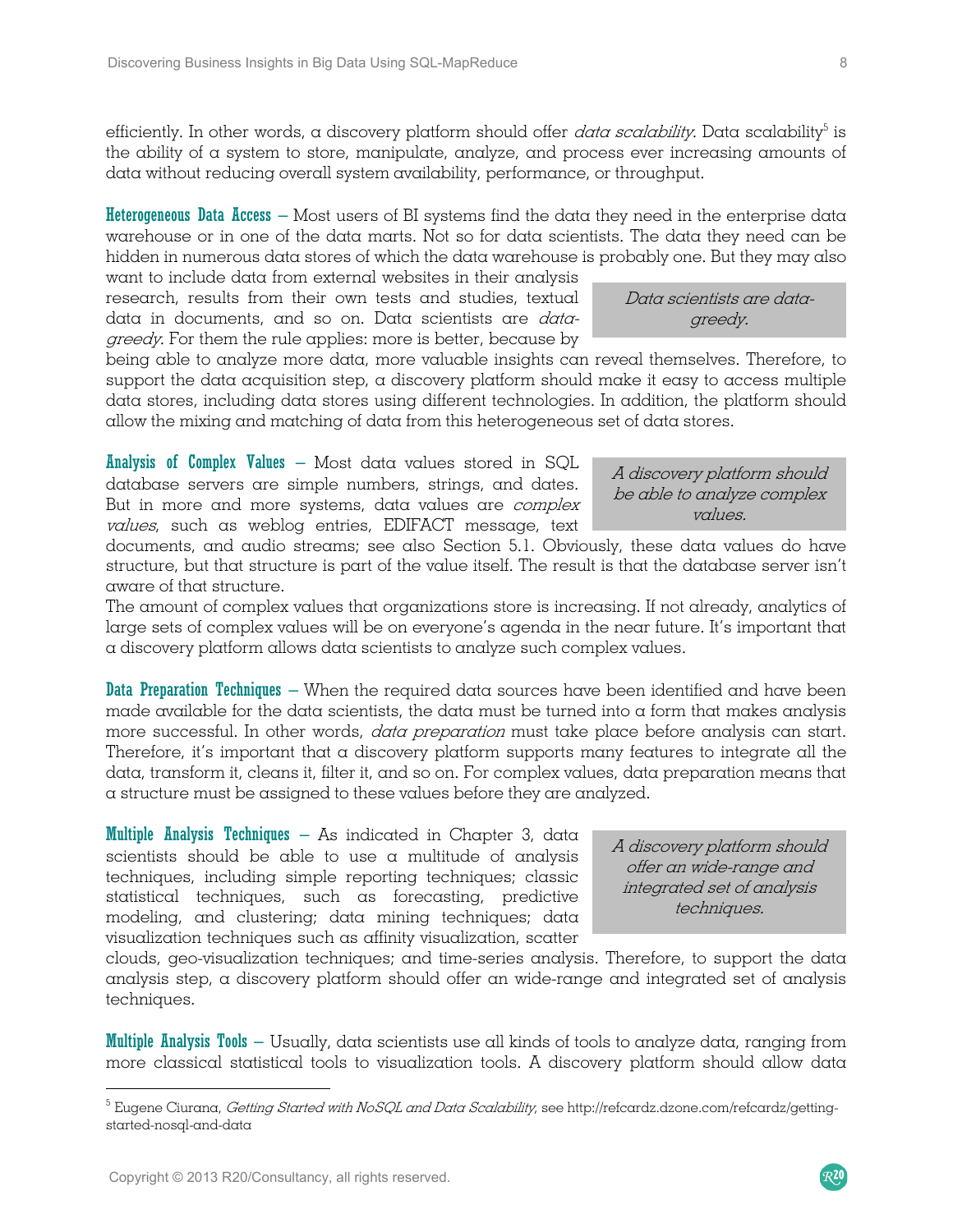scientists to deploy all these different tools on the same data. They should be able to mix and match features of the analysis tools. For example, they may want to deploy a geographical grouping of data before it's passed to a statistical analysis. Or, they want to sessionize weblog entries, then deploy  $\alpha$  sentiment analysis, and finally, use  $\alpha$  visualization technique. In addition, it should not be needed to create replicas of the data for each and every tool. This would raise project costs and would slow down the discovery process too much. In an ideal situation, many of the results created with one tool should be reusable by another tool.

**Interactive Analysis** – The discovery process is not  $\alpha$  serial process, but a highly iterative one; see Chapter 3. Therefore, a discovery platform must make it possible to run an analysis, change specifications, run the analysis again, and

so on. A discovery platform can do this by supporting *interactive analysis*: when the data scientist wants to run a new query, he should be able to execute it right away. No scheduling of queries should be needed. The platform should not make data scientists wait too long between queries.

**High-Speed Analysis**  $-$  It's evident that a discovery platform offers high-speed analysis. Even if big data sets are analyzed using complex analysis algorithms, results should be displayed within seconds (and preferable faster than that).

The faster an analysis is completed, the more an alternative hypothesis can be tested. If analysis of a potential correlation between two variables requires two hours of processing, the

data scientist will probably only analyze the variables he thinks are of interest. If such an analysis only takes a few seconds, he may want to analyze them all. This increases the chance that valuable results are discovered.

In addition, when performance is slow, a data scientist can lose his train of thought.

It's also important that a discovery platform offers high-speed analysis out-of-the-box. In other words, it should not be needed to first tune and optimize the database and database server before an analysis can start. Again, this would delay the discovery process too much.

High-Level Development Language – A high-level development language is important for productivity and for the iterative nature of discovery. Data scientists should not be slowed down in their thinking process by the use of a low-level

development language. In addition, it's important that existing developments can be reused easily.

# 5 Technologies for Implementing a Discovery Platform

Nowadays, data scientists can choose between many different technologies and products to implement a powerful discovery platform. For example, they can use a classic SQL system, an advanced reporting and analytical environment, a SQL-MapReduce based system, a NoSQL system, or a mix of these solutions. Before we can answer the question what the best discovery platform is, some of these technologies are described in this chapter. Chapter 6 addresses the question what the best discovery platform is.

support interactive analysis.

Out-of-the-box a discovery platform should offer high-speed analysis.

A discovery platform should

A discovery platform should offer a high-level development language.

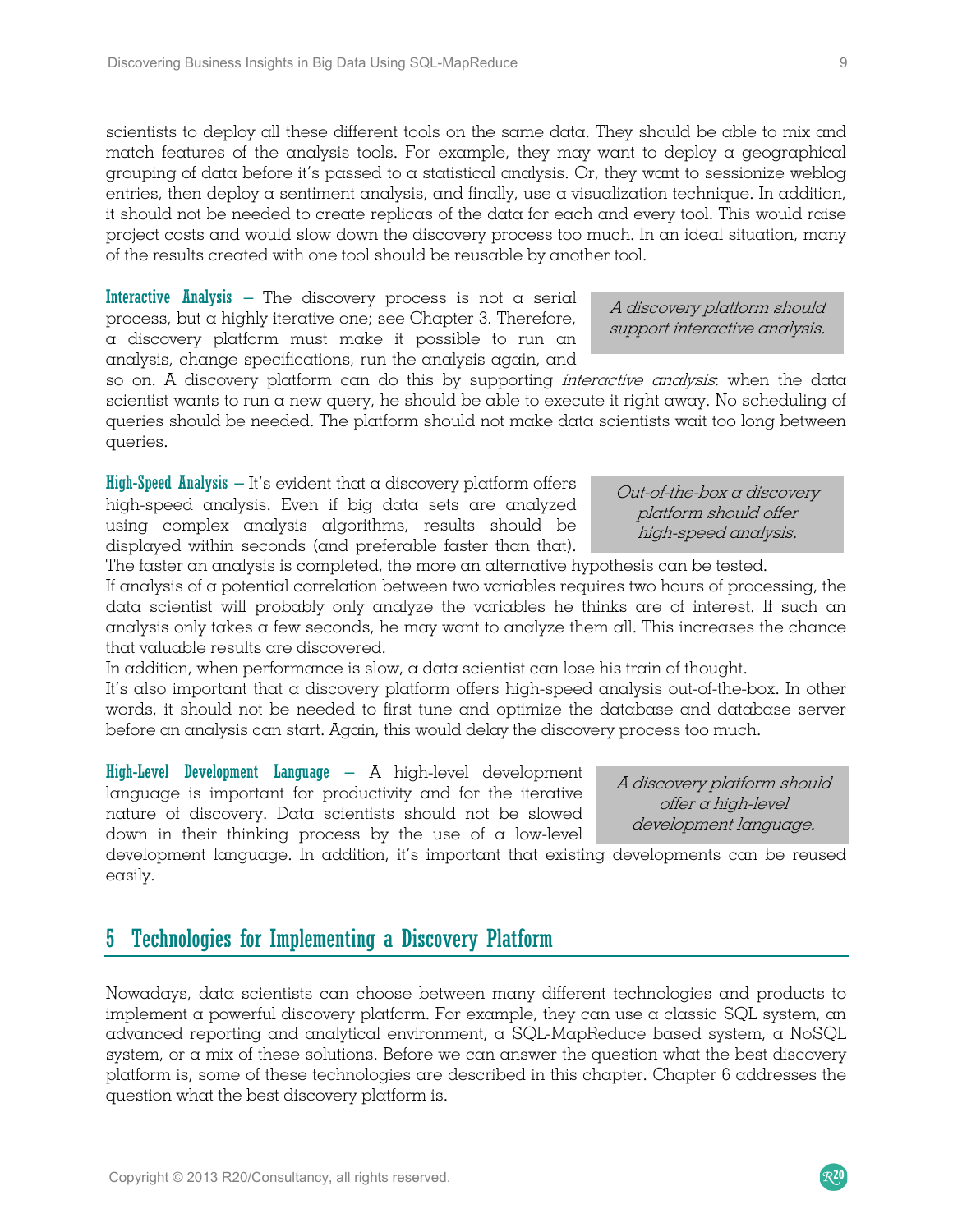### 5.1 The World of Big Data, NoSQL, and Schemas

One of the hottest trends in the IT industry is undoubtedly big data. With big data comes a new generation of NoSQL systems for data storage, such as Hadoop, Cassandra, and MongoDB. One of the key differences between NoSQL systems and the more classic SQL systems is the way they treat *schemas*. A schema describes the structure of data. Because schemas are an important technological concept for evaluating discovery platforms, this section explains the different styles of handling schemas.

Big Data and Data Scientists – Big data is a blessing for data scientists, because it gives them data on a level of detail that may reveal insights that would be impossible to see with aggregated or condensed data. Imagine a utility company that measures electricity consumption once  $\alpha$ month. By deploying big data systems, that same company can switch to measuring consumption every few seconds. Because of this higher level of detail, insights may become visible that have always been completely hidden.

The interest of big data has always existed, even before the term was invented. However, most of the big data needs were impossible to implement with older technology or unaffordable. What has changed and what has given big data its position in the spotlights, is that hardware and software technologies have become available that have been designed specifically to support big data environments for reasonable prices.

 $N_0$ <sub>M</sub> $I_0$  – Many of the new systems for big data storage are referred to with the intriguing term NoSQL. The reason this name has been selected is simple: most of them do not support SQL nor the relational model for managing data. For example, the group NoSQL systems called document stores uses a more hierarchical model for organizing data, and the column-family stores support tables in which each record can have a different set of values. What distinguishes them most from the well-known SQL systems is how they handle *schemas*.

**The Schema** – In SQL systems, when a table is created, a schema is assigned. A schema describes the structure of all the records in the table. It indicates how many columns there are, what the names of those columns are, what the data types are, which columns have unique values, and so on. All records of a table in a SQL system have the same schema. In a way, all records of a table inherit the schema of that table.

There are two different ways for data storage systems to handle schemas, these are called schema-on-write and schema-on-read. Both are described in this section.

Schema-on-Write – Classic SQL systems support *schema-on*write. This means that all the data written to a database has a schema. For each value of each record is known to which column of the table it belongs. A schema is not optional.

With schema-on-write all data written to a database has a schema.

 $R^{20}$ 

Not only SQL systems use schema-on-write. Older, so-called pre-relational databases, such as IMS and IDMS, also support schema-on-write. In addition, when data is stored as XML documents, schema-on-write is used as well, because the schema of the data is known at the time of writing. The advantage of schema-on-write is that when an application accesses the data, the schema is known, and therefore it doesn't have to apply application logic to assign a schema to the data during access.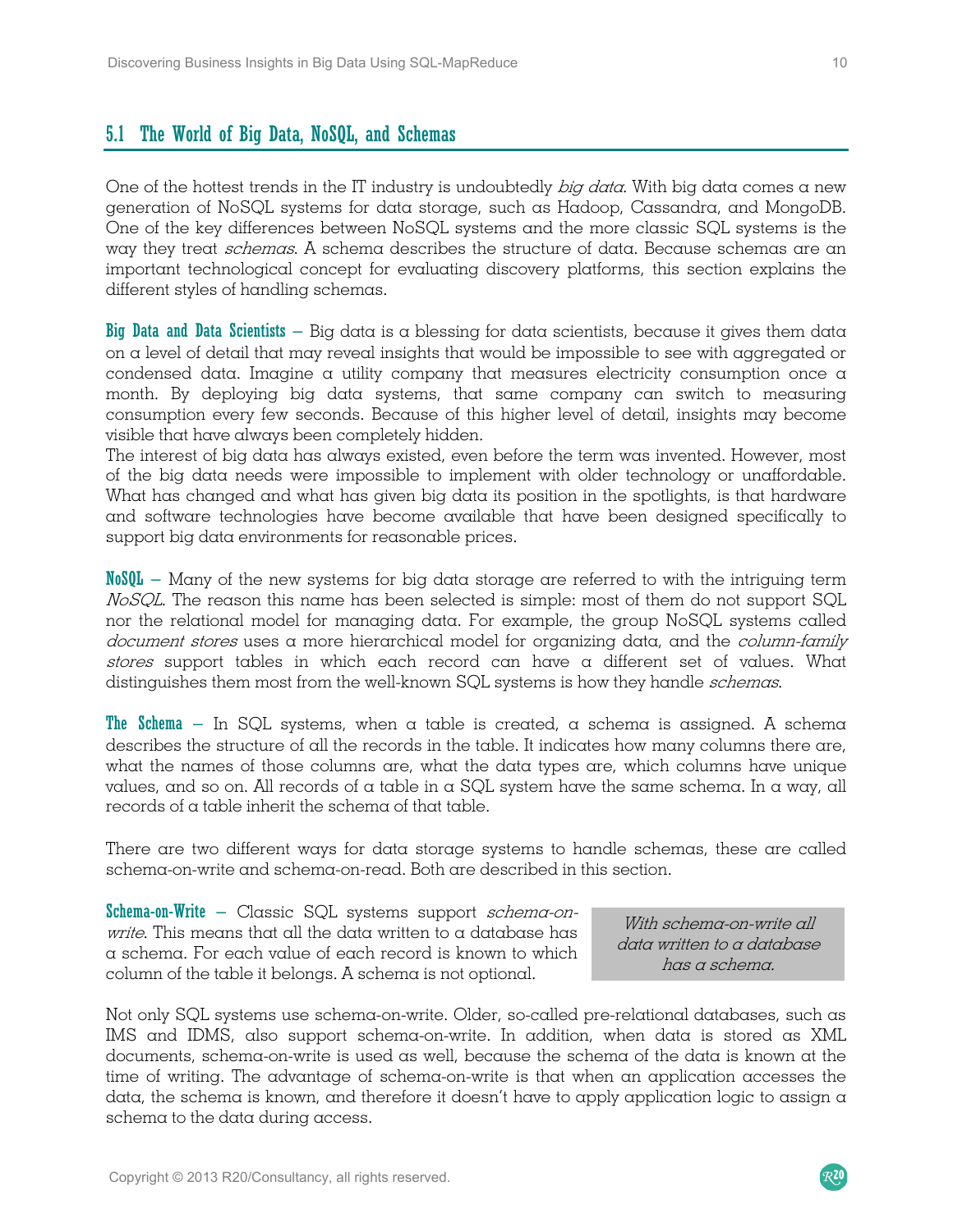Two forms of schema-on-write can be identified: fixed and variable.

In SQL systems all records in a table have the same schema. In fact, it's impossible for a SQL table to contain one row with ten columns and another row with twelve columns. This also means that if a new column has to be added to one record, that column must be added for every record. We refer to this form as fixed schema-on-write.

The alternative to fixed schema-on-write is *variable schema-on-write*. Several NoSQL systems use this. When data is stored in their databases,  $\alpha$  schema in XML, JSON, or BSON form is written together with the data itself, thus schema-on-write is used. However, different records in one and the same table (or an equivalent concept) can have different schemas. In other words, the schema of each record in a table varies.

The advantage of variable-schema-on-write is flexibility. When a new column or element has to be added to only one record, it only has to be done for that one record. The other remain unchanged. No resource intensive operation has to be invoked to reorganize all the other records in the table as well.

Schema-on-Read – The opposite of schema-on-write is *schema*on-read. When a database server uses schema-on-read the data has no schema when it's stored. Or, more precisely, the database server doesn't know what the schema is, the data values are like blobs of bytes. For example, the following long string of comma-separated values is a value without a schema:

With schema-on-read, stored data has no schema, the schema is assigned when reading the data.

"Anchorage Daily News","PO Box 149001","Anchorage","AK","99514-9001","907-257-4200", "907-258-2157","71","","82","http://www.adn.com/",newsroom@adn.com

If this string is stored as one value in a column of a SQL table, the database server doesn't understand the structure of this value and will treat it as one atomic value. Such values are called *complex values* or *schema-less values*. Both terms are used interchangeably in this whitepaper.

An EDIFACT message representing an invoice (the XXX code is used to separate elements) is a more complex example of a schema-less value:

UNB+UNOA:1+005435656:1+006415160:1+060515:1434+00000000000778'XXXUNH+00000000000117+INVOIC:D:97B:UN 'XXXBGM+380+342459+9'XXXDTM+3:20060515:102'XXXRFF+ON:521052'XXXNAD+BY+792820524::16++CUMMINSMIDRANG EENGINEPLANT'XXXNAD+SE+005435656::16++GENERALWIDGETCOMPANY'XXXCUX+1:USD'XXXLIN+1++157870:IN'XXXIMD+ F++:::WIDGET'XXXQTY+47:1020:EA'XXXALI+US'XXXMOA+203:1202.58'XXXPRI+INV:1.179'XXXLIN+2++157871:IN'XX XIMD+F++:::DIFFERENTWIDGET'XXXQTY+47:20:EA'XXXALI+JP'XXXMOA+203:410'XXXPRI+INV:20.5'XXXUNS+S'XXXMOA +39:2137.58'XXXALC+C+ABG'XXXMOA+8:525'XXXUNT+23+00000000000117'XXXUNZ+1+00000000000778'

Someone familiar with the structure of EDIFACT messages knows what all these codes mean, but for the database server this is just one large value.

 $R$ 20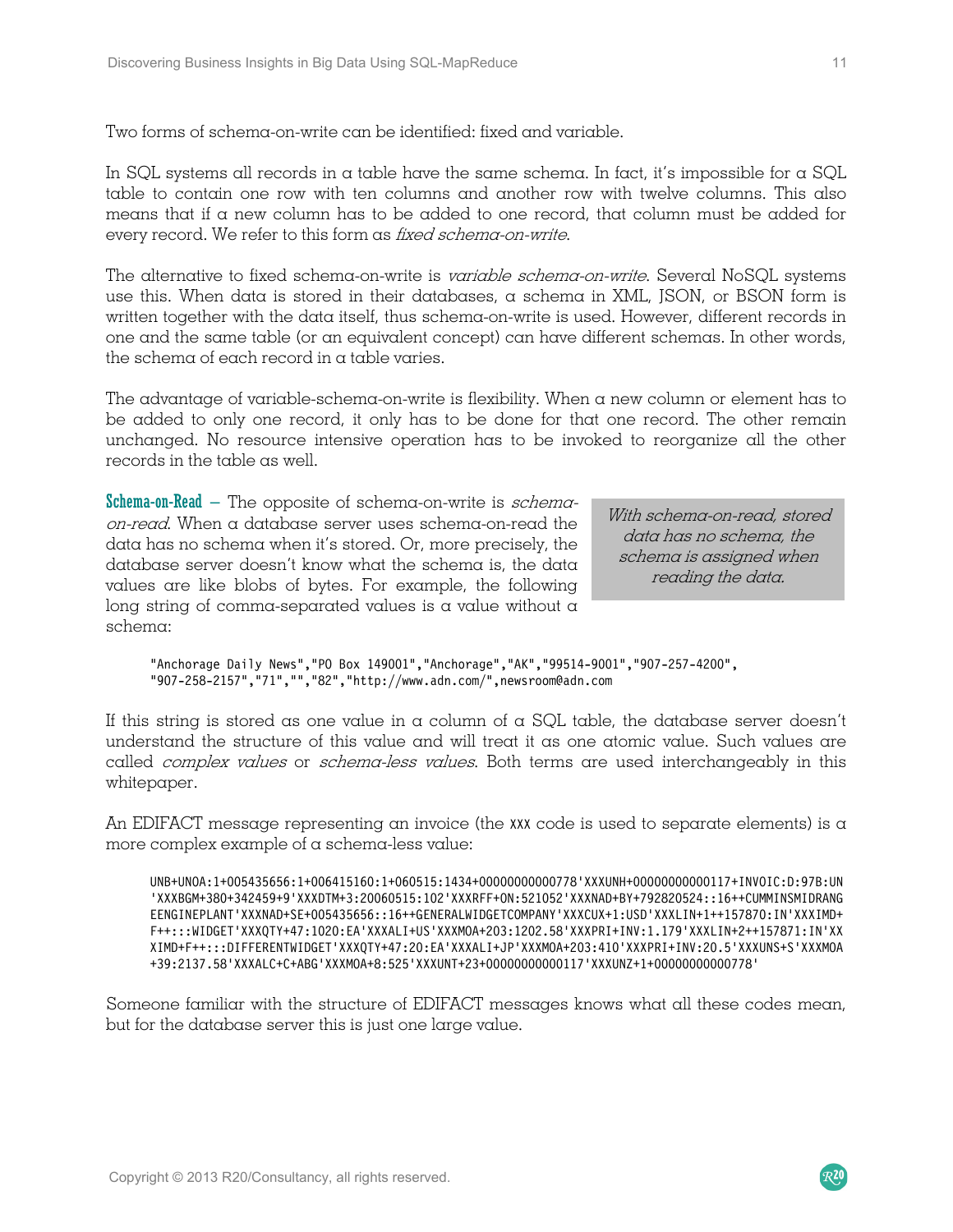The following example of a schema-less value is a record coming from a weblog:

datestamp ip request 6/1/2012 11:10:19 AM 107.1.187.170 GET /x.php?u=http://studio-5.financialcontent.com/synacor?Page=QUOTE&Ticker=DDD HTTP/1.1 6/1/2012 5:53:49 AM 107.1.2.180 GET /tv/3/player/vendor/Chef%20Tips/player/fiveminute/content/steak/asset/gnrc\_15879500 HTTP/1.1 6/1/2012 8:55:54 AM 107.34.51.63 GET /tv/3/search/content/The%20Andy%20Griffith%20Show/s/The%20Andy%20Griffith%20Show HTTP/1.1 6/1/2012 3:12:43 PM 107.5.115.117 GET /tv/3/search/content/Kathie%20Lee%20Gifford's%20epic%20'Today'%20gaffe/s/Kathie%20Lee%20Gifford's%2 0epic%20'Today'%20gaffe HTTP/1.1 6/1/2012 4:48:35 PM 108.225.132.245 GET /tv/3/search/content/Deadliest%20Catch/s/Deadliest%20Catch HTTP/1.1 6/1/2012 10:25:12 AM 108.246.20.125 GET /x.php?u=http://studio-5.financialcontent.com/synacor?Page=QUOTE&Ticker=DJ:DJI HTTP/1.1 6/1/2012 1:58:14 AM 108.246.25.117 GET /tv/3/player/vendor/Chef%20Tips/player/fiveminute/content/steak/asset/gnrc\_15879500 HTTP/1.1

Evidently, all three example values have a structure, but if these values are stored like above, the database server won't understand their structure, because it doesn't know its schema. There are more examples of large schema-less values that have a structure for which the database server doesn't know the schema, such as text blocks, audio, and video.

For applications to be able to process schema-less values, the data must be assigned  $\alpha$ schema first. In other words, when the data is read, it should be assigned a schema, hence the name schema-on-read.

Schema-on-read is not limited to NoSQL systems. SQL systems support schema-on-read as well. Imagine a simple SQL table consisting of two columns: one containing some kind of identifier and the second one containing schema-less values, that's schema-on-read as well. Note that a table in a SQL system can have columns that hold values with a schema (schemaon-write) and other columns with schema-less values (schema-on-read).

Using schema-on-read has three advantages. One, it's flexible, because new data elements can be added to records without having to change the schema of the table. Second, loading of data is fast, because the incoming data doesn't have to be processed during the load process—no schema has to be assigned. The data is stored in its original form. Third, because the data hasn't been given a schema, the applications can change how they want to look at the data without having to change the table schema. The schema is determined when the data is read.

The main disadvantage of schema-on-read is that when data is retrieved, execution time has to be spend on assigning a schema to the data. Schema-on-read has two sub-forms:

- With *schema-on-application-read* it's the application that assigns a schema to the data. The schema-less data is retrieved by the database server from the data store and transmitted unchanged to the application. The application contains the logic that understands the structure and assigns a schema.
- With *schema-on-database-read* it's the database server that retrieves the schema-less data from the data store and, before it's transmitted to the application, executes the logic to assign a schema. So, the application receives data with a schema. The advantage of schema-on-application-read is that database servers usually run on more powerful server platforms and are therefore able to execute the logic faster. Especially if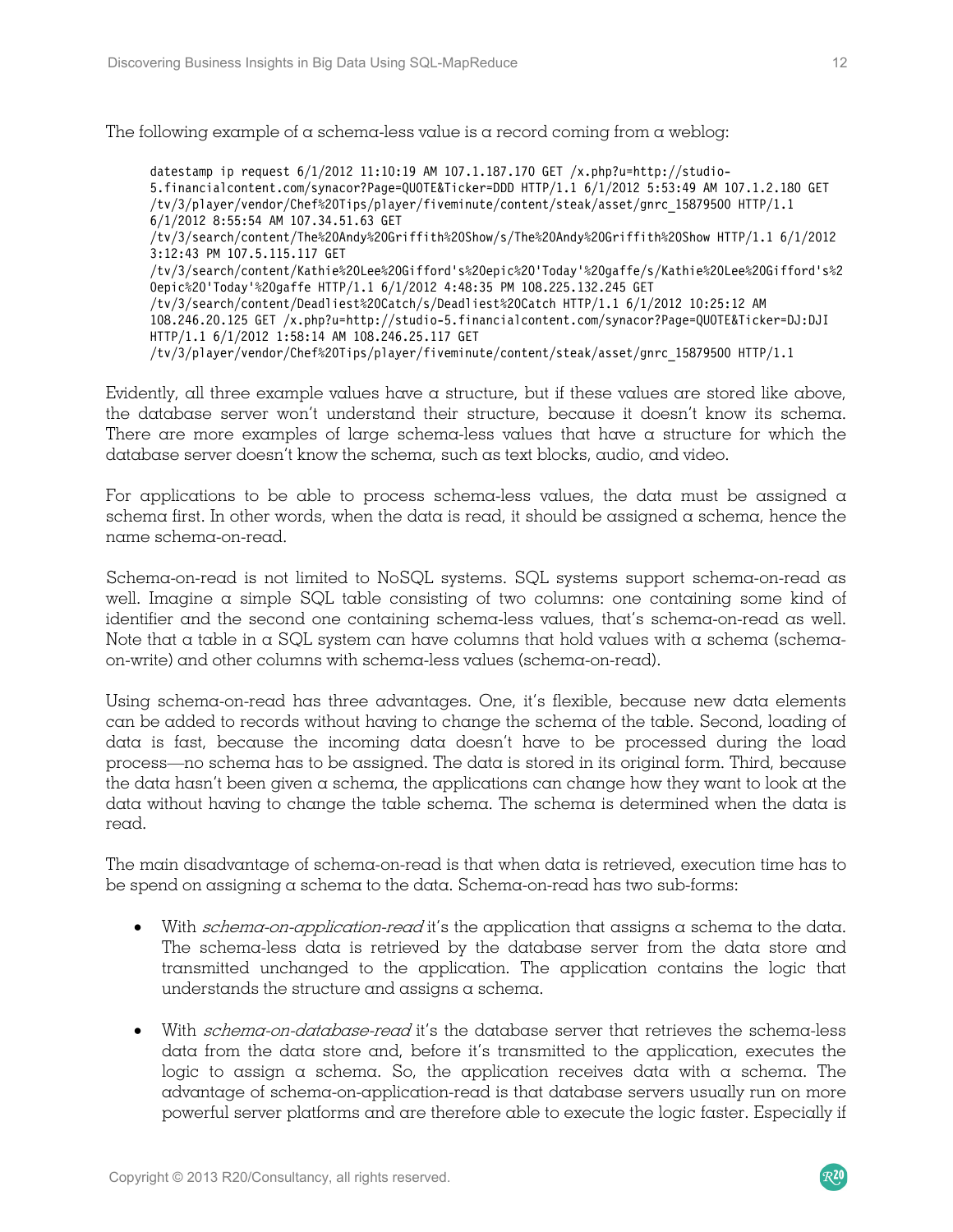it's a massively parallel server environment, assigning schemas, even when the values are highly complex, is fast because the logic to assign schemas is parallelized. In addition, a database server can apply filters (if relevant) so that not all the data has to be transmitted to the application. This speeds up overall performance.

**Schema-On-Read Offers Flexibility to Discovery – For discovery, storing** all the incoming data in its original form (schema-on-read) can be useful, because the goal of discovery is not always clear in advance. Schema-on-read allows data scientists to assign different schemas at different times to the same data without

Schema-on-read fits the flexibility requirements of data scientists.

the need to restructure databases. Schema-on-read fits the flexibility requirements of data scientists.

## 5.2 Using SQL for Discovery

Almost all database servers, young and old, support SQL. It's the most successful database language ever. It's the language implemented in the majority of available database servers, including those specifically designed for analytics, sometimes called *analytical database* servers. This section addresses the question whether SQL is really the right language for discovery?

**Complex SQL Queries** – SQL has always been a language with very strong query capabilities. In fact, in the 1970s and 1980s, SQL products were primarily deployed for reporting and analytics. They did support transactions, but in this respect they were not as strong as the so-called hierarchical and network database servers, such as IMS, IDMS, and UDS.

Since the 1980s, the query capabilities of SQL database servers have improved and extended even further. Nowadays, SQL is able to support the most complex forms of reporting and analytics. It's hard to come up with a question that is impossible to formulate with SQL. The main challenge for a database server is to run all those queries fast? The problem is that some queries are complex and hard to optimize. Let's illustrate this with a few examples.

Example: The following DEPARTURES table stores the scheduled departures of flights from  $\alpha$  specific airport:

| DEP ID         | <b>DEP DAY</b>   | DEP TIME | <b>DESTINATION</b> | AIRLINE              | <b>DURATION</b> |
|----------------|------------------|----------|--------------------|----------------------|-----------------|
|                | $2010 - 04 - 01$ | 14:20    | London             | Delta                | 9:30            |
| $\mathcal{P}$  | $2010 - 04 - 01$ | 14:25    | New York           | Southwest            | 4:00            |
| $\mathbf{3}$   | $2010 - 04 - 01$ | 14:50    | New York           | American Airlines    | 4:15            |
| $\overline{4}$ | $2010 - 04 - 01$ | 15:10    | London             | American Airlines    | 8:50            |
| ÷              | ٠.               | ÷        | ÷                  | ÷                    | $\ddot{\cdot}$  |
| 16             | 2010-04-01       | 20:05    | Paris              | Delta                | 8:30            |
| 17             | $2010 - 04 - 01$ | 20:15    | Paris              | Air France           | 8:40            |
| 18             | $2010 - 04 - 01$ | 20:20    | London             | Virgin               | 9:00            |
| 19             | $2010 - 04 - 01$ | 20:20    | New York           | American Airlines    | 4:00            |
| 20             | $2010 - 04 - 01$ | 20:40    | San Francisco      | Southwest            | 3:30            |
| 21             | $2010 - 04 - 01$ | 20:55    | San Francisco      | Delta                | 3:50            |
| 22             | $2010 - 04 - 01$ | 21:00    | New York           | Delta                | 4:10            |
| 23             | 2010-04-01       | 21:35    | London             | Britisch Airways     | 9:00            |
| ÷              |                  |          | ÷                  | $\ddot{\phantom{a}}$ | ÷               |

 $\overline{\mathcal{R}}$ 20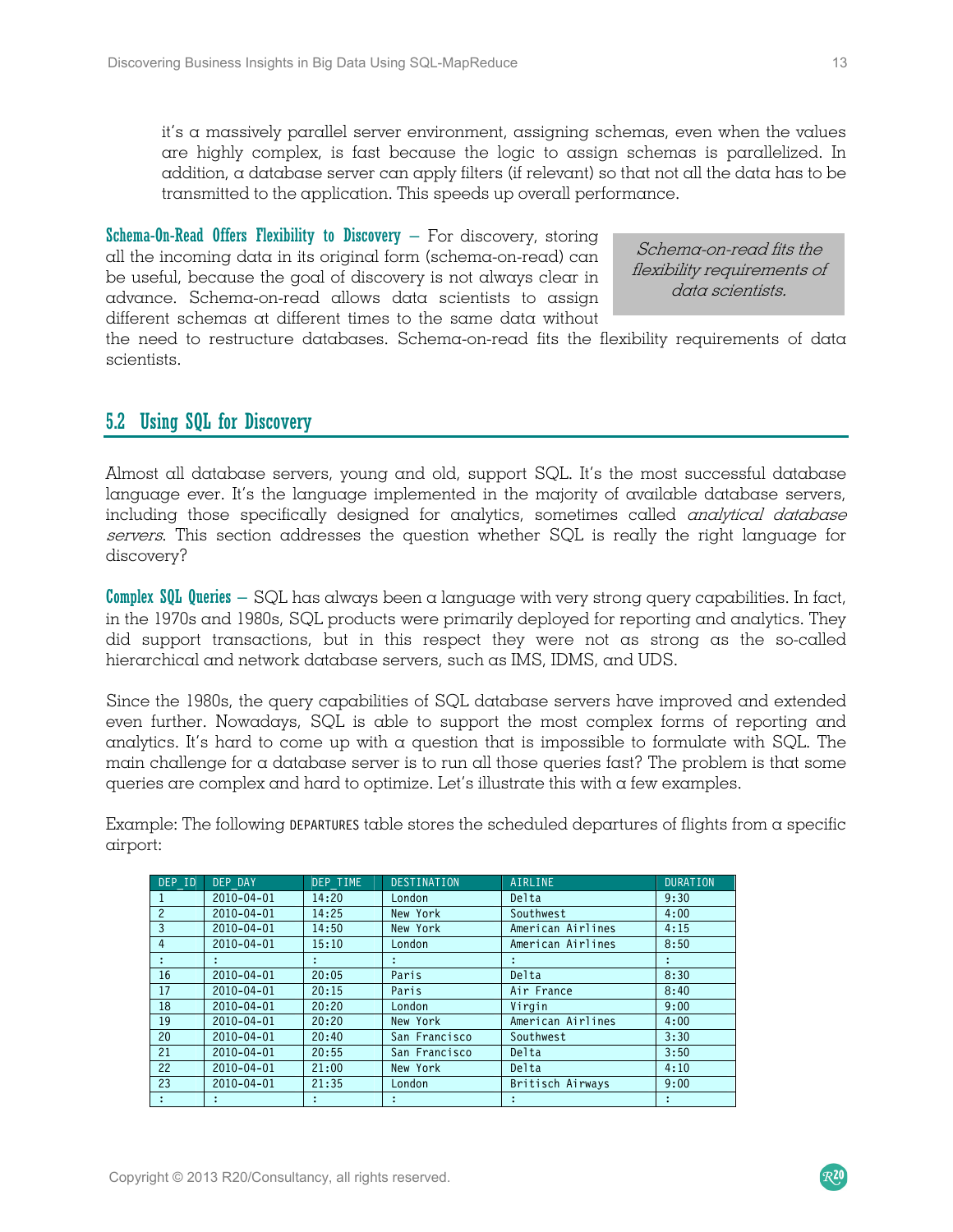Imagine the following user query: Get all the flights to London for which another flight exists to London that leaves within an hour on the same day:

```
SELECT<br>FROM
       DEPARTURES AS D1
WHERE DESTINATION = 'London' 
AND DEP TIME + 60 MINUTES >=
       (SELECT MIN(DEP TIME)
        FROM DEPARTURES AS D2 
        WHERE DESTINATION = 'London' 
AND D2.DEP TIME > D1.DEP TIME
AND D2.DEP DAY = D1.DEP DAY)
ORDER BY DEP_TIME
```
The result of this query is  $\alpha$  set of rows that includes the row where the DEP ID is equal to 1. Note this is a typical time-series type of query. The input data is selected according to the specified criteria and ordered by the specified timestamp column.

For most database servers, it's hard to process this query fast, especially if the table contains millions (or billions) of rows and if the DEPARTURES table has to be scanned several times. Additionally, if the table has been partitioned, it is questionable whether parallelization of the query improves the performance.

Evidently, this is a simple example, and in reality this DEPARTURES table does not contain millions of rows. But it's easy to come up with comparable situations and queries for which millions or even billions of rows have to be accessed. For example, if a credit card company wants to see whether two charges on a credit card didn't happen too close together in a certain period of time, without any doubt massive amounts of records have to be analyzed. Or, if an organization wants to determine how many different internet sessions were started by one user, where a session is defined as a number of clicks on the website with limited time in between, again millions and millions of records may have to be accessed.

The more complex the SQL query is and the larger the data set is, the bigger the chance a SQL database server is not able to come up with a fast processing strategy. Take the following question: Get all three items that are frequently purchased together by customers in the same retail transaction. This question is like a market basket analysis. The corresponding SQL query is lengthy and very hard to optimize for most database servers.

|         | A.PROD DESC AS ITEM1, B.PROD DESC AS ITEM2, C.PROD DESC AS ITEM3,                      |  |  |
|---------|----------------------------------------------------------------------------------------|--|--|
|         |                                                                                        |  |  |
|         | (SELECT  SF.STORE ID, SF.REG ID, SF.TRAN NO, SF.ITEM ID, SF.DT, PD.PROD DESC, PD.PRICE |  |  |
| FROM    | SALES FACT SF. PRODUCT DIM PD                                                          |  |  |
| WHERE   | SF.ITEM ID = PD.ITEM ID) AS TRANSACTIONS A,                                            |  |  |
| (SELECT | SF.STORE ID, SF.REG ID, SF.TRAN NO, SF.ITEM ID, SF.DT, PD.PROD DESC, PD.PRICE          |  |  |
| FROM    | SALES FACT SF. PRODUCT DIM PD                                                          |  |  |
| WHERE   | SF.ITEM ID = PD.ITEM ID) AS TRANSACTIONS B,                                            |  |  |
| (SELECT | SF.STORE ID, SF.REG ID, SF.TRAN NO, SF.ITEM ID, SF.DT, PD.PROD DESC, PD.PRICE          |  |  |
| FROM    | SALES FACT SF, PRODUCT DIM PD                                                          |  |  |
| WHERE   | SF.ITEM ID = PD.ITEM ID) AS TRANSACTIONS C                                             |  |  |
|         | A.STORE ID = B.STORE ID                                                                |  |  |
|         | $B.STORE$ $ID = C.STORE$ $ID$                                                          |  |  |
|         | A.STORE ID = C.STORE ID                                                                |  |  |
|         | $A. REG ID = B. REG ID$                                                                |  |  |
|         | $B. REG ID = C. REG ID$<br>(continues on next page)                                    |  |  |
|         | COUNT $(*)$ AS CNT                                                                     |  |  |

 $\overline{\mathcal{R}}$ 20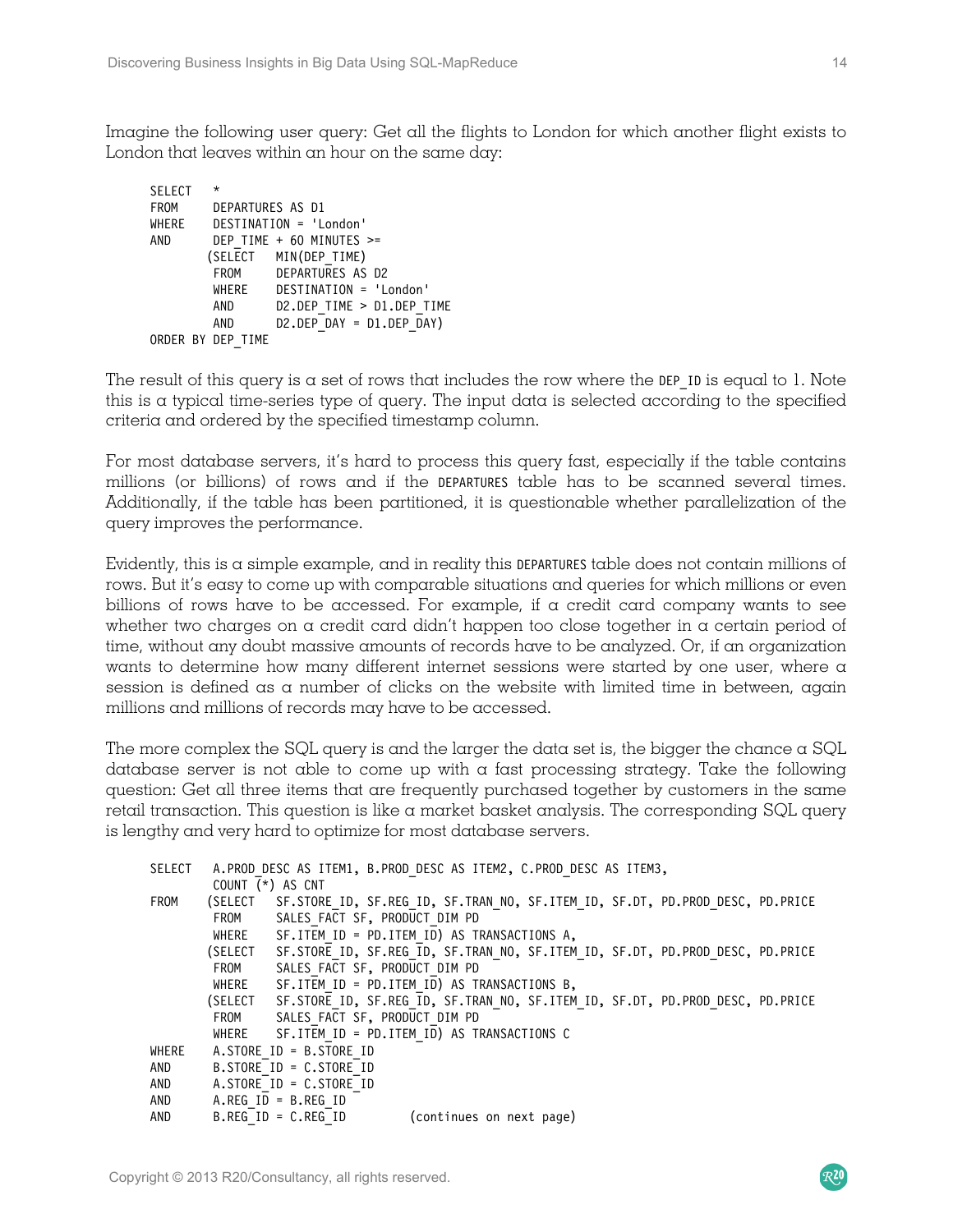```
AND A.REG ID = C.REG ID (continuation of previous page)
AND
A.TRA\overline{N}
NO = B.TR\overline{AN}
NO
R.TRAN
NO = C.TRAN
NOAND B.\text{TRAN}^-NO = C.\text{TRAN}^-NO<br>AND A.\text{TRAN}^-NO = C.\text{TRAN}^-NOA.TRAN-NO = C.TRAN-NOAND A.DT = B.DT 
AND B.DT = C.DT 
AND A.DT = C.DT 
AND A.ITEM_ID <> B.ITEM_ID 
AND A.ITEM_ID <> C.ITEM_ID 
AND B.ITEM_ID <> C.ITEM_ID 
GROUP BY A.PROD_DESC, B.PROD_DESC, C.PROD_DESC 
HAVING COUNT(\overline{x}) > 1000
ORDER BY COUNT(*) DESC
```
To perform such a market basket analysis, the data warehouse has to keep track of what and when each individual customer buys. These tables normally contain millions and millions of rows. This means a highly complex query is executed on a very large database. It's hard for most database servers to run this query quickly. In fact, sometimes these queries become so slow, that users are not allowed to run them online anymore, or worse, they are not even allowed to run them at all. Such a situation definitely limits the analytical capabilities.

**Declarativeness and Storage Independency**  $-$  Why  $\alpha$ re some of those queries so slow and why doesn't a database server always come up with a perfect processing strategy? Many factors influence the performance of queries, but two fundamental properties of SQL, declarativeness and storage indepen $dency$ , have a big impact. These two properties are and

Declarativeness and storage independency have always been the two properties fundamental to SQL.

always have been fundamental to SQL. They were the basic design principles when the language was initially designed in the IBM labs $6,7,8$ .

When SQL was developed in the 1970s, it was supposed to be a *declarative* language. In this case, declarative means that a SQL developer only has to program what has to be done, and not how it should be done. For example, in the next query we only specify that we're interested in customers headquartered in New York:

**SELECT** FROM CUSTOMERS WHERE LOCATION = 'New York'

 $\overline{a}$ 

Nowhere in this query do we specify anything that relates to how the query should be processed. For example, no loops are programmed. The database server itself must determine how to get the requested data from the database to the user.

The second property of SQL is *storage independency*. If a system supports storage independency, it hides how data is physically stored and accessed. For example, when a query is specified, nowhere do we specify that a particular index should be used, nor do we specify

 $^6$  R.F. Boyce, and D.D. Chamberlin, *Using a Structured English Query Language as a Data Definition Facility*, IBM RJ 1318, December 1973.

 $^7$  D.D. Chamberlin et al, *SEQUEL 2: A unified approach to Data Definition, Manipulation and Control*, IBM R&D, November 1976.

 $^8$  D.D. Chamberlin, *A Summary of User Experience with the SQL Data Sublanguage*, IBM RJ 2767, March 1980.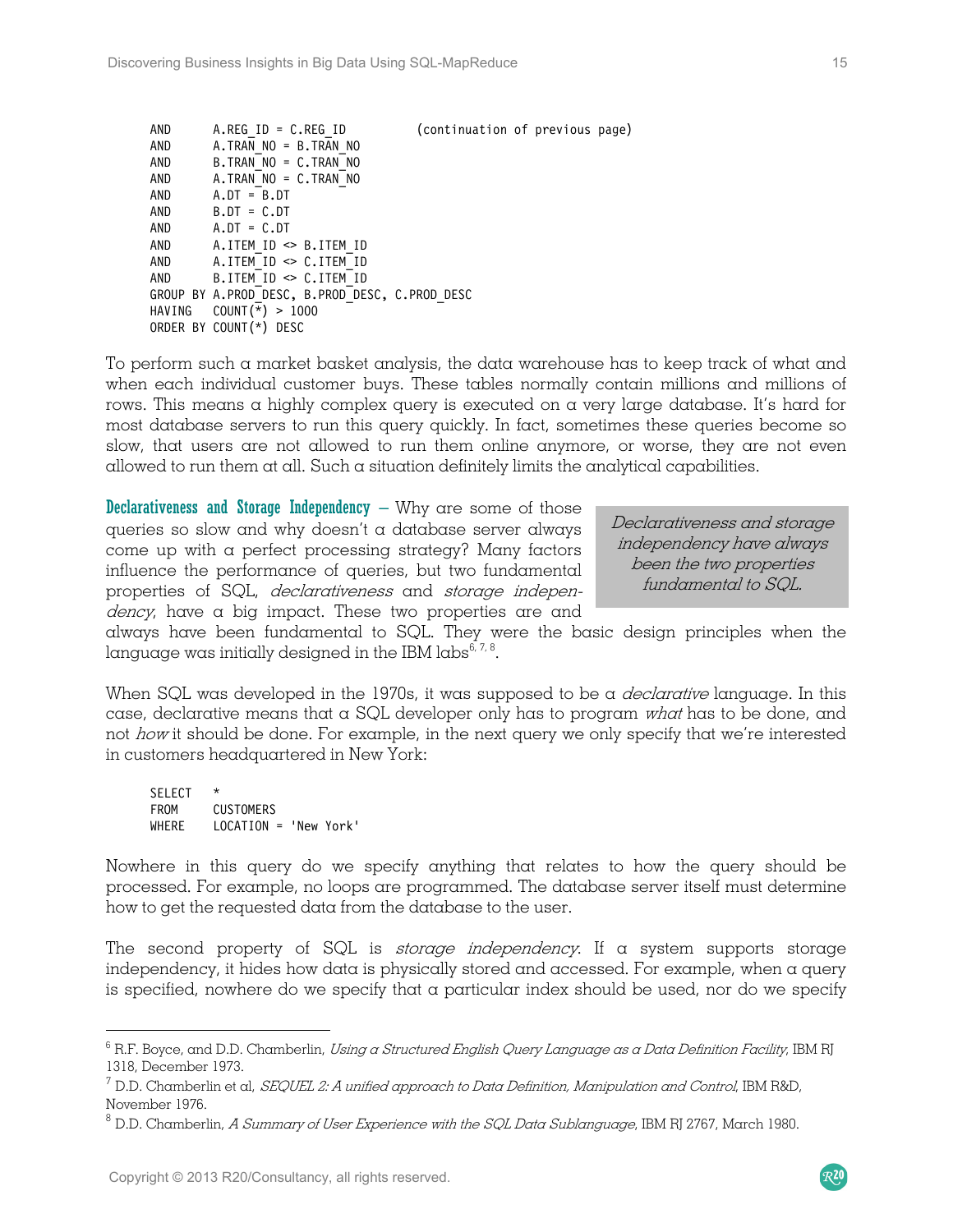the physical location of the table, we don't indicate that intermediate results should be kept in memory, or the order in which rows should be retrieved from disk. All these technical aspects are hidden for the SQL developers.

These two language properties are independent of each other. For example, it's possible to design a language that is non-declarative but storage independent, and one that is declarative and storage dependent. Again, SQL is both declarative and storage independent.

Advantages of Declarativeness and Storage Independency  $-$  The main advantages of these two properties are improved productivity, maintainability, and flexibility:

- Improved Productivity: Having to write declarative code and not having to deal with the "how" implies having to write less code. This minimizes the time needed to write code compared to having to write the equivalent solution in a non-declarative language. In addition, if developers don't have to concern themselves with details related to storage and access, less code has to be designed and written.
- Improved Maintainability: For maintenance the same rules apply as for productivity: less code implies having to maintain less code. And the storage independence property makes sure that the maintenance programmer doesn't have to study the storage characteristics in order to make the necessary changes.
- Improved Flexibility: Because SQL is storage independent, changes to the storage layer, such as table structures, indexes, and partitions, can be made without the need to change the SQL code.

These properties stem from the relational model, the theory on which SQL is based. The founder of the relational model, Edgar F. Codd (see Figure 2), indicated in his seminal paper $^{\circ}$ , written in response to his receipt of the ACM Turing award, that his goal for developing the relational model was *data independence* (which relates to the term storage independency): "The most important motivation for the research work that resulted in the relational model was the objective of providing a sharp and clear boundary between the logical and physical aspects of database management [...]. We call this the data independence *objective."* 

Why Are SQL Queries Sometimes Slow? – Why can declarativeness and storage independency have a negative impact on performance? Because of these properties, a SQL database server has to transform a query into an *access plan* that describes in detail how the data should be accessed, joined, grouped, filtered, and so on. Such an access plan is not declarative and is not storage independent. It's a precise, step-by-step description of how data should be accessed. It contains references to indexes and specifications on how to parallelize the query.

It's the optimizer, a module belonging to the database server, that is responsible for transforming a query into an access plan. The smarter an optimizer is, the faster the queries. Through the years, the quality of optimizers has improved, but still, for some queries it remains hard to come up with an efficient access plan. This is one of the main reasons why performance is not always perfect.

 $\overline{a}$ 

 $R<sub>20</sub>$ 

 $^9$  E. F. Codd, *Relational Database: A Practical Foundation for Productivity*, Turing Award Lecture in Communications of the ACM, Volume 25, Number 2, February 1982.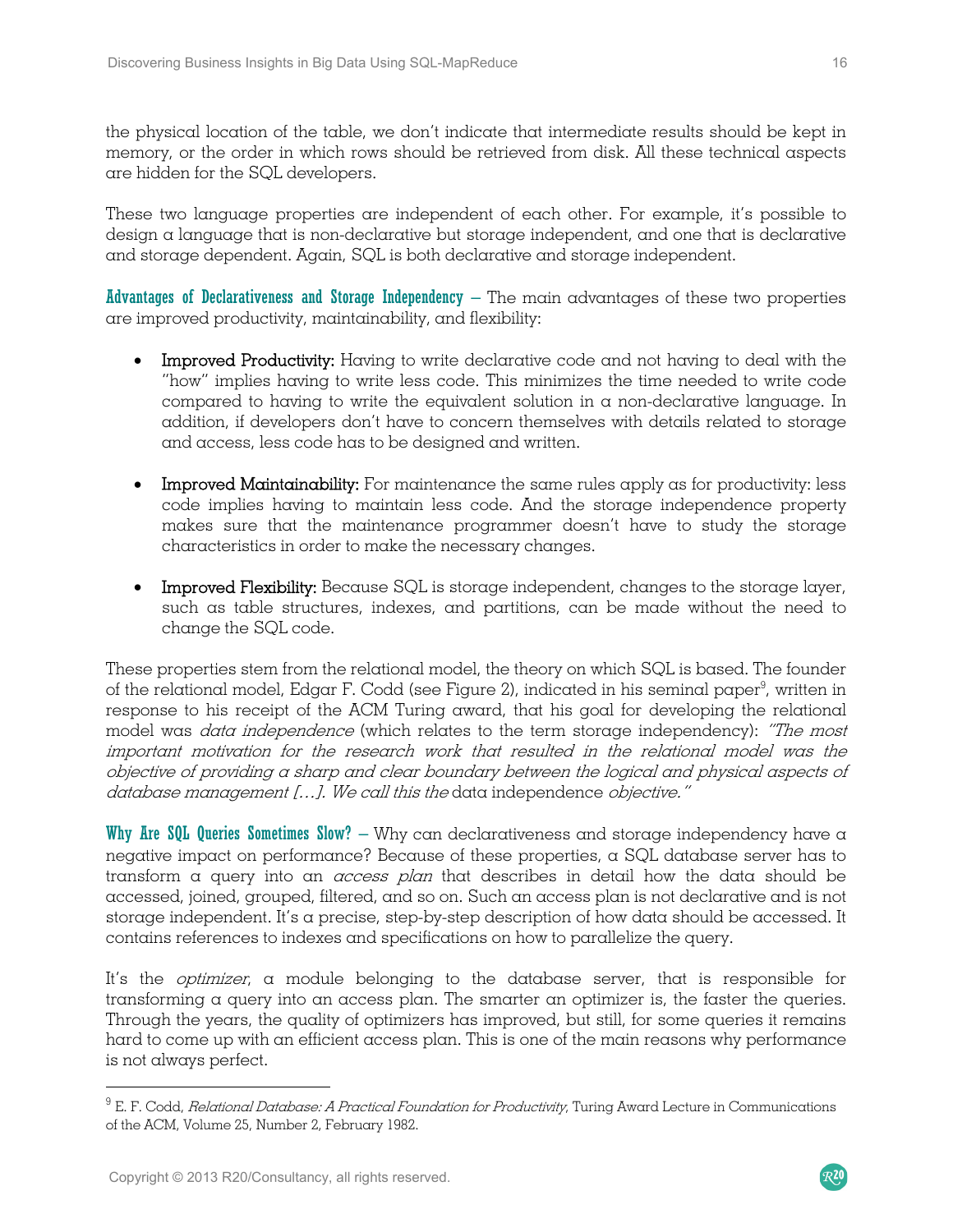

 $SQL$  Improves Discovery Productivity – The declarativeness and storage independency of SQL are beneficial to productivity, maintenance, and flexibility. Even users with limited knowledge of databases can write queries. The answer to the question raised at the start of this section whether SQL is really the right language for discovery, is yes. SQL is a highly

SQL is a highly recommended language for data scientists to be used for preparing and analyzing data.

recommended language for data scientists to be used for preparing and analyzing data, because of its high productivity, high flexibility, and low maintenance. A drawback of SQL database servers may be that the queries that are hard to optimize may perform poorly.

## 5.3 Functions in SQL

A feature of SQL that enriches its analytical capabilities is the function. Functions are not new to SQL. In fact, the first versions of SQL already supported them, although those first functions were simple ones, such as truncate a string and calculate the square root. Through the years most SQL implementations have been extended with more advanced functions, some of them designed specifically for analytics.

When discussing functions, a distinction has to be made between two groups of developers. On one hand, there are developers who program the functions, and on the other, there are SQL developers who write SQL statements that invoke the functions. To keep SQL's declarative and storage independent properties intact, it's important that SQL developers don't need to concern themselves with how functions work, in which language they have been coded, and so on. That should only be relevant to the function developer.

Functions can be classified in many different ways. In this whitepaper, the following four classifications are used.

Built-in Functions and User-defined Functions – The first classification is based on who the function developer is. Each database server comes with a set of functions developed by the vendor itself. These are called *built-in* or *standard functions*. SQL developers have no idea in which language



#### Figure 2 Edgar F. Codd's ACM Turing Award lecture.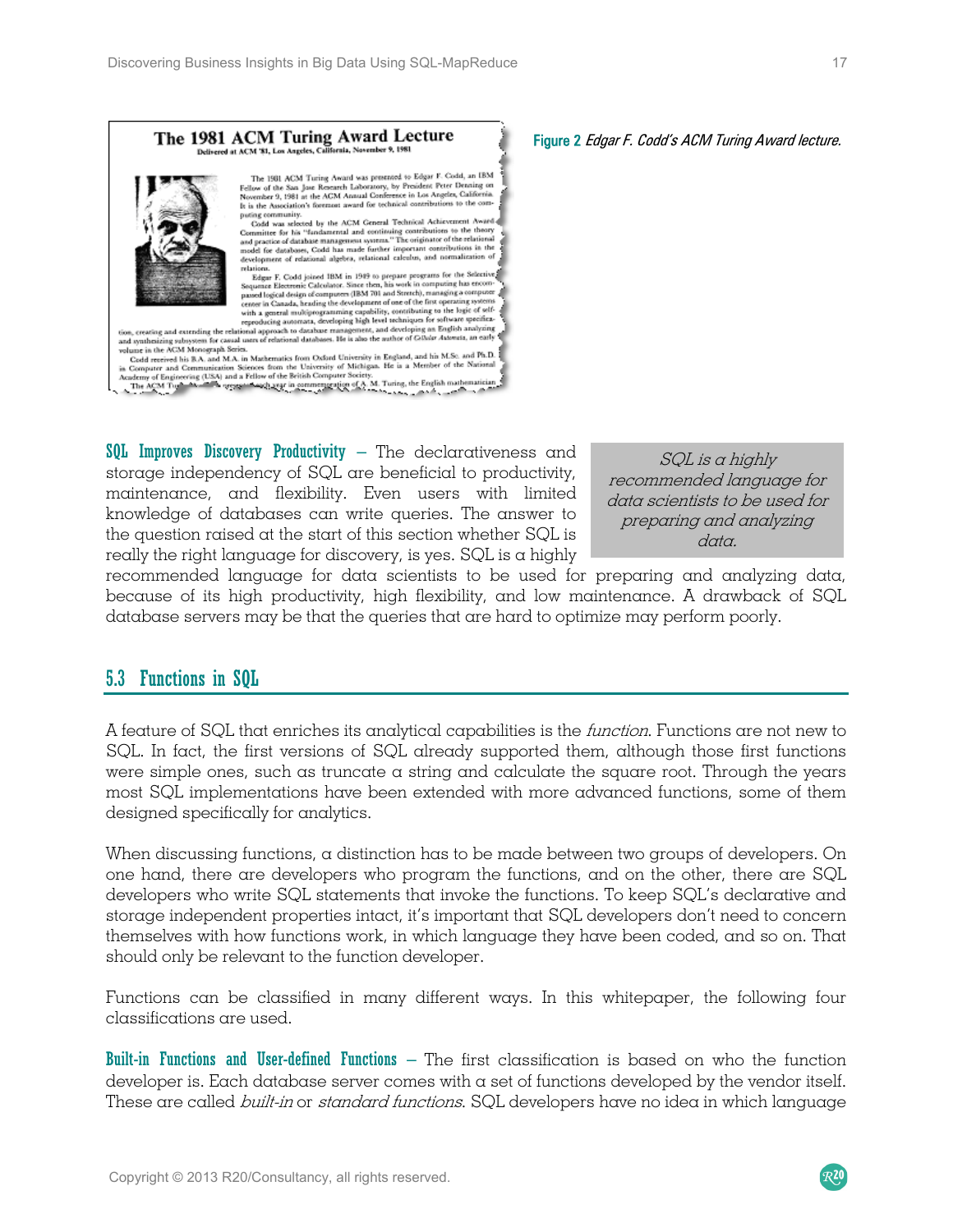these functions are coded, how their internal algorithms work, and whether their processing can be parallelized, nor do they need to know.

In contrast, SQL also supports user-defined functions (UDFs). UDFs are coded by SQL developers themselves. This gives the developer full control over how the function is programmed.

Whether  $\alpha$  function is built-in or user-defined, the SQL developer doesn't see the difference between those two types of functions; see the next example:

```
SELECT FLIGHT, TRUNCATE(DEPARTURE_TIME, MINUTES)<br>FROM DEPARTURES AS D1
FROM DEPARTURES AS D1<br>WHERE BANK HOLIDAY (DEP)
            BANK HOLIDAY(DEPARTURE TIME) = 1
```
In this example, TRUNCATE is a built-in function, whilst BANK HOLIDAY is a user-defined function that determines whether a specific day is a bank holiday. The developer writing the SQL statement doesn't see the difference between those two types of functions. For him the SQL code is still declarative, while the developer, who wrote the function BANK HOLIDAY, may have used a nondeclarative language, such as Java and  $C++$ .

Scalar Functions and Table Functions  $-$  The second way of classifying functions is by the result they return. Functions exist that always return one scalar value, such as a string, a date, or a number, and there are those that return  $\alpha$  set of rows in which each row consists of the same number of values. The former ones are called *scalar functions*, and the latter *table functions*.

The functions TRUNCATE and BANK HOLIDAY are both examples of scalar functions. Other examples of scalar functions are change a dollar value into a euro value, and subtract an average value from a specific row value. Scalar functions can be used, for example, in the conditions of WHERE clauses to select rows, or in SELECT clauses to transform values of a row.

An example of a table function is LAST FIVE ROWS, which returns the last five rows of a table (for example, the ones with the highest primary key value). Another example could be a function that reads records from a sequential file stored outside the database and presents those records as rows. Table functions are mostly used in the FROM clause:

```
SELECT AVG(DURATION) 
FROM LAST FIVE ROWS(DEPARTURES)
```
**Pure SQL, Procedural, and External Functions** – The third way of classifying functions is based on the language used to code them:

- Pure SQL functions: The bodies of these functions consist of one or two pure SQL statements. With pure SQL we mean the classic declarative SQL statements, such as INSERT, DELETE, and UPDATE.
- Procedural functions: The bodies of these functions are written with declarative and nondeclarative statements, such as while-do and if-then-else. Those non-declarative statements are part of the SQL language itself and are processed by the database server. Non-declarative statements are supported by many SQL database servers,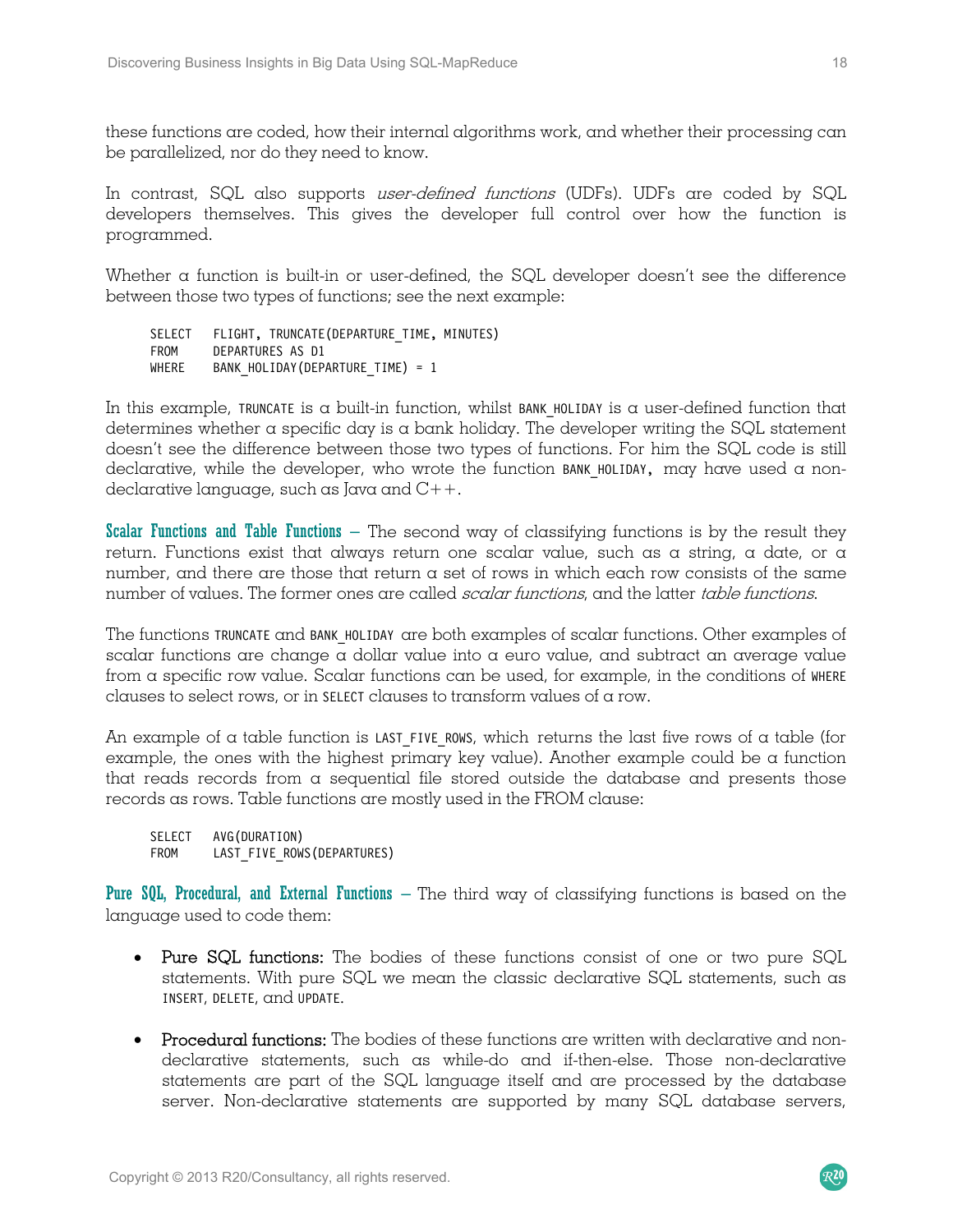including DB2, Oracle, Sybase, and Teradata. Most of these non-declarative statements resemble comparable Pascal and Ada statements, but are proprietary.

• External functions: The bodies of these functions are developed in external languages, such as Java,  $C\#$ , or possibly even Cobol. They may contain declarative SQL statements. The database server doesn't typically process these external functions, as an application server or a special engine is typically responsible.

**Simple or Complex Functions** – The fourth way of classifying functions is based on whether the body of the function contains queries:  $\alpha$  *simple function* doesn't, whereas  $\alpha$  *complex function* does. For example, if a function contains only a calculation, it's a simple function. But a function that determines whether the value of an input parameter is less than the average value of  $\alpha$  column, probably needs to query a table, making it a complex function.

**Functions Enrich SQL for Discovery** – When  $\alpha$  SQL system is used as discovery platform, it's important that it supports many built-in analytical functions and that it allows that UDFs are developed to enrich the analytical functionality. This way, SQL stays declarative and storage independent, improving productivity and maintenance, and making it easy to write SQL queries that invoke advanced analytical functions.

When a SQL system is used as discovery platform, it should support many built-in analytical functions and the development of UDFs.

Note: Extending SQL with functionality by adding functions is not new. For example, functions have been added to support manipulating and querying XML documents. Some SQL systems even offer functions to extend SQL statements with XPath and XQuery expressions. In this case, SQL operates as a host language for those other languages. Others have extended SQL by adding functions for data mining algorithms.

## 5.4 Parallelization of SQL Queries and SQL Functions

As indicated, performance and scalability are important to discovery. A discovery platform must be able to run even complex forms of analysis fast, and it should be able to do this on massive amounts of data. This section describes internal architectures of database servers and how they use parallelization to improve performance.

 $\overline{A}$  Parallel Database Server – To speed up query performance, most database servers can exploit multi-processor hardware by distributing the query processing over as many processors as possible. This is called parallelization of queries. This section explains why parallelizing queries can improve performance, but that some queries are hard to parallelize. We begin by introducing some terminology.

In order to distribute query processing over multiple processors, the architecture of many database servers is distributed. Figure 3 shows the typical architecture for a parallel database server. The database server has processing modules, frequently called *nodes*. One of those nodes is called the *Master* or the *Queen*, and the other nodes are *Workers*. Each Worker manages a number of tables or table partitions. Usually, the Master knows where all the data is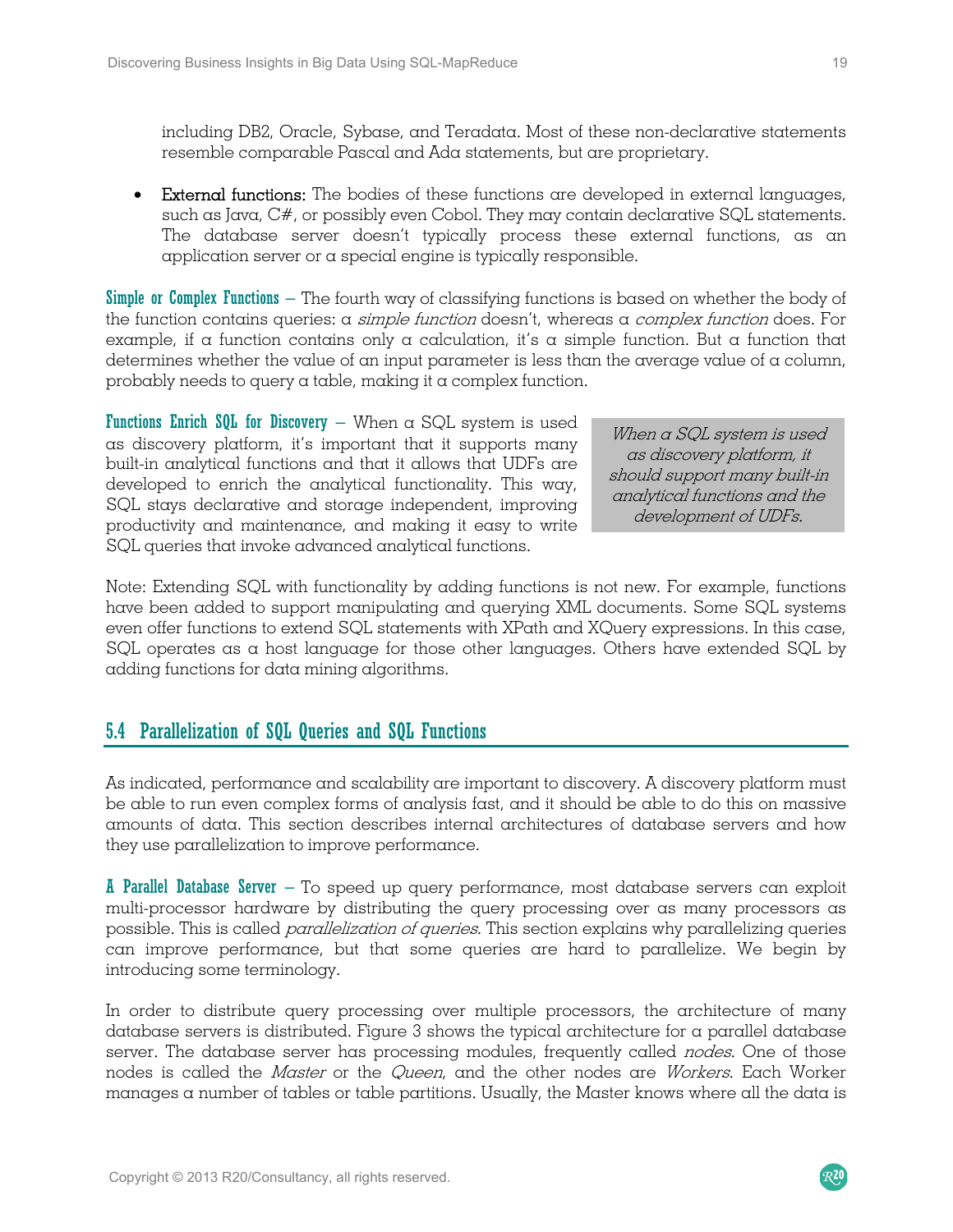stored. The Master and the Workers can run on different processors in one single machine, or they can be distributed over a network or cluster of machines.



Figure 3 Typical architecture for parallel database servers.

When an application sends a query to the database server, it's first transmitted to the Master; that's where all the processing starts. The Master breaks a query in a number of smaller queries depending on which tables are accessed, on which nodes those tables are located, and how the table rows are partitioned. Next, these so-called *query snippets* are distributed across the Workers. The Workers process the query snippets and return intermediate results back to the Master. The Master merges all those intermediate results into one final result, if needed it does some extra processing, and the final result is returned to the application.

In some database server architectures, a Worker can also play the role of Master. In other words, when such a Worker receives a query snippet, that snippet is broken into even smaller snippets and those are shipped to lower level Workers. These Workers return their results back to the Worker/Master. The latter combines all these results and returns the combined result to the real Master. This process continues for every level of Workers. This type of architecture makes it possible to exploit clusters with high numbers of processors.

The main goal of this architecture is to let the Workers do as much as possible of the query processing in parallel, and to let the Master(s) do as little as possible, so that the Master doesn't become the bottleneck.

Different Forms of Query Parallelization – Different forms of query parallelization exist. Inter-query parallelism means the query workload is parallelized: different queries run on different processors. Another form, called *intra-query parallelism*, is where the processing required for one particular query is distributed over multiple processors. The first form improves the workload, whereas the second improves the response time of individual queries.

Two sub-forms exist of the second form: inter-operation parallelism and intra-operation parallelism. Each query is broken into a set of *operations* for processing. An operation can be a sort, a scan, a join, or a projection. With inter-operation parallelism, the processing of different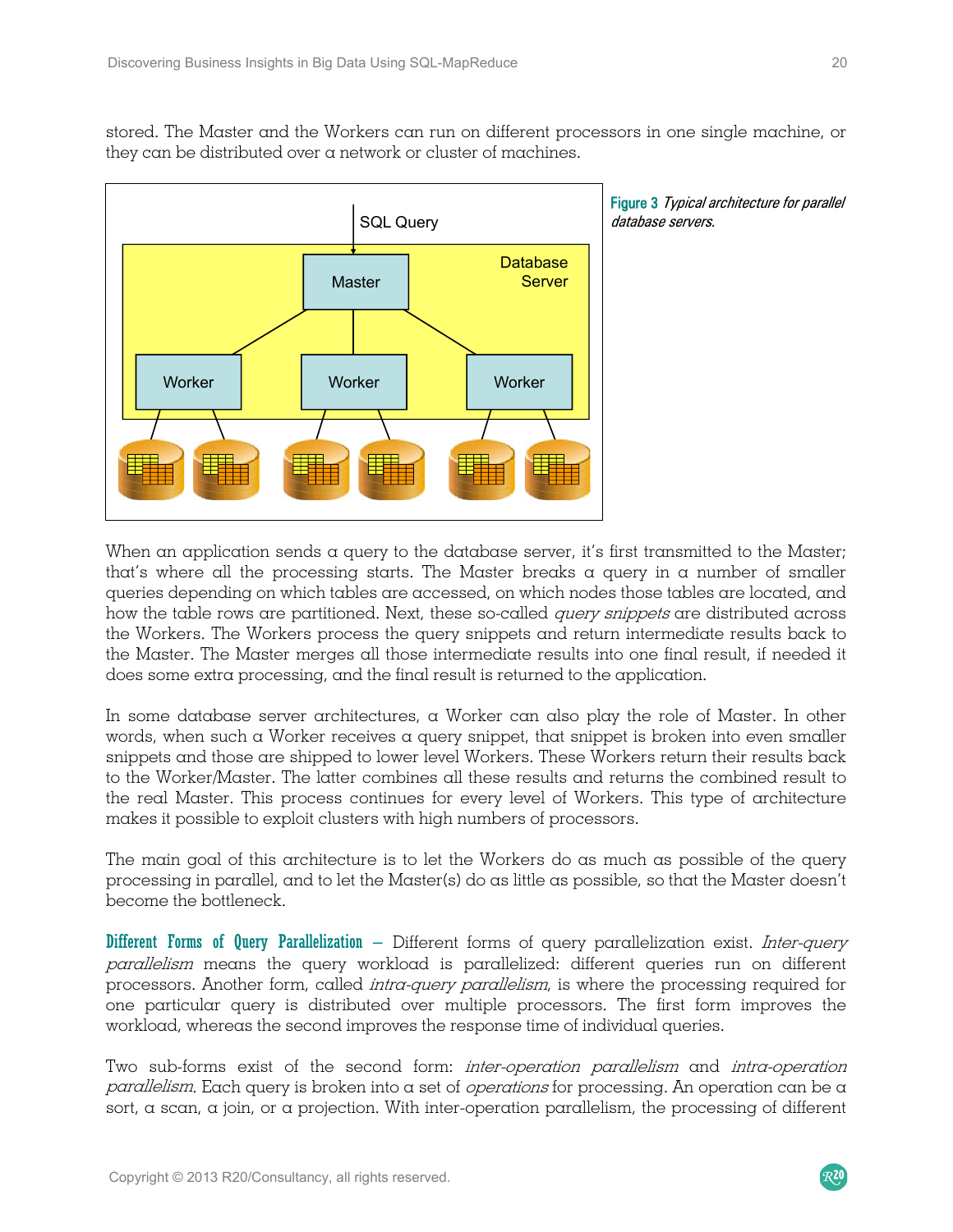operations (belonging to one query) is distributed over multiple processors. This can definitely improve the query response time. However, if one of the operations involves a scan of millions of rows, and that scan is not parallelized, that one operation can still take minutes to complete, therefore slowing down the processing of the entire query.

With intra-operation parallelism the processing of an operation, such as a scan, is distributed over multiple nodes. Intra-operation parallelism requires that tables are partitioned. If the partitions of  $\alpha$  table are assigned to different nodes and disks, they can be scanned simultaneously. This shortens the response times of the overall query. The big advantage is that queries on extremely large tables can still be processed with fast response times. Intraoperation parallelism is especially relevant for complex analytical queries because of the need to process huge amounts of data.

Note that this whole notion of parallelization is hidden for SQL developers. This is an aspect of the storage independency property of SQL. Developers don't and shouldn't have to indicate how to parallelize queries. Else, it would make the queries too dependent on the current storage and partitioning structure of the tables.

**Parallelizing SQL Queries** – But how easy is it for a database server to parallelize queries, or how easy is it to offload processing from the Master to the Workers? In other words, which operations can be executed in parallel by the Workers?

A few examples are used to show how complex parallelization can be. We start with the following simple query:

SELECT ID, SALES DATE, PRICE FROM SALES RECORDS WHERE PRICE<sup>-</sup>> 100

For most database servers this query is easy to parallelize its execution. The Master can send the entire query as a snippet to each Worker. Each of the Workers only returns those rows (and a few columns) for which the condition PRICE > 100 is true. The effect is that the processing of the entire query is parallelized. The only thing left for the Master to do is to combine the results from the Workers using a simple union operation.

But what if a condition contains complex calculations, or a subquery, or if it invokes a complex UDF? Hopefully, the database server is smart enough to include all these operations inside the query snippets to be sure that the Workers return the smallest possible results, and the Master only has to combine and sort these results and return them to the application. If this doesn't happen and too many rows are retrieved from the disk and are send back to the Master, the Master has to perform all the extra processing serially.

When the Master has to do  $\alpha$  lot of processing, it becomes the bottleneck of the entire system. This has a negative impact on the scalability of the system. Adding more Workers to the architecture doesn't solve that problem; as reflected in Figure 4. The overall performance suffers, because too much query processing is not executed in parallel. Note that this does not apply to Teradata database servers.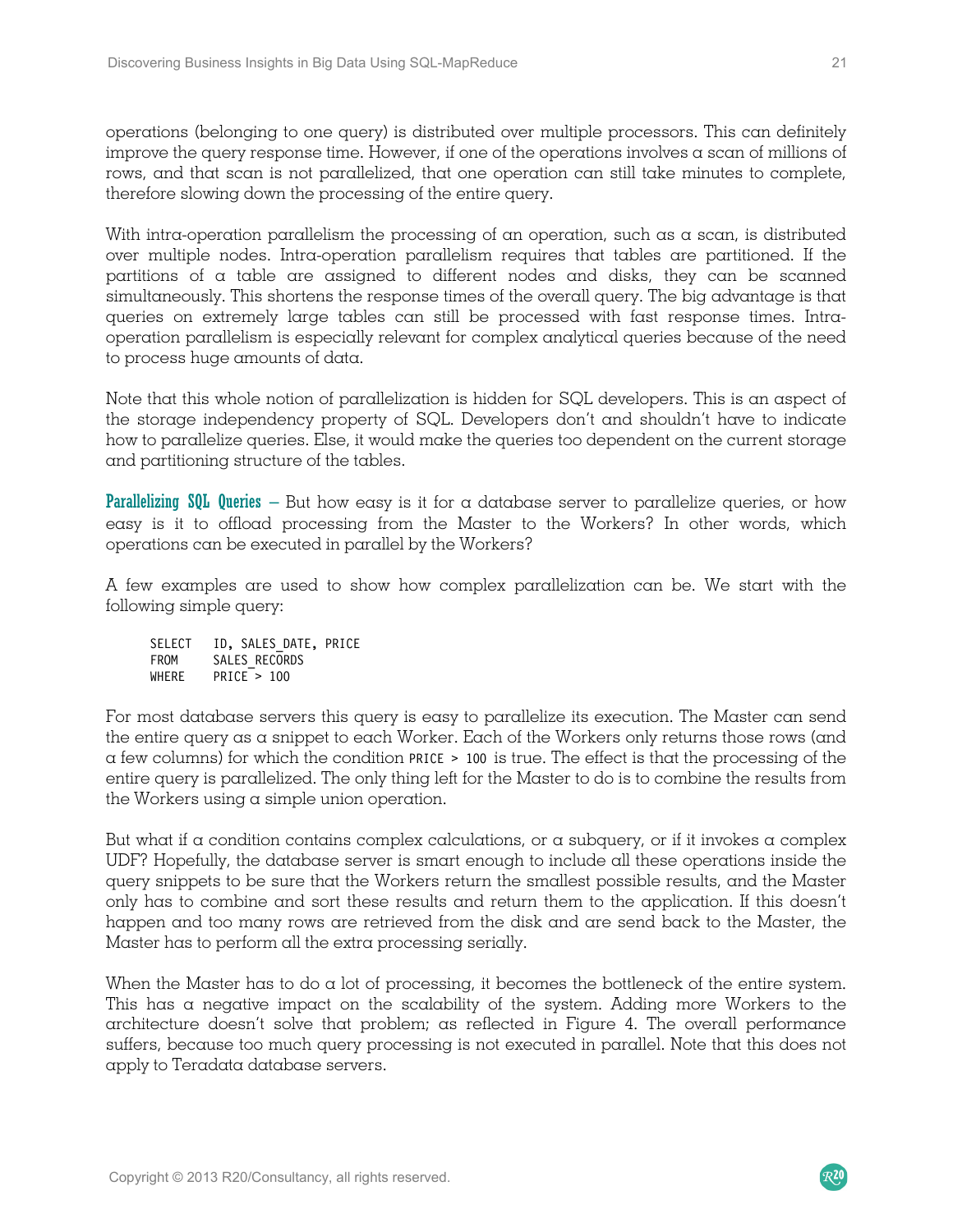

Figure 4 When the Master must do too much processing, it becomes a bottleneck that severely limits the scalability of the entire system.

Most analytical queries contain group-by operations. The next example retrieves sales data per region and contains such an operation:

SELECT REGION ID, SUM(PRICE) FROM SALES\_RECORDS<br>WHERE PRICE > 100  $PRICE > 100$ GROUP BY REGION\_ID

For many database servers it's hard or even impossible to perform group-by operations in parallel if the records in the SALES RECORDS table have not been partitioned on the column REGION ID. In such a situation, they probably send the following query snippet to each of the Workers:

| <b>SELECT</b> | REGION ID, PRICE |
|---------------|------------------|
| FROM          | SALES RECORDS    |
| WHFRF         | PRICE $> 100$    |

This snippet doesn't contain any group-by operation. The consequence is that many rows are returned to the Master, and the whole group-by operation is executed serially by the Master. Normally, a group-by operation groups sets of rows into individual rows, therefore it's much more efficient if the group-by operations are processed by the Workers, because a much smaller set of rows is returned.

The first query in Section 5.2 is the next example. What should an optimizer do with the correlated subquery? What we don't want is that the subquery is executed for each row in each table, because it's inefficient. Plus, it means that for each row the subquery is send to the Master for processing, and this happens over and over again. In addition, if the table accessed in the subquery is large, it will be very slow. Conclusion, it's difficult to come up with a fully parallelized access plan for this query.

Time-series based queries are also hard to parallelize. In these queries, rows are selected based on a row's values and the values of the previous or next row. For example, imagine rows have to be selected where the value of a column is greater than the value of the same column in the previous row. Most database servers process this query by letting the Workers return all the

 $\overline{\mathcal{R}}$ 20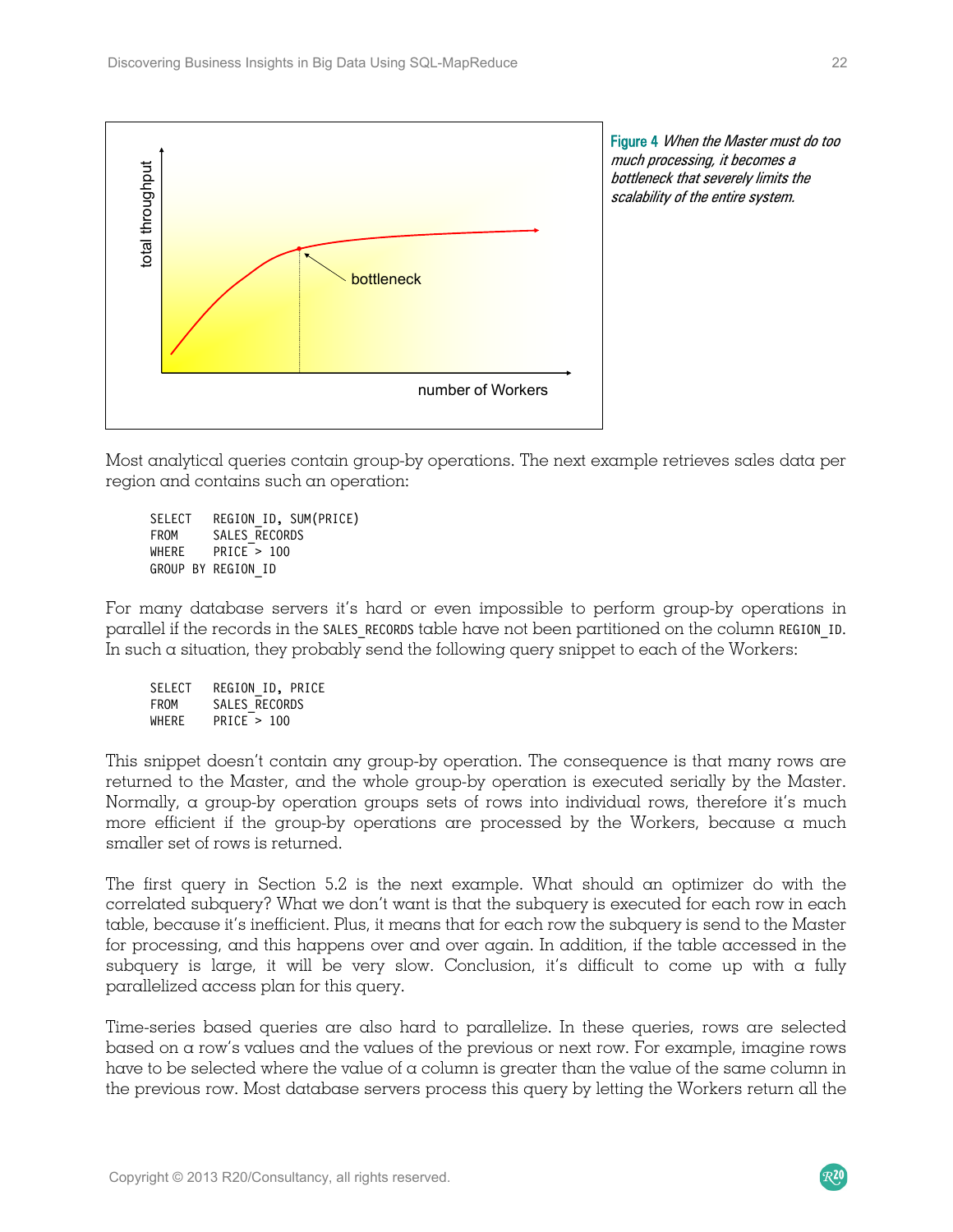rows to the Master and by letting the row selection process be handled by the Master itself. Evidently, this is inefficient.

Parallelizing Function Processing – Parallelizing simple scalar functions is not that difficult for most database servers. They push the processing of those functions down to the Workers. For example, if the comparison function(column) = value is included in  $\alpha$  condition, its processing can be distributed to all the Workers, and each Worker only returns those rows to the Master that adhere to this condition. This assumes that all the data needed to evaluate the condition is available in the row being studied.

Parallelizing complex functions is much more difficult. Imagine that a scalar function called NEXT FLIGHT has been developed that simplifies the long query in Section 5.2. This function determines whether another flight departs to the same city within one hour. This function has three input parameters and returns  $\alpha$  l if another flight is available, and 0 if there isn't. A rewrite of the query but now using the function looks like this:

SELECT \* FROM DEPARTURES AS D1<br>WHERE DESTINATION = 'L DESTINATION = 'London' AND NEXT FLIGHT('London', DEPARTURE DAY, DEPARTURE TIME) = 1 ORDER BY DEPARTURE\_TIME

Obviously, due to this function, it's easier to write the  $SQL$  statement. But does it have a better performance? Probably not. In which way the function is written, it must use one or more extra queries to find another row. There is no other way to get to others row than by using SQL statements, and this is regardless of the language in which the function is coded. If these extra queries are executed, they are sent to the Master that has to determine how to execute them. If this is done for each row, an avalanche of queries is returned to the Master. Evidently, this is a very time consuming process.

Some functions are *deterministic*. A deterministic function returns the same value every time it's executed. When such  $\alpha$  function is used in  $\alpha$  query, the Master can execute it first and substitute the function call in the condition by its return value. The Master can then send the query snippet with the substitution to the Workers. In this case, the Workers won't invoke extra queries and the function processing can easily be parallelized.

However, in the above SQL example, the function is not deterministic. For each individual row the function must be executed, thus for each row, a query has to be executed. So, instead of processing one query, the database server must process millions of small queries. This is not efficient. Note that it's not the procedural code that creates the problems, but the additional queries inside the function.

Parallelizing SQL Queries and Schema-On-Read – Section 5.1 describes the different forms of handling schemas in databases. If schema-on-database-read is used, somehow the SQL queries have to be extended with the logic to determine the schema for the schema-less values before the data is transmitted to the applications.

SQL functions can be developed to handle the process of assigning schemas to values. If this logic is straightforward enough to be implemented as simple scalar functions, the Workers can process it in parallel. However, when complex functionality is involved, it may have to be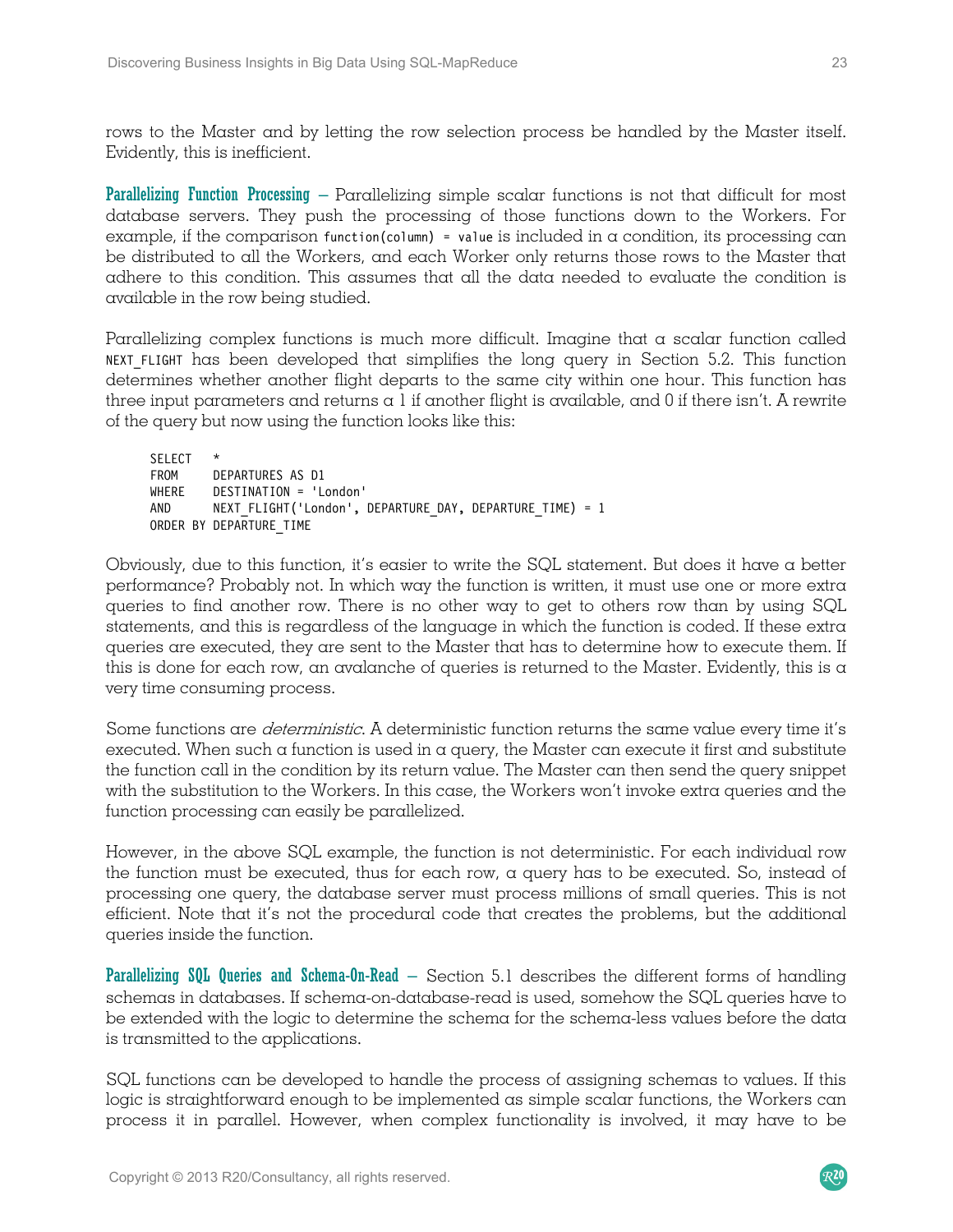implemented as complex table functions. This increases the chance that the processing of these functions is not handled by the Workers, but must be executed by the Master. This influences the scalability and performance of the system negatively. In this case, it's better to change from schema-on-database-read to schema-on-application-read.

**Summary** – Performance and scalability are crucial for a discovery platform. Therefore, it's important that the platform runs complex queries fast. Fast means that all the query processing, including all the complex analytical operations and the complex schema-on-database-read logic, is executed in parallel. The more logic is processed by  $\alpha$  central component, the slower the performance will be. Therefore, it's important that the database server offers features to parallelize complex queries including the function processing.

## 5.5 Hadoop and MapReduce in a Nutshell

The focus of the previous sections is on SQL-based systems, this one discusses NoSQL systems. As indicated in Section 5.1, a new generation of NoSQL systems is introduced for developing big data systems. NoSQL systems can be seen as potential technologies for developing discovery platforms. This section describes some key NoSQL technologies, including MapReduce, Hadoop, HDFS, and SQL-fication of Hadoop.

**Introduction to MapReduce** – Although MapReduce is much younger than  $SQL$ , it's used by more people than SQL will ever be. The reason is Google. If we search for a specific term with the Google search engine, we use technology that is based on MapReduce. MapReduce is used for offline batch processing to build the search indexes. Then, when someone searches for a term with Google, the lookup is done with those indexes. So, even though we may not be aware of it, most of us use MapReduce daily.

But what is MapReduce? In 2004 two Google engineers published an article entitled MapReduce: Simplified Data Processing on Large Clusters<sup>10</sup>. In this article they introduced MapReduce, a programming model for processing requests on large datasets in which the processing can be distributed over a high number of nodes using parallel processing capabilities. Currently, MapReduce is also an implementation used by Google and it's been patented<sup>11</sup> since January 2010. Google and other companies use this programming model to maximize parallelization and improve response times.

We emphasize that MapReduce is a *programming model* and not a programming language. It's a style of solving a specific problem. In principle, a developer can use any programming language for implementing a MapReducebased solution.

MapReduce is a programming mode and not a programming language.

 $R^{20}$ 

 $\overline{a}$ 

 $10$  J. Dean and S. Ghemawat, *MapReduce: Simplified Data Processing on Large Clusters*, in Proceedings of the 6th Conference on Symposium on Operating Systems Design & Implementation - Volume 6, San Francisco, CA, December 06 - 08, 2004.

 $^{11}$  J. Dean et al., *System and Method for Efficient Large-scale Data Processing,* United States Patent 7,650,331, January 19, 2010.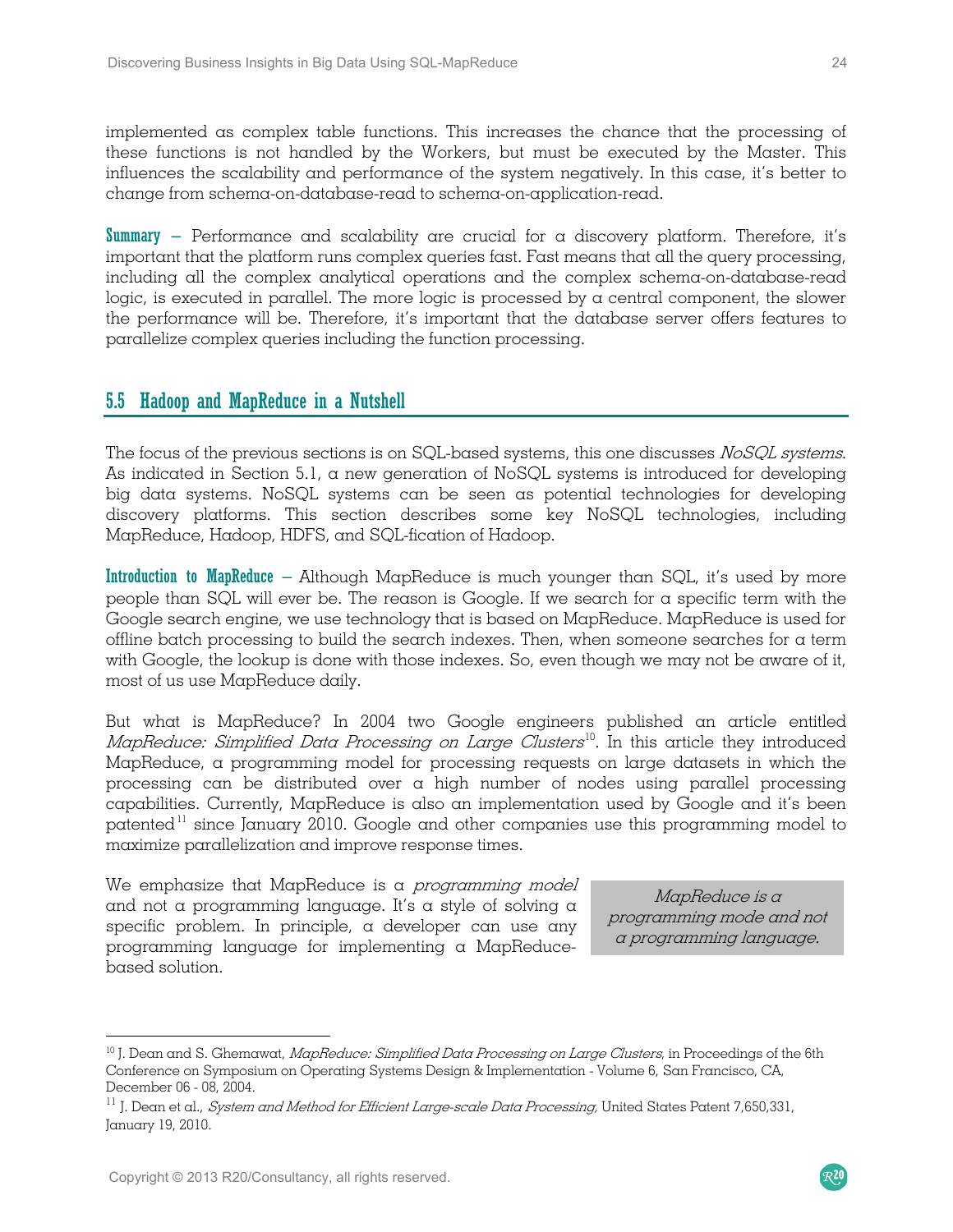The words Map and Reduce stand for the two types of operations in which requests are split up. Map operations are good for filtering records and for applying logic to individual values, such as string and mathematical operations. Reduce operations are intended for combining records with comparable values into one record. When compared with SQL, Map operations combine the functionality of the SELECT and WHERE clauses of SQL's SELECT statement, and Reduce operations are like the GROUP BY clause.

The implementation of MapReduce determines how these functions are really processed. Later in this section, we describe how MapReduce has been implemented in Hadoop.

Introduction to Hadoop – Hadoop is a software framework designed for supporting data-intensive applications. It's for those applications in which a continuous stream of new, incoming data has to be stored and managed, and where all that data has to be analyzed periodically. Examples of such applications are click stream applications that generate enormous amounts of records, and sensor-driven application (RFID-based) that require a continuous stream of measurements to be stored. Some of these applications literally generate thousands of records per second. All this data needs to be stored for future use, leading to a massive amount of data storage. Hadoop has been designed to support this type of application. In other words, it has been designed for the world of big data.

As indicated, Hadoop has the capacity to analyze large portions of all that data. Because of this feature, Hadoop is often positioned as a potential discovery platform, and is therefore described in this section.

The Modules of Hadoop – Hadoop consists of  $\alpha$  set of modules. We briefly introduce the core modules here. For a more extensive description, we refer to Tom White's book $^{12}$  on Hadoop.

- HDFS: The foundation of Hadoop is formed by HDFS (Hadoop Distributed File System). This module is responsible for storing and retrieving data. It's designed and optimized to deal with large amounts of incoming data per second and for managing enormous amounts of data up to the petabytes. The key aspect of HDFS is that it can distribute its data over a large number of disks and can exploit an MPP architecture. HDFS supports a well-designed programming interface that can be used by any application. HDFS is the only mandatory module of Hadoop, the others are all optional.
- MapReduce: The module called *MapReduce*, as the name suggests, implements Google's MapReduce programming model. This component allows that data inserts and data queries are efficiently distributed over hundreds of nodes. Important to note is that the programming interface of Hadoop's MapReduce is very technical and requires a deep understanding of the internal workings. It does not support storage independency.
- HBase: The *HBase* module is designed for applications that need random, real-time, read/write access to data. It operates on top of HDFS.
- Hive: The module called Hive offers a SQL-like interface for querying data. It supports a dialect of SQL called *HiveQL*. HiveQL supports the more classic features of SQL, but some are missing, such as subqueries in the SELECT and FROM clause, and the HAVING and

 $\overline{a}$ 

 $12$  White, Tom, *Hadoop, The Definitive Guide*, O'Reilly Media, 2012, third edition.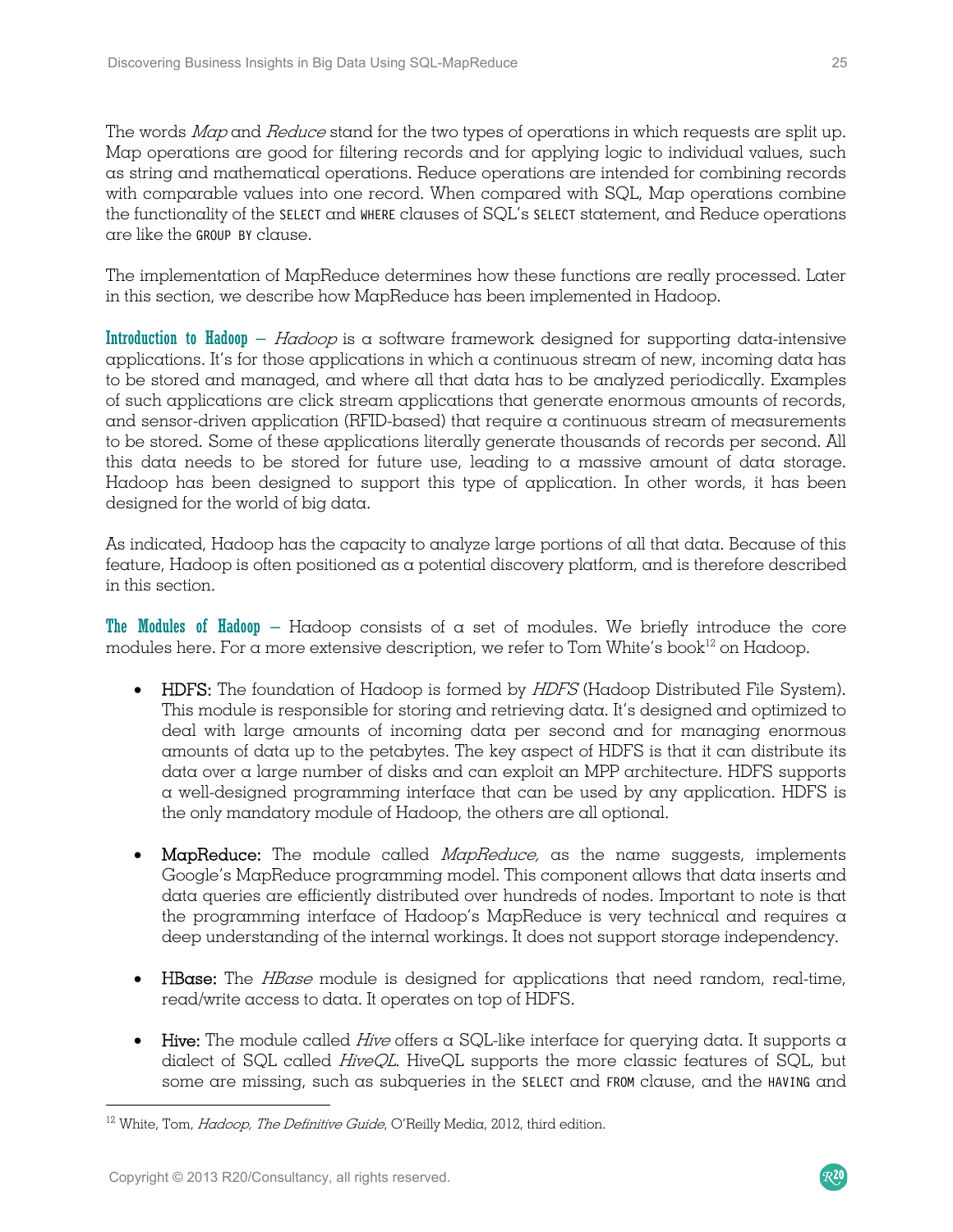LIMIT clause. Internally, Hive translates the SQL statements to MapReduce batch jobs. By doing this, the processing is parallelized.

• Pig: Next to Hive, developers can also use  $Pig$  for querying the data. The language supported by this module is called Pig Latin and is more technical than HiveQL. In fact, Pig Latin consists of  $\alpha$  set of functions that slightly resemble the operators of SQL, such as group-by, join, and select.

Processing MapReduce in Hadoop – Applications using Hadoop's MapReduce invoke logic by executing a set of Map and Reduce steps. During a Map step, a request is broken into smaller requests that are distributed over the Workers (for convenience sake, the terms Masters and Workers are used here as well). In most cases, a request is a function call (or procedure call or method invocation depending on the programming language). These Map functions are coded by developers and can be as complex as they want. Calls to these functions are distributed over as many nodes as possible. Note that a strong resemblance exists here with breaking a  $SQL$ query into multiple scan operations and distributing them over as many nodes as possible.

Let's illustrate the Map step with a simple example. Imagine we want to execute the function GET TOTAL SALES PER STORE on  $\alpha$  dataset (which could be  $\alpha$  simple file) that contains sales transactions. For each sales transaction, the customer id, the store id, the product id, the timestamp, and the product's sales price is stored. So, for each individual product bought by  $\alpha$ customer, a record is stored in this dataset. The dataset is partitioned over all the nodes. Also, imagine that the input parameter of this function is MIN AMOUNT. This means that only those records should be included in the final result whose values are higher than the value of the parameter. The result of the function is a set of records indicating the total amount of sales for each store. In the Map step, this call is distributed over as many nodes as possible. The resulting records are stored in intermediate files. It's up to the developer to determines where these files are stored. It's important that these files are stored in such a way that it makes parallelization of the next step easy.

A Reduce step groups records with similar values. In fact, its operation resembles the GROUP BY clause in SQL. This step is called Reduce, because only a reduced number of records is returned. The result of the Reduce step is also a set of files.

A MapReduce program is not limited to having one Map and one Reduce step, many Maps and Reduces are allowed. At the end of the last step, the application reads all the intermediate results.

As with parallel database servers, the goal of Hadoop's MapReduce is to minimize the amount of data returned to the next step. The logic of the various steps is determined by the developers. They can use any programming language construct to make these steps as efficient as possible, they determine the order in which logic is processed, how and where processing takes place, and where intermediate results are stored. In other words, the code inside the steps is non-declarative and storage dependent. The big advantage is that the developer has full control over the processing strategy. The disadvantage is that the performance is determined mainly by the quality of the developers.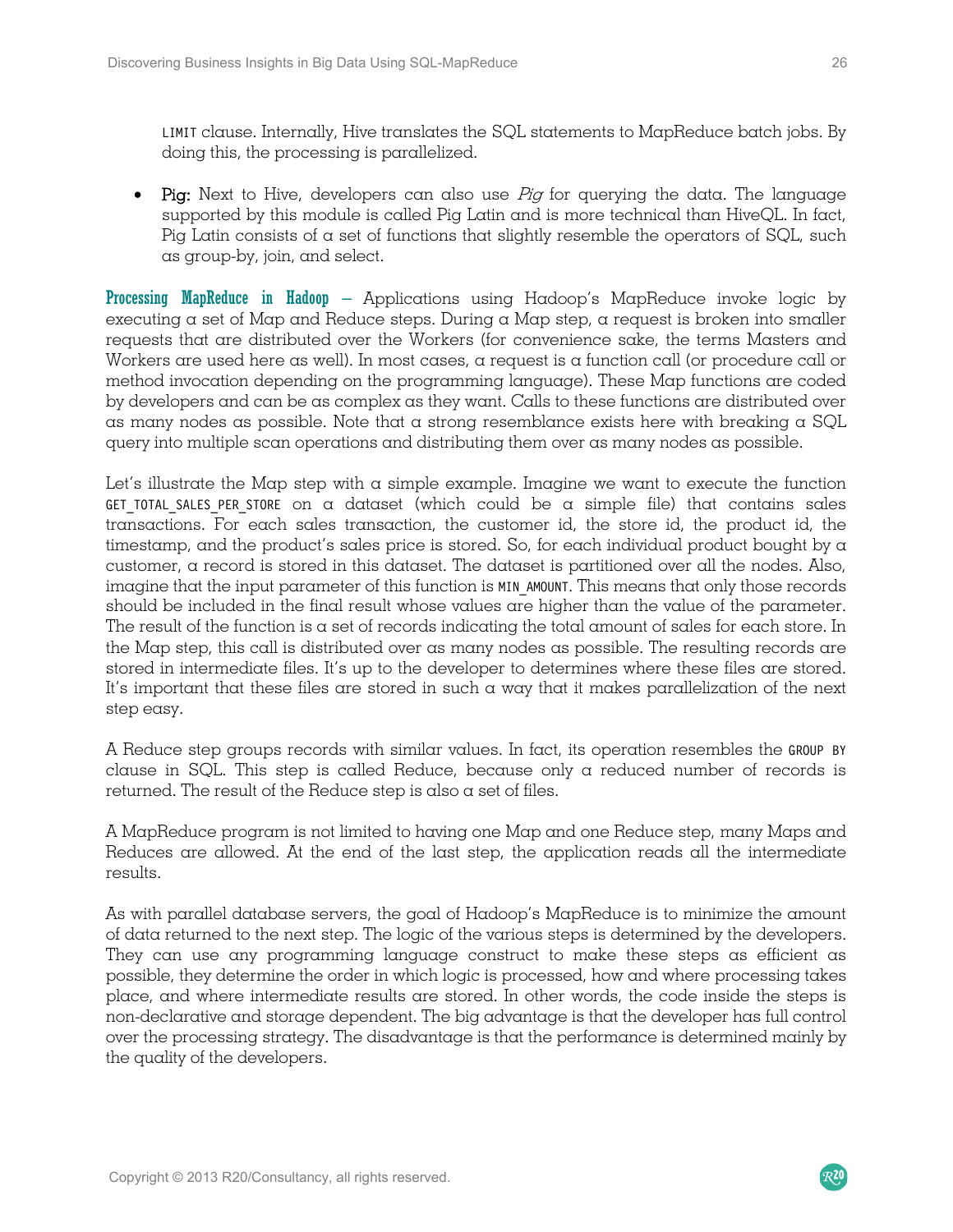The Batch-Oriented Nature of MapReduce – MapReduce programs are executed as batch jobs, which are scheduled and distributed over many nodes. In the background the process of starting and running all those jobs is monitored and managed. Distributing and managing all these jobs, requires additional processing. However, considering the amount of data analyzed, this overhead of additional processing is probably acceptable for a non-interactive analytical environment. Note that some database servers would not even be able to query so much data, so this extra time for management is the penalty paid for being able to analyze these huge amounts of data with an adequate performance.

The SQL-fication of Hadoop – Lately, more and more modules have been released that offer SQL interfaces to Hadoop. Cloudera has released Impala, HortonWorks has Stinger, and MapR technologies will release Drill. In addition, data virtualization vendors, such as Composite Software, Denodo Technologies, and Informatica, have also made their products available for Hadoop. SQL interfaces are becoming available for other NoSQL systems as well, such as CQL for Cassandra. Furthermore, some SQL database servers support access to Hadoop. Aster Database is one of them; see Section 6.3.

There is a growing demand for SQL-fication of Hadoop. Organizations want to have an interface to Hadoop data that is easier to use than the HDFS or MapReduce interfaces.

There is a growing demand for SQL-fication of Hadoop.

#### 5.6 The Marriage of SQL and MapReduce: SQL-MapReduce

Some database vendors have combined SQL with MapReduce by creating a SQL database server based on a MapReduce architecture. Teradata Aster Database (formerly called Aster Data nCluster) is one of these products that have implemented SQL-MapReduce to make SQL more suitable for analytics.

Aster Database is part of the Teradata Aster Discovery Platform, which also includes the Teradata Aster Discovery Portfolio. The first version of Teradata Aster Database was released in 2006, and the first production deployment was in 2007. The current version 5.10 was released in the first half of 2013.

This section describes how in Aster Database the MapReduce programming model has been implemented to exploit parallel hardware and to fully parallelize query processing and therefore make analytics possible even on commodity hardware. Note that other vendors have implemented MapReduce as well, but all these implementations differ.

**Teradata Aster Database's SQL-MapReduce** – From the SQL developer's perspective, the entire MapReduce framework is implemented as a set of *external table functions* that can be invoked from SQL. This means that report developers won't have to learn a new language. They only have to familiarize themselves with the parameters and the way in which these table functions must be invoked. Because the MapReduce table functions are according to E. F. Codd's rules for the relational model, SQL remains a declarative and storage independent language.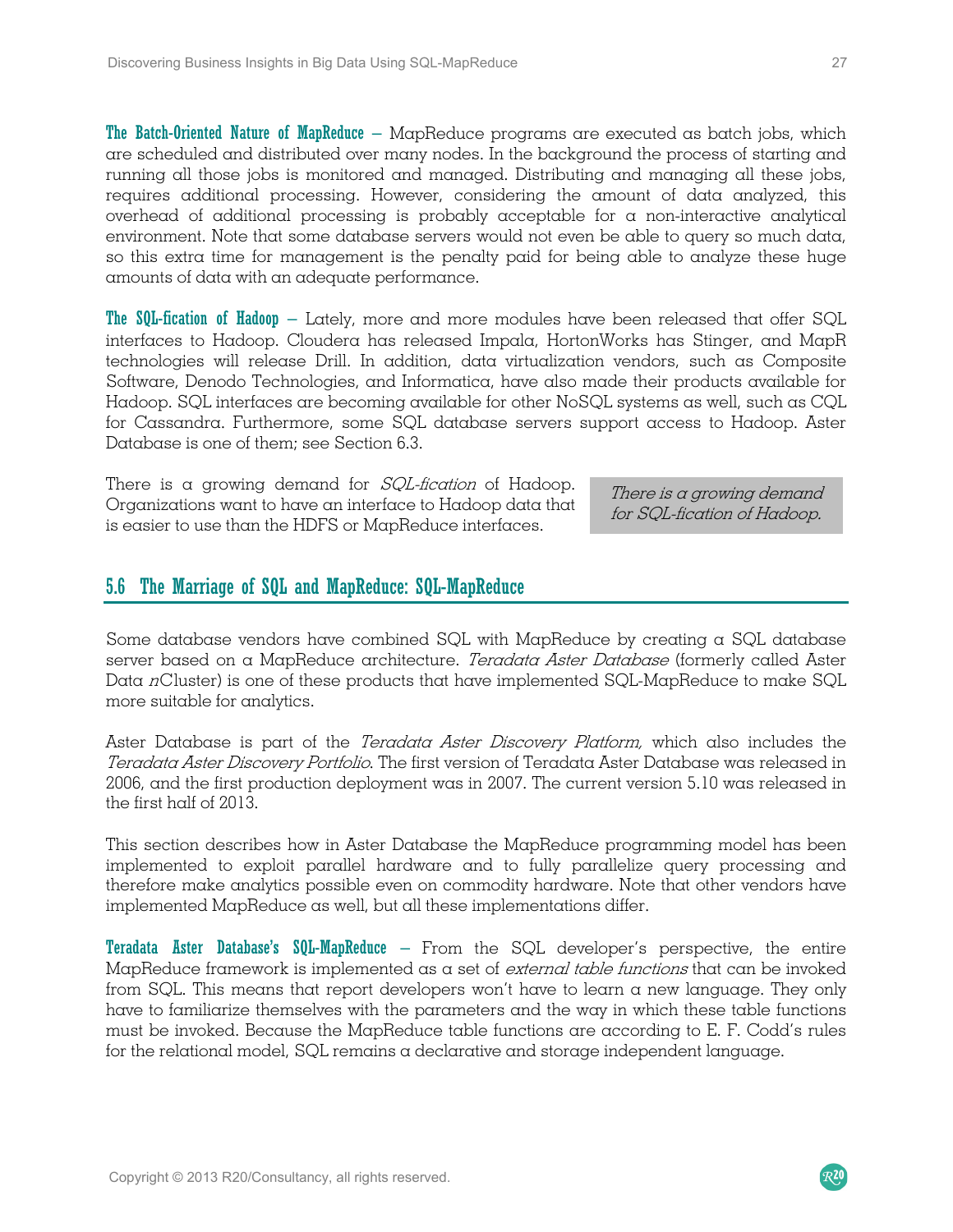The next example shows what SQL-MapReduce means to developers. We use the table plus the complex query from Section 5.2. If this query is rewritten using  $\alpha$  MapReduce function, the query becomes straightforward:

SELECT<br>FROM FROM GET NEXT FLIGHT\_1HR (ON DEPARTURES PARTITION BY DESTINATION)<br>WHERE DESTINATION = 'London' DESTINATION = 'London' ORDER BY DEPARTURE\_TIME

Obviously, this query is much simpler to formulate than the original one. The FROM clause contains the call to the MapReduce table function GET NEXT FLIGHT 1HR. This function has two parameters. The first indicates the table that must be queried (DEPARTURES), and the second specifies the column on which to group the rows (DESTINATION). The function returns  $\alpha$  set of rows. It determines for each row in the DEPARTURES table whether a row exists with the same destination within one hour on the same day. Those rows form a group. The only thing the main query has to do is to find the ones with destination London. Note that this function could have contained the condition as well, however, the function would no longer be usable for other columns, but only for columns containing city names.

Because of the MapReduce function, the query becomes easier to formulate, and more importantly, Teradata Aster Database can parallelize the query with the MapReduce functions much more easily than the original queries. The function contains the group-by operations plus the time-series part (find another row) and both are fully parallelized.

This example doesn't really show the power of these MapReduce functions. Therefore, let's rewrite the long, second query in Section 5.2 using SQL-MapReduce:

SELECT PROD DESC1, PROD DESC2, PROD DESC3, COUNT(\*) AS CNT FROM BASKET GENERATOR( ON (SELECT SF.STORE\_ID, SF.REG\_ID, SF.TRAN\_NO, SF.ITEM\_ID, SF.DT, PD.PROD\_DESC, PD.PRICE FROM SALES FACT SF INNER JOIN PRODUCT DIM PD ON SF.ITEM\_ID = PD.ITEM\_ID) AS TRANSACTIONS A PARTITION BY STORE ID, REG ID, TRAN NO, DT BASKET ITEM('PROD DESC') BASKET\_SIZE('3')) GROUP BY PROD DESC1, PROD DESC2, PROD DESC3 HAVING COUNT $(\star)$  > 1000 ORDER BY COUNT(\*) DESC

Again, this version of the query is much simpler, and it's obvious that it's easier to improve the performance of this query. The function BASKET GENERATOR is designed specifically for market basket analysis. It makes it easier to formulate the query and even more importantly, all the processing required by BASKET\_GENERATOR is done in parallel, offloading almost all the analytical processing to the Workers.

To summarize, in Teradata Aster Database when an analysis technique can be written as a MapReduce table function, its processing is fully parallelized. This even applies to complex forms of analysis (note that this is not true for table functions in classic SQL systems). Overall, this is a big advantage for data scientists.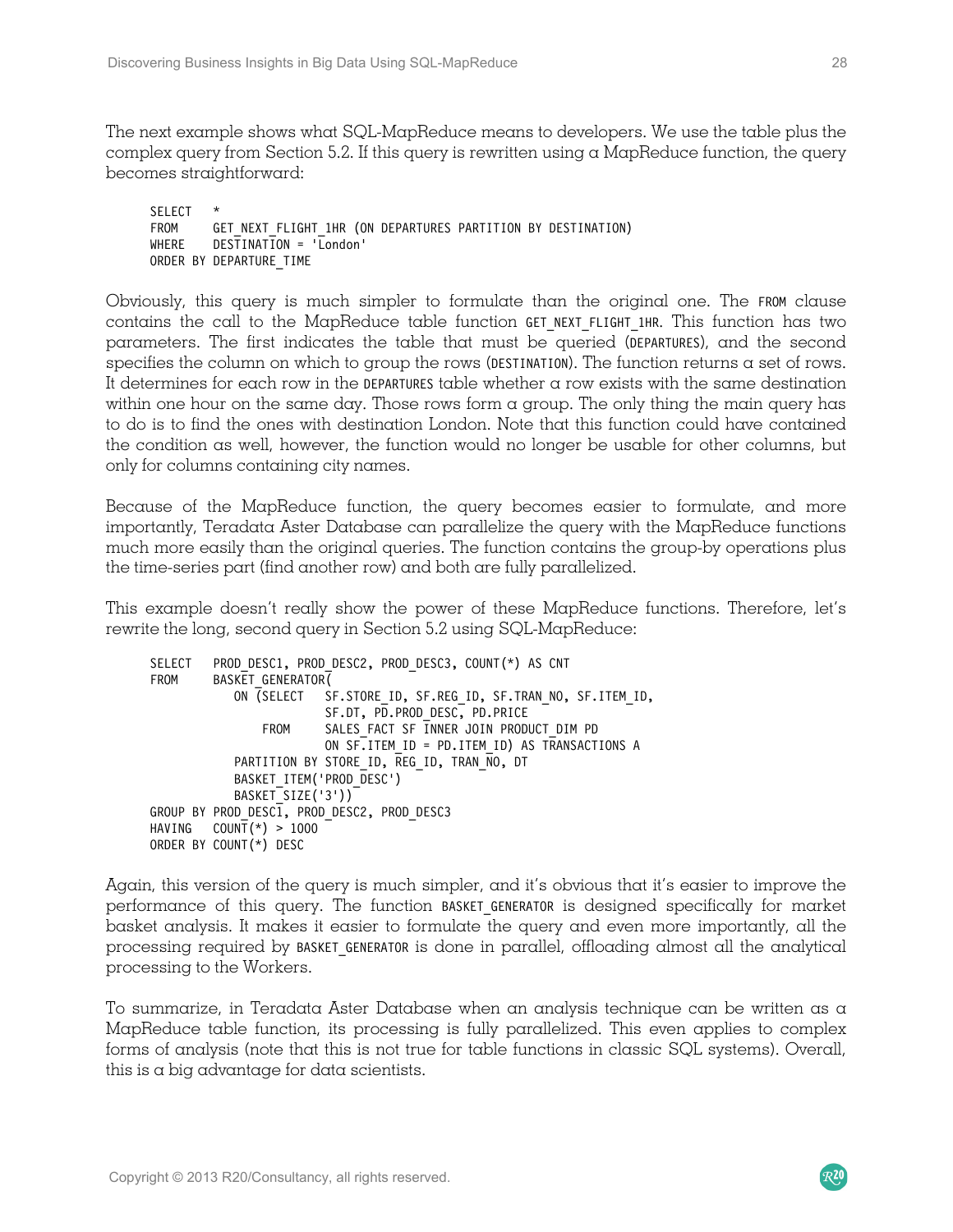Schema-on-Read Functions – Because Teradata Aster Database is able to distribute the processing of MapReduce functions over many processors, it can support high-performance schema-on-read. Imagine that schema-less, weblog

messages comparable to the one in Section 5.1 are stored in a table. In this case, MapReduce functions can assign schemas to these values and return the data in a set of structured columns. The processing of these functions may be intensive, but because the processing is parallelized, it doesn't hurt the query performance.

**Teradata Aster Database and Hadoop**  $-$  Teradata Aster Database comes with  $\alpha$  built-in capability called SQL-H<sup>™</sup> for accessing data stored in HDFS. This capability provides metadata integration with Hadoop and makes it completely transparent for data scientists whether data is coming from Aster's own database or from HDFS. The data scientists don't have to deal with the HDFS technical details and the low-level

interfaces nor with writing efficient Hadoop MapReduce programs. They only have to invoke the functions to treat Hadoop data in the same way as Aster data.

The functions that access HDFS don't use Hadoop's MapReduce, but use Aster's own SQL-H technology to extract data from HDFS in a parallel way. If the query contains filters that can be pushed down to HDFS, Aster will do so. The effect is that less data is returned to Aster and this speeds up processing. The Hadoop data that is retrieved, is kept in memory by Aster.

To speed up the performance, the result of the query on HDFS can also be made persistent in an Aster table. This can be useful, for example, when a result has to be reused multiple times.

Rich Set of Built-in Analytical Functions – The Teradata Aster Discovery Platform features the Teradata Aster Discovery Portfolio which offers an extensive set of pre-built functions to support each step of the discovery process from data acquisition to data analysis. These functions provide capabilities for statistical analysis, relational analysis, path analysis, affinity analysis, pattern matching, graph analysis, visualization, and text analysis (see Appendix A at the end of this whitepaper for a list of functions currently supported). These functions can be mixed and matched as in the following example:

```
SELECT * FROM nPathViz ( 
    ON SELECT * FROM nPath ( 
       ON SELECT * FROM SESSIONIZE ( 
         ON SELECT * FROM LOAD FROM TD HADOOP
...
```
Here four MapReduce functions supplied with the Teradata Aster database have been nested. First, the function LOAD FROM TD HADOOP is used to extract data from Hadoop. Next, the data is sessionized. This function prepares the complex multi-structured weblog data for analysis. Next, the function nPath is used to identify paths in the data. This is the second form of analysis deployed, and finally the function nPathViz is invoked to visualize the data. The result of this query is shown in Figure 5.

Copyright © 2013 R20/Consultancy, all rights reserved.

Teradata Aster Database supports high-performance schema-on-read.

SQL-H makes it completely transparent for data scientists whether data is stored in Aster's own database or in HDFS.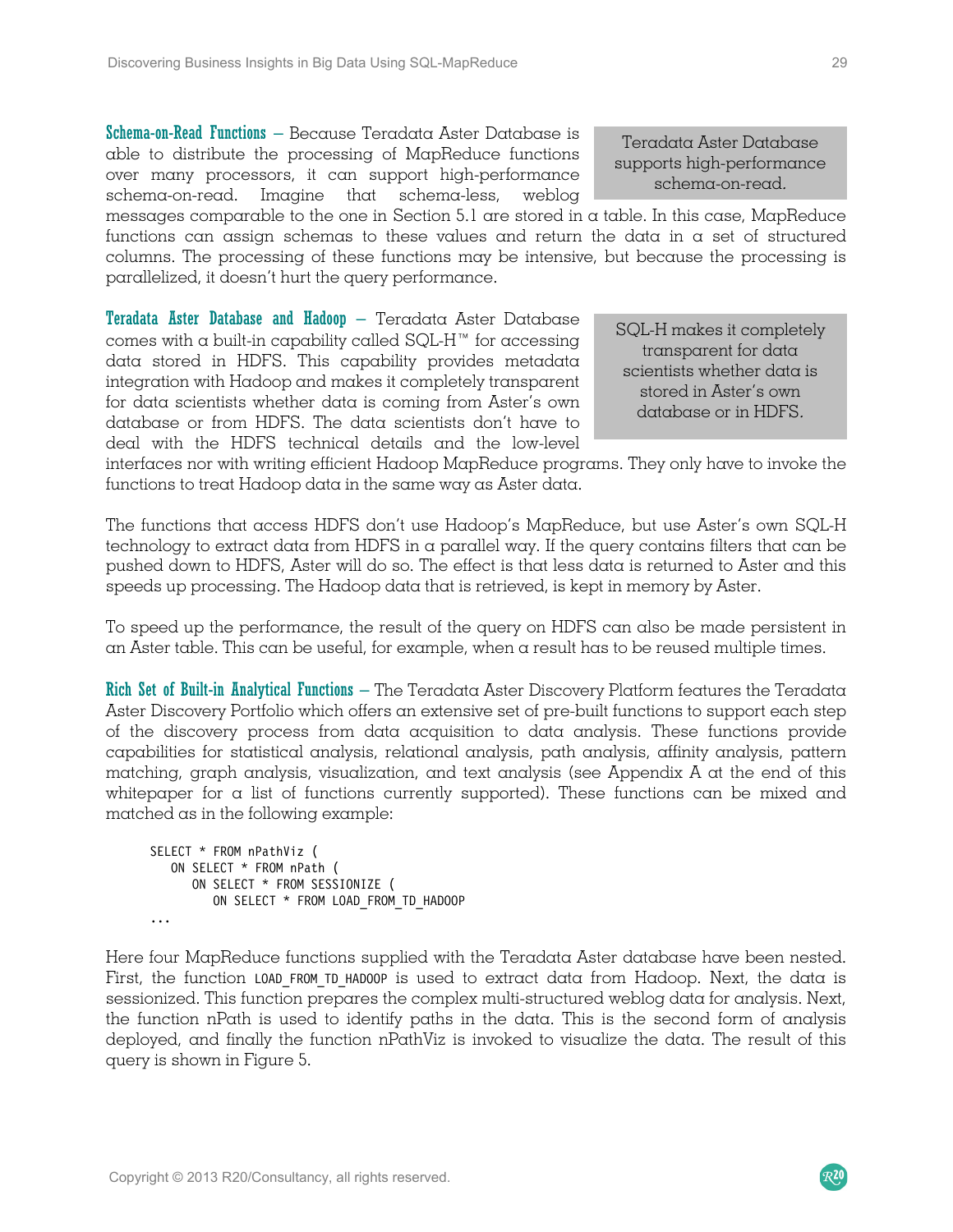

Figure 5 The visual result of deploying multiple analysis techniques, one after another.

Besides the visualization presented in Figure 5, Teradata Aster Discovery Portfolio provides a rich set of visualization functions, including the one in Figure 6.



Figure 6 Data visualization example of cart abandonment where a drilldown has been deployed by product category.

 $R^{20}$ 

# 6 Implementing a Discovery Platform

Data scientists can select from different solutions for implementing a discovery platform. In this section the following five are described:

- 1. Classic SQL system
- 2. Advanced Reporting Platform
- 3. SQL-MapReduce System
- 4. Hadoop with MapReduce
- 5. Hadoop with SQL interface

In the coming sections, these solutions are described in detail, and Chapter 7 contains an overall high-level comparison.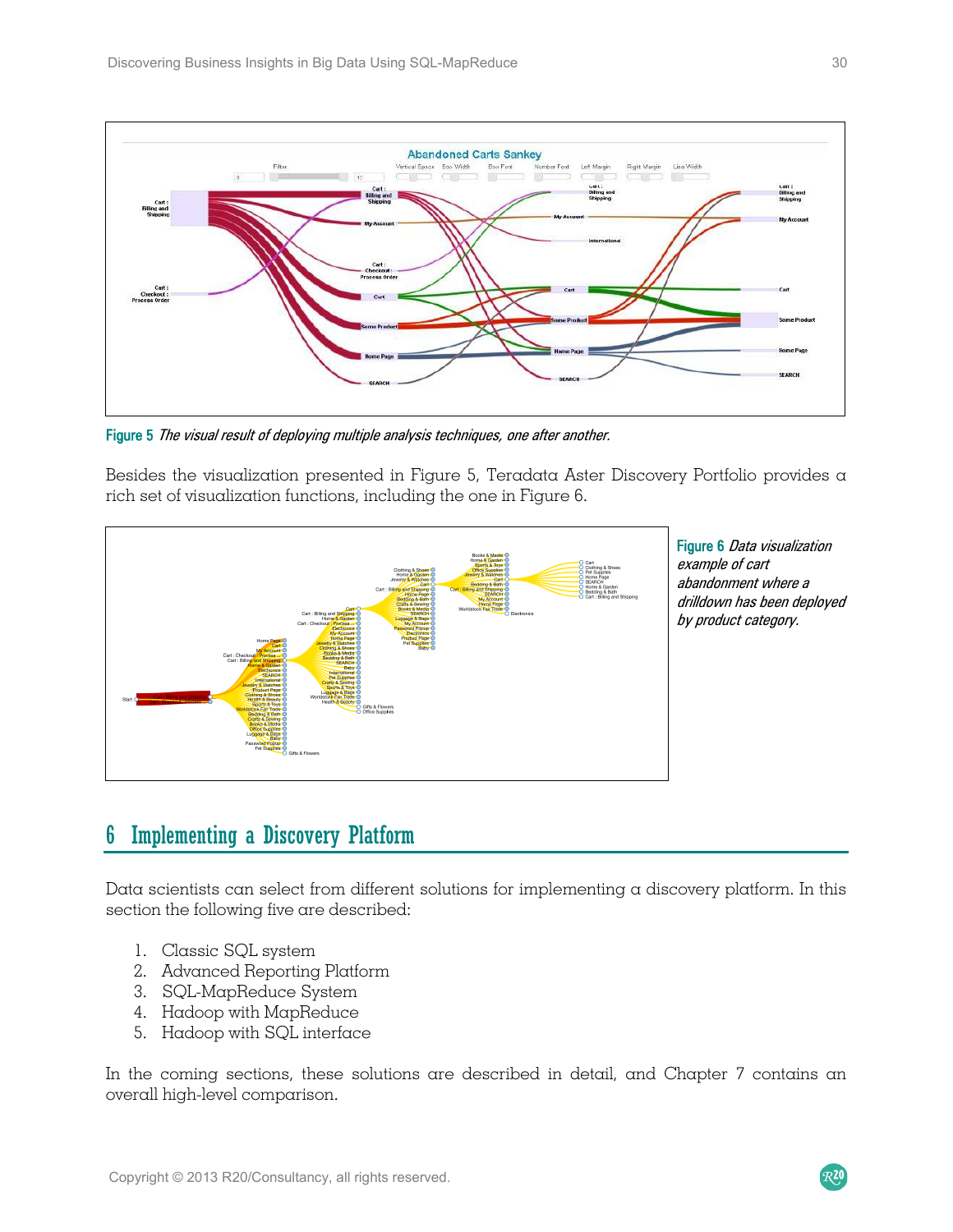## 6.1 Solution 1: Classic SQL System

From many perspectives, the preferred solution is that data scientists use a classic SQL system that the organization has already installed. The advantages are:

- SQL is a high-level development language that's likely known to most data scientists.
- Many organizations already use a SQL system, so DBA's know how to manage, tune, and optimize it.
- A large set of reporting and analytical tools is able to exploit data stored in classic SQL systems.
- SQL systems are very much suited to support interactive analysis where data scientists constantly execute new SQL queries.
- The optimizers of most SQL systems are very mature and are capable of coming up with efficient access plans for most queries.

Although an attractive option, this solution does have disadvantages:

- Each SQL system supports some simple statistical functions, and some even offer some data sampling and data mining functionality, but no advanced statistical or visualization functions are available. The analytical capabilities are limited and therefore additional analytical tools are needed to fill this functionality gap.
- Most SQL systems are not data integration platforms. This means that when data stored in the SQL system has to be integrated with data coming from other systems, the data scientist has to organize this himself. This probably requires extra tools and redundant storage of data. If those SQL systems can integrate their data with data from external sources, these external sources are usually limited to SQL-like systems. Non-SQL systems are not supported.
- Section 5.4 describes why most classic SQL systems can't parallelize the more complex analytical operations. This does not only severely limit the query performance of the platform, but the data scalability as well.
- Classic SQL systems are designed and optimized for supporting schema-on-write, so when schema-less values, such as the ones shown in Section 5.1, are stored, extra application logic must be developed to unravel the structure hidden in these values. In many situations, this is usually done using schema-on-application-read, thus lowering the performance and scalability of the system.

## 6.2 Solution 2: Advanced Reporting and Analytical Platform

Many tools exist that offer powerful reporting and analytical capabilities. Some come with builtin in-memory data store solutions, and others with their own disk-oriented storage solutions. Most of them have been designed to let database servers handle the storage and processing of data.

 $R<sub>20</sub>$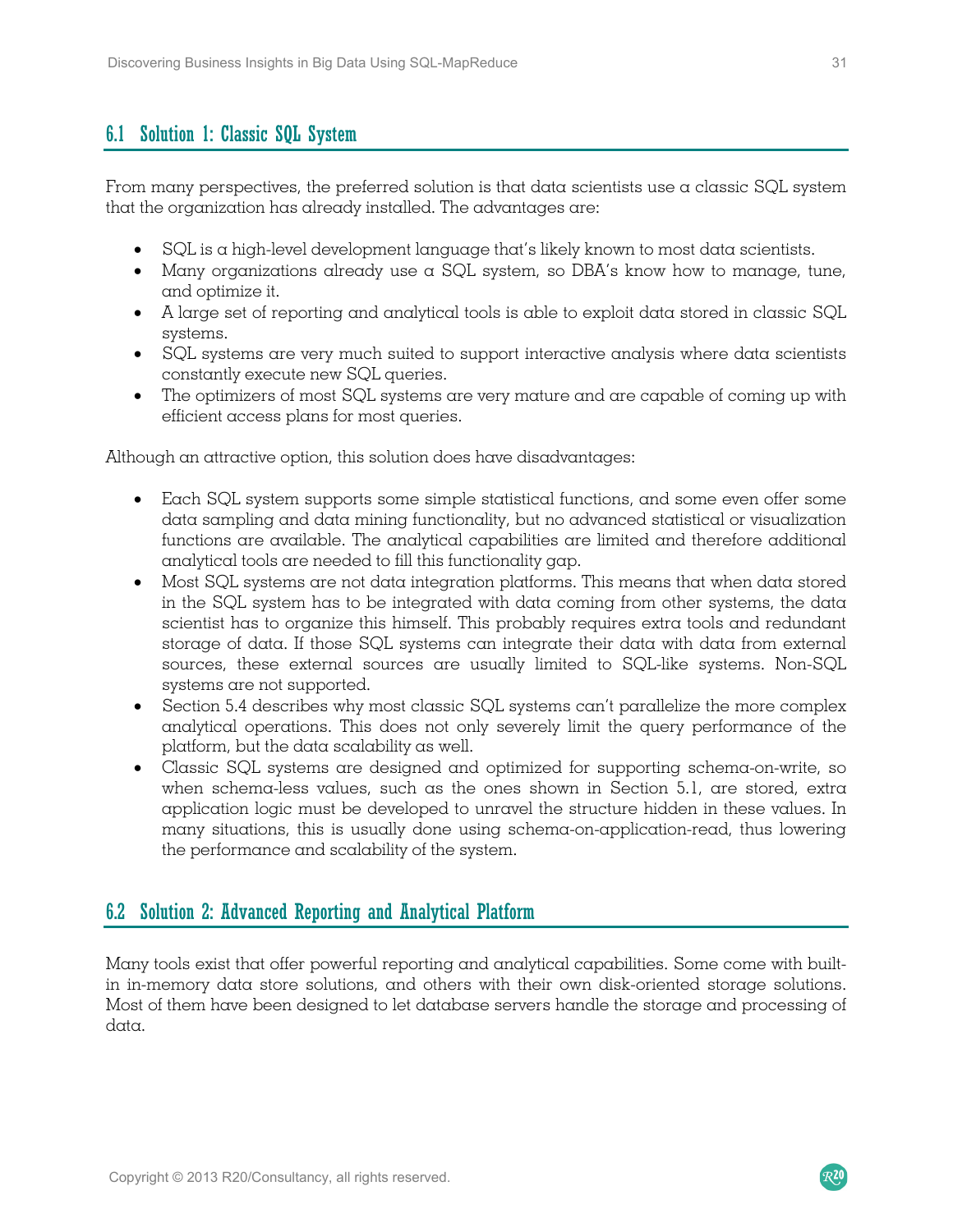The advantages of using a reporting and analytical tool as a discovery platform are:

- Once the data is loaded into internal memory, these reporting tools definitely run queries fast. Regardless of what the data scientists want to do with the data, the reply is almost instantaneous. This fits the interactive style of the discovery process well.
- Most of these tools support easy-to-use graphical, user-friendly interfaces which improves productivity.

The disadvantages of this solution are:

- Data scalability is limited. It's true that today machines can have much more internal memory than  $\alpha$  few years ago, still, the amount of data to be analyzed in  $\alpha$  big data environment is too much to load into internal memory. In other words, data scalability is not their strongest point.
- No reporting or analytical tool supports all the imaginable types of analysis. The consequence is that data scientists need to switch between multiple tools (each offering its own strengths). Mixing and matching analysis results between tools is not evident.
- More and more of these tools come with built-in data integration tools. However, the way these modules work is that real data integration takes place after all the data has been loaded into memory, severely limiting data scalability and performance.
- Most of these tools don't know how to process schema-less values. Schema-on-write is the preferred approach.

## 6.3 Solution 3: SQL-MapReduce System

Section 5.6 describes the SQL-MapReduce solution offered by Teradata Aster Database. Teradata Aster Database's internal architecture offers many advantages for implementing a discovery platform:

- This platform offers data scalability and high-speed analysis because of its MapReducebased architecture, which is responsible for parallelizing most of the query and function processing.
- Aster Database comes with a large set of pre-built analytical functions (see Appendix A) that can be mixed and matched.
- Data scientists work with a familiar language: SQL. They don't have to learn a complex, low-level technical language.
- Most reporting and analytical tools support SQL and are therefore able to access the data stored in the Aster Database and also in Hadoop. This allows the data scientists to deploy any reporting and analytical tool they want.
- $\bullet$  When data has to be integrated with Hadoop data, it can be accessed in a transparent way. There is no need for data scientists to learn how to work with Hadoop.
- With the MapReduce functions, the execution of complex schema-on-database-read logic can be parallelized.
- Aster Database comes with an integrated development environment for developing and testing MapReduce functions and SQL statements.
- The optimizer in Aster Database is mature and can handle multi-table joins efficiently, including queries that access Hadoop data.

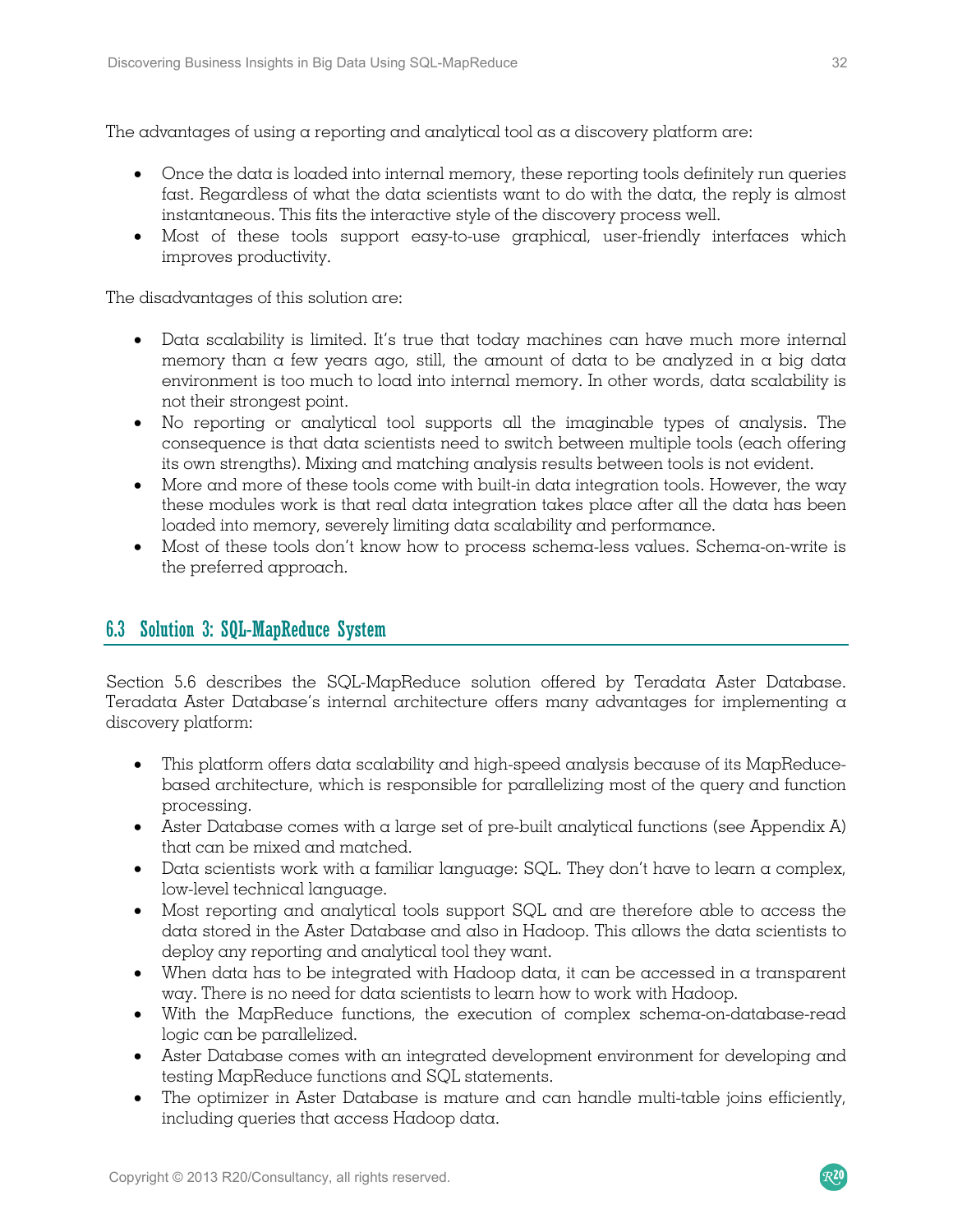• Like most SQL systems, Aster is well-suited for interactive analysis.

The disadvantages of this solution are:

- Although the Teradata Aster Discovery Platform supports several powerful interactive graph forms to visualize data, such as affinity graphs and path graphs, other tools may be needed to extend the graphical capabilities.
- Data retrieved from Hadoop is loaded into memory. The amount of data loaded can be too much for Aster. Evidently, this is dependent on the hardware configuration. If this is the case, the Hadoop data can be saved as a table in Aster.
- The Aster Database is designed for discovery; it's its claim to fame. The platform is not ideal for more classic forms of reporting. For this purpose  $\alpha$  separate environment may be needed.
- Some developers must learn how to write MapReduce functions. However, if a developer has experience with one of the more modern programming languages, such as Java or C, the learning process should be short. Note that it's usually a small group of specialists that develop functions, not the entire community of SQL developers. Once developed, the SQL-MapReduce functions can then be easily invoked via standard SQL and used by analysts and BI tools without any procedural programming knowledge.
- Although the syntax for invoking the MapReduce functions is according to the syntax of the so-called window functions defined in the SQL standard, the SQL code to invoke the functions is currently not portable.

## 6.4 Solution 4: Hadoop with MapReduce

The Hadoop modules HDFS and MapReduce together form a potential discovery platform. The advantages are:

- Developers can write MapReduce programs that are completely parallelized when executed. This makes this platform highly scalable.
- MapReduce functions can be developed for performing many different forms of analysis.
- MapReduce functions can be developed for performing schema-on-database-read operations on schema-less values.
- Developers, who know all the technical characteristics of Hadoop, can fully exploit the potential power of Hadoop.

The disadvantages of this solution are:

- Developing in MapReduce is cumbersome, because it supports a low-level interface. It requires considerable technical skills. This requires the data scientists to develop in Java, or outsource this work to external developers.
- MapReduce code is neither declarative nor storage independent, which has a negative impact on productivity and maintenance; see Section 5.2.
- Because MapReduce is a batch oriented environment and programming is done in a low-level interface, it's not so much suited for interactive analysis.

 $R<sub>20</sub>$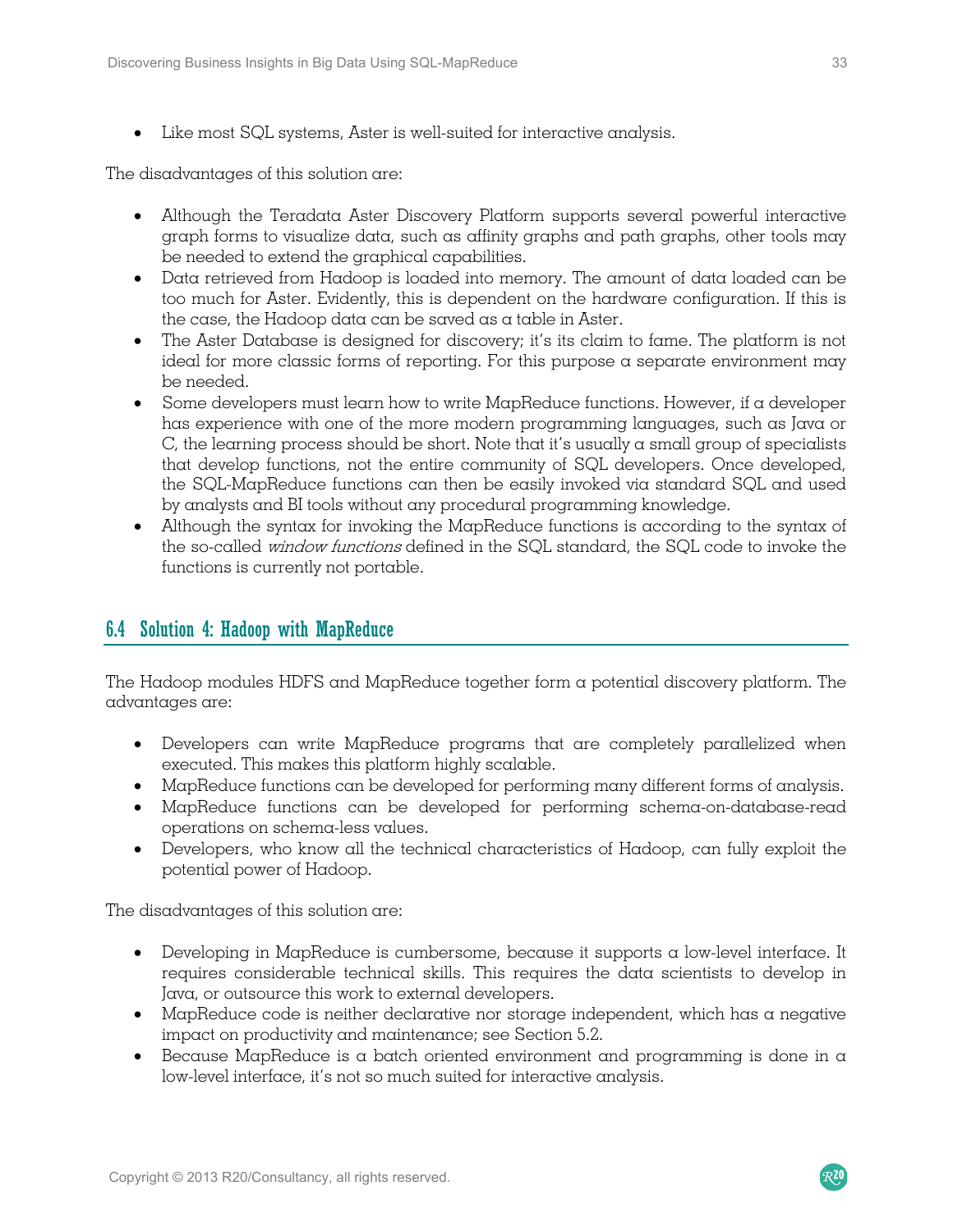- If MapReduce is used, no data stored outside HDFS can be accessed. If data from other data sources has to be analyzed, that data has to be loaded into HDFS first. This requires separate tools, and causes redundant data storage.
- Hadoop doesn't come with pre-built analytical functions. These functions must be developed by hand, a library with such modules has to be acquired, or a separate product must be acquired.
- Programming joins that are processed in parallel is complex on MapReduce.
- Hadoop is not ideal for more classic forms of reporting. For this purpose a separate environment may be needed.

## 6.5 Solution 5: Hadoop with a SQL Interface

As indicated in Section 5.5, SQL interfaces, such as HiveQL, Cloudera Impala, MapR Drill, and HortonWorks Stinger, exist for accessing data stored in HDFS. While HiveQL accesses data in HDFS via MapReduce, the other interfaces have their own engines to access HDFS data—they bypass MapReduce.

All these interfaces have implemented  $\alpha$  SQL optimizer that translates SQL queries into programs for accessing HDFS data in parallel. The challenge of these optimizers is to come up with access plans in which all the processing is parallelized. If some processing is not done in parallel, the interface has to do that processing itself, which lowers query performance.

The advantages of deploying a SQL interface on HDFS are:

- A SQL interface is a higher-level interface than that of MapReduce. This improves productivity and flexibility, which is beneficial for the interactive character of discovery.
- $\bullet$  Because these engines run on HDFS, the solution offers a high level of data scalability.
- The products that bypass MapReduce are not batch-oriented and are therefore more suited for interactive environments such as discovery.
- Because of their SQL interfaces, many popular reporting and analytical tools can be used to access the data in HDFS.

The disadvantages of this solution are:

- Most Hadoop-based SQL interfaces can't access data stored outside HDFS. As with the previous solution, this requires that data is copied into HDFS first, which takes time, increases storage costs, and slows down all the queries because of the increased size of data. It has to be noted that MapR claims that the first version of Drill supports access to other data stores than HDFS.
- These SQL interfaces do not come with pre-built analytical functions making them more suitable for reporting than for analytics. Note that such functions can be developed.
- When analytical functions have to be developed,  $\alpha$  low-level language must be used. These functions cannot be developed with SQL itself.
- The optimizers in most SQL systems needed many years to mature to a level that they could come up with efficient access plans for most queries, including multi-table joins. The optimizers of the new SQL interfaces are young. The question is how much time they

 $R<sub>20</sub>$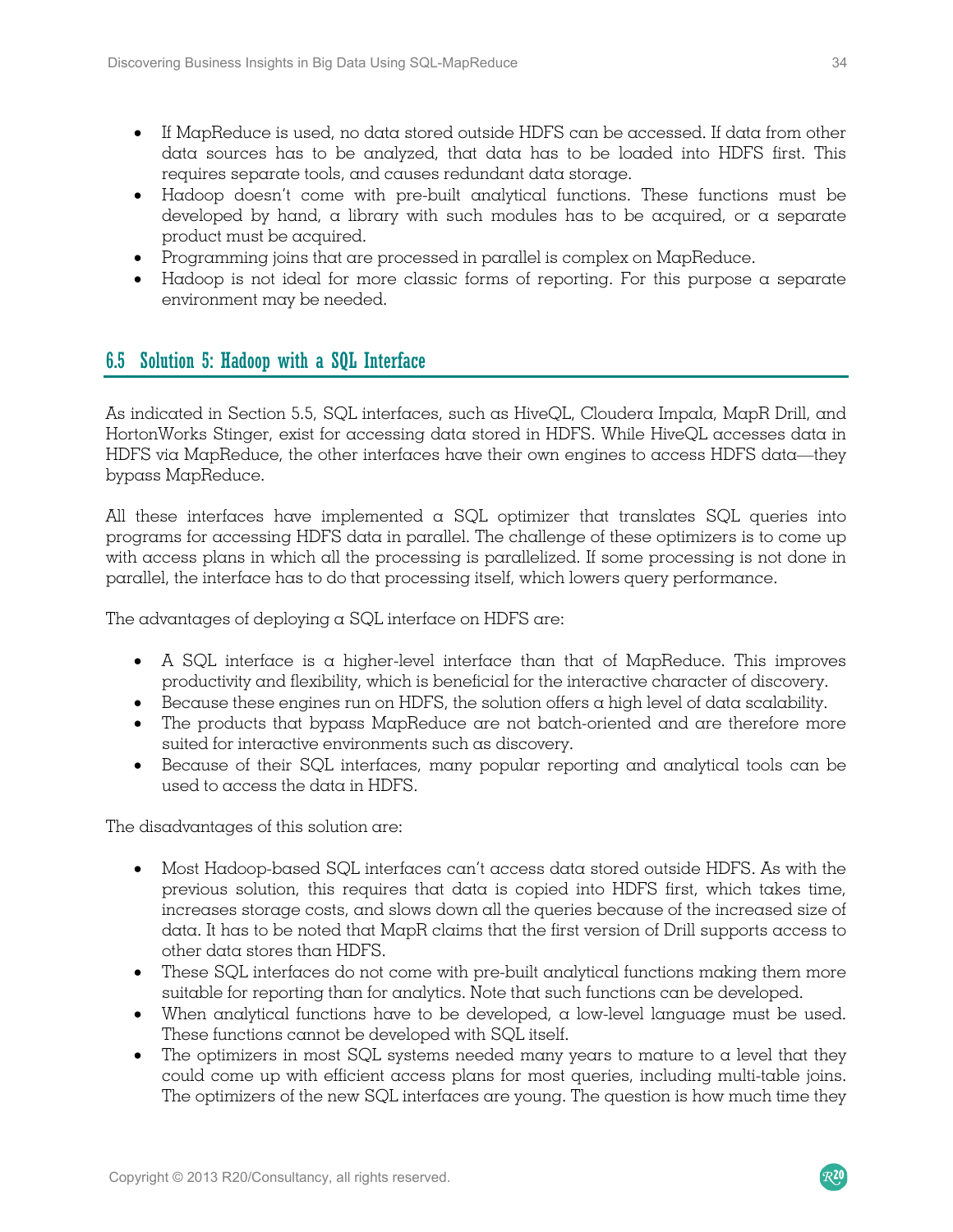need to mature? Evidently, they don't need as many years as the SQL systems, because they can learn from the older systems.

- Having a SQL interface doesn't make a solution suitable for data scientists. They need tools with user-friendly and intuitive interfaces. Most of the new SQL interfaces don't support integrated development environments. Although this problem may be solved shortly by linking up with one of the many existing IDEs for SQL.
- DBAs who are familiar with managing classic SQL databases have to familiarize themselves with the Hadoop environment. For example, they have to study how data is backed up and recovered, and how data should be distributed efficiently.
- Not all these SQL interfaces support schema-on-read. For some, data has to be stored in a relational way: schema-on-write.
- Most of the new SQL interfaces have only implemented a subset of the ANSI SQL standard.

# 7 Comparison of Five Solutions for Implementing a Discovery Platform

In this chapter the five solutions described in the previous chapter are compared. Table 1 shows how well the five solutions meet the requirements of a discovery platform as listed in Section 4.

| Requirements for a<br><b>Discovery Platform</b> | Classic SQL<br><b>Systems</b> | Advanced<br>Reporting<br>and<br>Analytical<br>Platform | SQL and<br>MapReduce | Hadoop with<br>MapReduce   | Hadoop with<br><b>SQL</b><br>Interface |
|-------------------------------------------------|-------------------------------|--------------------------------------------------------|----------------------|----------------------------|----------------------------------------|
| Data scalability                                | Medium                        | No.                                                    | Yes                  | Yes                        | Yes                                    |
| Multi data store access                         | No                            | Yes                                                    | Yes                  | No                         | No                                     |
| Complex, schema-less<br>value analysis          | No                            | No                                                     | Yes                  | Yes                        | Yes                                    |
| Data preparation<br>techniques                  | No                            | Some                                                   | Yes                  | Yes                        | Yes                                    |
| Multiple analysis<br>techniques                 | No                            | Yes                                                    | Yes                  | $\mathop{\rm No}\nolimits$ | No                                     |
| Multiple analysis tools                         | Yes                           | No                                                     | Yes                  | No                         | Yes                                    |
| Interactive analysis                            | Yes                           | Yes                                                    | Yes                  | No                         | Yes/No                                 |
| High-speed analysis                             | Medium                        | Yes                                                    | Yes                  | Yes                        | Yes                                    |
| High development<br>language                    | Yes                           | Yes                                                    | Yes                  | $\mathop{\rm No}\nolimits$ | Yes                                    |

Table 1 Comparison of the five solutions based on the requirements for a discovery platform.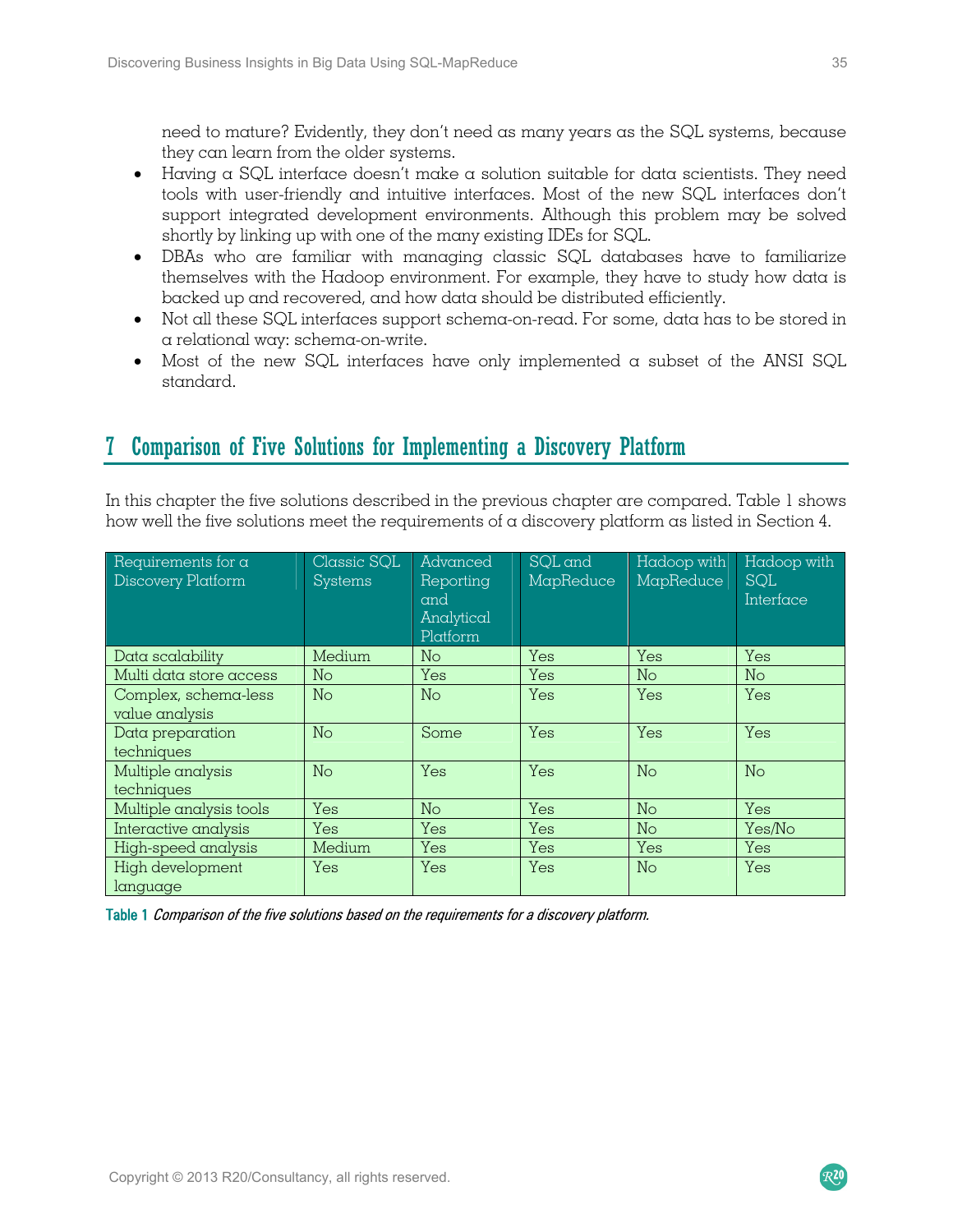| <b>Technical Characteristics</b>                                                    | Classic SQL<br><b>Systems</b> | Advanced<br>Reporting<br>and<br>Analytical<br>Platform | SQL and<br>MapReduce | Hadoop with<br>MapReduce | Hadoop with<br><b>SQL</b><br>Interface |
|-------------------------------------------------------------------------------------|-------------------------------|--------------------------------------------------------|----------------------|--------------------------|----------------------------------------|
| Online query processing                                                             | Yes                           | Yes                                                    | Yes                  | No                       | Yes                                    |
| Declarative and storage<br>independent API                                          | Yes                           | Yes                                                    | Yes                  | No                       | Partially                              |
| Support for schema-on-<br>database-read                                             | No                            | No                                                     | Yes                  | Yes                      | Yes                                    |
| Pre-built analytical<br>functions                                                   | No                            | Yes                                                    | Yes                  | No                       | No                                     |
| Comes with integrated<br>development<br>environment (IDE)                           | Yes                           | Yes                                                    | Yes                  | No                       | No                                     |
| Efficient multi-table join<br>processing                                            | Yes                           | No                                                     | Yes                  | No                       | No                                     |
| Heterogeneous data<br>access                                                        | No                            | Yes                                                    | Yes                  | No                       | No                                     |
| Not in-memory copy of<br>data                                                       | Yes                           | No                                                     | Yes                  | Yes                      | Yes                                    |
| Familiarity of interface to<br><b>BI</b> developers                                 | High                          | High                                                   | High                 | Low                      | High                                   |
| Accessible by most<br>reporting and analytical<br>tools                             | Yes                           | No                                                     | Yes                  | No                       | Yes                                    |
| Who or what acts as<br>optimizer?                                                   | SQL system                    | Underlying<br>data store                               | Aster<br>Database    | Developer                | <b>SQL</b><br>interface                |
| Difficulty of developing<br>user-defined functions                                  | Difficult                     | Easy                                                   | Easy                 | Complex                  | Complex                                |
| Also suitable for classic<br>reporting                                              | Yes                           | Yes                                                    | No                   | No                       | Yes/No                                 |
| Database administration<br>concepts familiar to data<br>warehouse<br>administrators | Yes                           | <b>Based on</b><br>the<br>underlying<br>data store     | Yes                  | No                       | No                                     |

Table 2 contains a more technical comparison of the five options.

Table 2 Technical comparison of Teradata's Aster Database and the various interfaces supported by Apache's Hadoop.

The two Hadoop options are both more than qualified for processing and analyzing massive amounts of data. The strength of Hadoop is the combination of two characteristics: being able to process and store large amounts of incoming data and being able to analyze that data fast. Hadoop is currently not ideal for interactive analytics where users can go back and forth between queries and results, and expect instantaneous results.

In this comparison, the SQL-MapReduce scores quite favorably. The strength of SQL-MapReduce is that it can manage large amounts of stored data, uses a familiar and high-level development language, and supports all forms of analytics including those forms where users interactively analyze data. In addition, Teradata Aster Database's SQL-MapReduce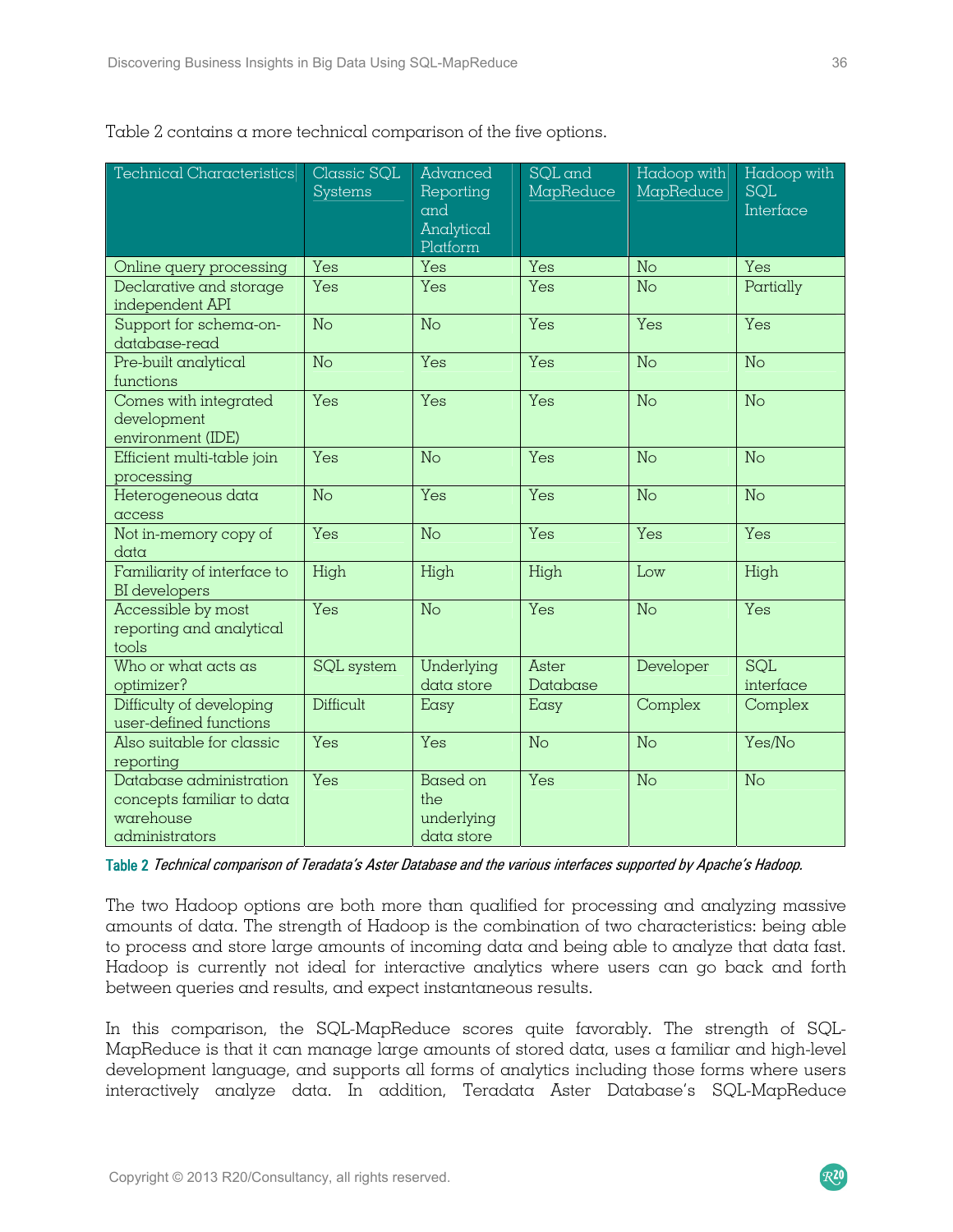implementation comes with  $\alpha$  suite of 70+ pre-packaged analytic modules and an integrated development environment to help analysts and data scientists be productive more quickly.

Furthermore, because Teradata Aster Database supports standard SQL, interactive analysis, and multi store data access, business analysts can use almost any type of tool to create reports or analyze the data. In other words, this platform is not only suitable as a discovery platform, it can also be used for more traditional forms of reporting and analysis, even when the data can be classified as big data and contains schema-less values.

# 8 Technical Advantages of SQL-MapReduce

This chapter lists some of the technical advantages of Aster Database's SQL-MapReduce implementation when deployed as a discovery platform.

Parallelization of Complex Operations – Operations that are hard to parallelize by most database servers, such as joins, group-by's, complex calculations, and operations that are non-relational by nature including most of the time-series based operations, can be implemented inside MapReduce functions. The processing of these functions is always parallelized.

**Simplification of Queries** – Data scientists don't have to concern themselves with the internal workings of MapReduce. This simplifies the writing of many analytical queries. They only have to study what the parameters of the MapReduce functions mean.

**Efficiency of Low-level Programming Language**  $-$  The MapReduce functions in Aster Database are coded in a low-level programming language, such as Java,  $C++$ ,  $C#$ , Python, and R. The low-level programming code is compiled (when it concerns languages such as Java and C++) and therefore executes very efficiently. No optimizer is needed to try and come up with the best processing strategy for the function code.

Efficient Data Access – Instead of using SQL statements or so-called cursors, the function code applies to one row and is activated for each row separately or applies to a partition. The main advantage of the row-by-row and partition-by-partition approaches is that they are very efficient and improve query performance. This efficiency is independent of how data is stored on disk (i.e. it applies to row-stores, column-stores, object-stores, etc.). The programmers can determine how efficient the code is.

Big Data Access – Aster Database comes with a built-in capability called SQL-H™ to access data in HDFS. Developers see no difference between accessing data in an Aster database or data in HDFS, this is all transparent. In addition, all the analytical functions that can be deployed on data in an Aster database, can be deployed in the same way as on data in HDFS.

**Schema-on-Read** – Although Aster is  $\alpha$  SQL database, it works efficiently with complex values. MapReduce functions can be developed that transform the complex values in simple values when the data is extracted from disk and before it's passed to the applications. Because the execution of these functions is parallelized, schema-on-database-read is fast.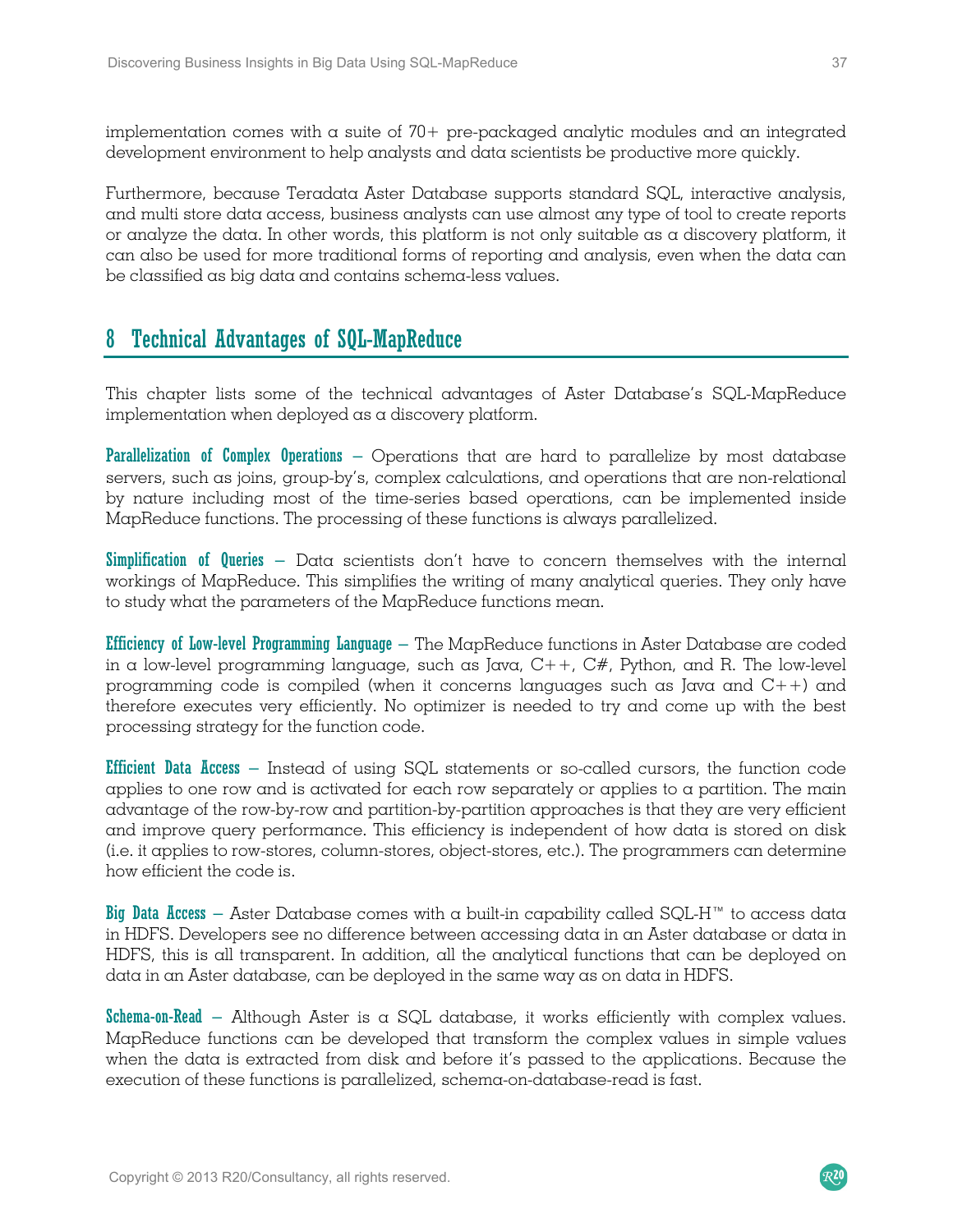**Predictable Query Performance** – Because function processing normally requires a fixed amount of processing time for one row, a large proportion of query processing is predominantly function processing the number of rows and the number of nodes that determine the performance. This makes the query performance very predictable. For example, doubling the number of rows probably increases the performance with a factor of two.

Linear Scalability – Due to predictable performance, the environment scales almost linearly. For example, doubling the number of nodes and partitions could improve the performance with  $\alpha$ factor of (close to) two.

Extensive Set of Built-in Functions – As indicated, developers can create their own MapReduce functions, but Aster Database also comes with a large set of powerful, built-in functions for various forms of statistical, path, and relational analysis; see Appendix A.

Polymorphism of the Functions – If functions are coded correctly, they are *polymorphic*. This means the code can be written independent of the tables and columns being accessed. It's only when a function call is shipped right before it's executed to the Workers, that the code is linked to the correct tables and columns. This is a form of late binding. The advantage is that the same type of function doesn't have to be written for every table and column. For example, a function can be written that determines the top ten values of  $\alpha$  column and it can be invoked for every column of every table. In fact, the function GET NEXT FLIGHT 1HR is polymorphic because other table and column names can be specified as parameters. And the built-in functions are all polymorphic too.

Polymorphism should not be confused with the concept of *overloading* where different functions with the same name (but with different parameters or parameter data types) can be developed. The advantage of polymorphism is improved productivity and maintenance.

Nesting of the Functions  $-$  All the MapReduce functions can be nested, meaning the result of one function can be passed to the next; see Section 5.6. Note that the concept of nesting is widely used in SQL—queries, scalar functions, and views can all be nested. So, the ability to nest MapReduce functions fits well with the language.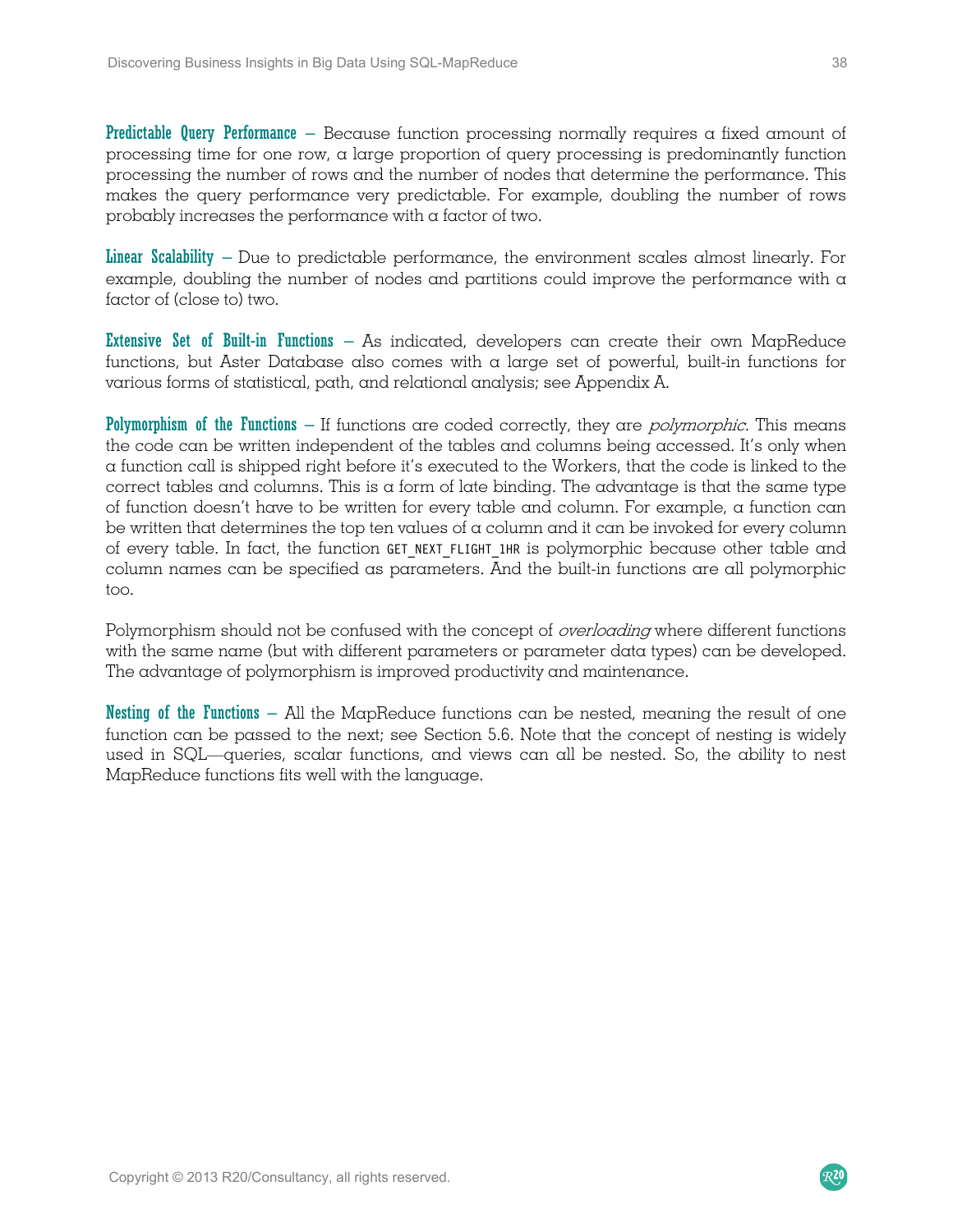# About the Author Rick F. van der Lans

Rick F. van der Lans is an independent analyst, consultant, author, and lecturer specializing in data warehousing, business intelligence, database technology, and data virtualization. He works for R20/Consultancy (www.r20.nl), a consultancy company he founded in 1987.

Rick is chairman of the annual European Data Warehouse and Business Intelligence Conference (organized in London). He writes for the eminent B-eye-Network.com<sup>13</sup> and other websites. He introduced the business intelligence architecture called the Data Delivery Platform in 2009 in a number of articles<sup>14</sup> all published at BeyeNetwork.com.

He has written several books on SQL:

- Introduction to SQL, fourth edition
- SQL for MySQL Developers
- The SQL Guide to SQLite
- The SQL Guide to Ingres
- The SQL Guide to Pervasive PSQL
- The SQL Guide to Oracle

Published in 1987, his popular *Introduction to*  $SQL<sup>15</sup>$  was the first English book on the market devoted entirely to SQL. After more than twenty years, this book is still being sold, and has been translated in several languages, including Chinese, German, and Italian. His latest book<sup>16</sup> Data Virtualization for Business Intelligence Systems was published in 2012.

For more information please visit www.r20.nl, or email to rick $\omega$ r20.nl. You can also get in touch with him via LinkedIn and via Twitter @Rick\_vanderlans.

## About Teradata and the Teradata Aster Discovery Platform

Teradata Corporation is the world's leading analytic data solutions company, focused on integrated data warehousing, big data analytics, and business applications. Teradata's innovative products and services deliver data integration and business insight to empower organizations to make the best decisions possible and achieve competitive advantage. Visit teradata.com for details.

The Teradata Aster Discovery Platform enables organizations to accelerate analytic innovation and competitive advantage by unlocking new value in big data. It is the market leading discovery platform for big data that provides a complete solution for visual, interactive, fast big

 $\overline{a}$ 

<sup>&</sup>lt;sup>13</sup> See http://www.b-eye-network.com/channels/5087/articles/<br><sup>14</sup> See http://www.b-eye-network.com/channels/5087/view/12495<br><sup>15</sup> R.F. van der Lans, *Introduction to SQL; Mastering the Relational Database Language*, fourt Wesley, 2007.

<sup>&</sup>lt;sup>16</sup> R.F. van der Lans, *Data Virtualization for Business Intelligence Systems*, Morgan Kaufmann Publishers, 2012.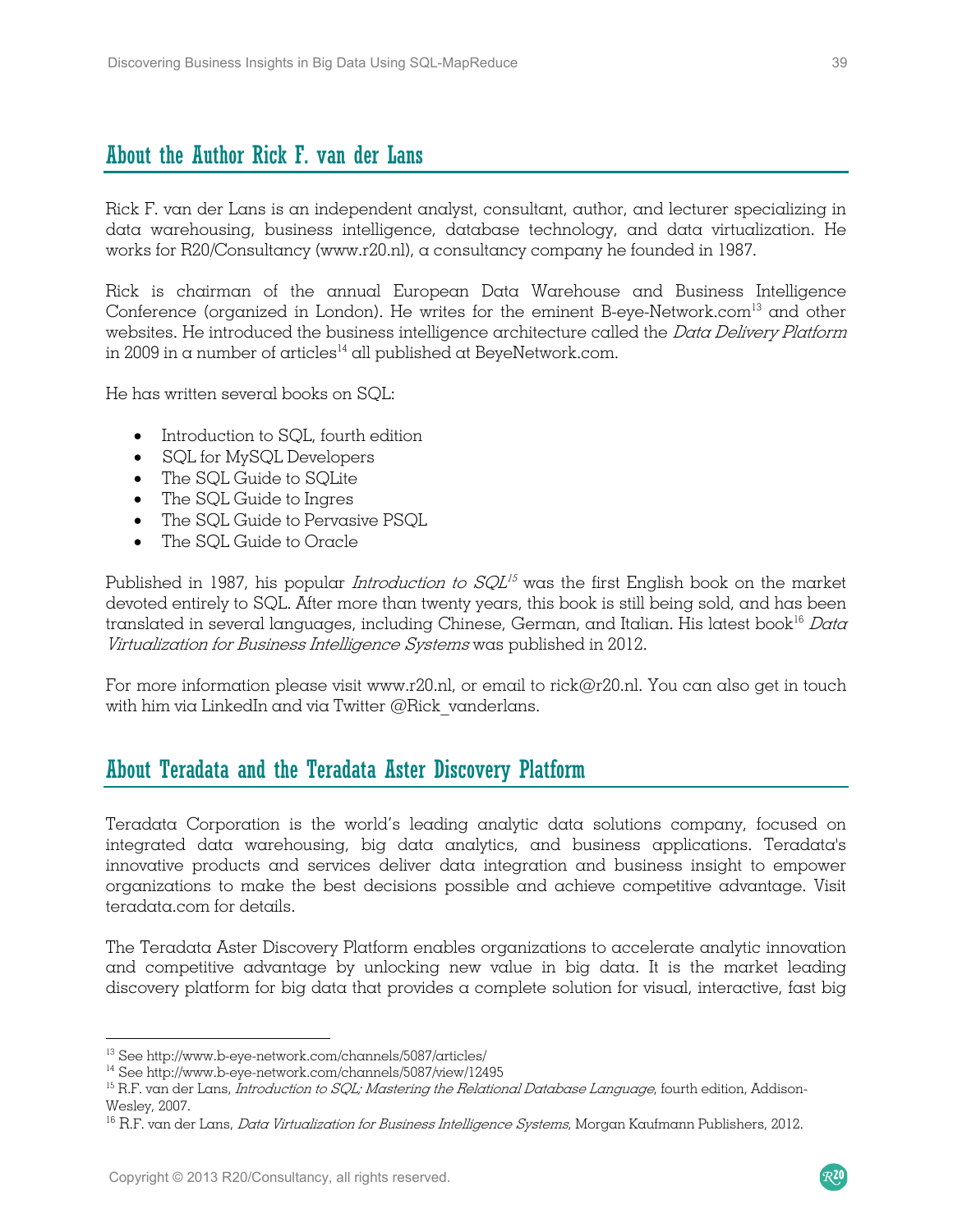analytic applications that require minimal time and effort. The Teradata Aster Discovery Platform comprises of Teradata Aster Database and Teradata Aster Discovery Portfolio.

R20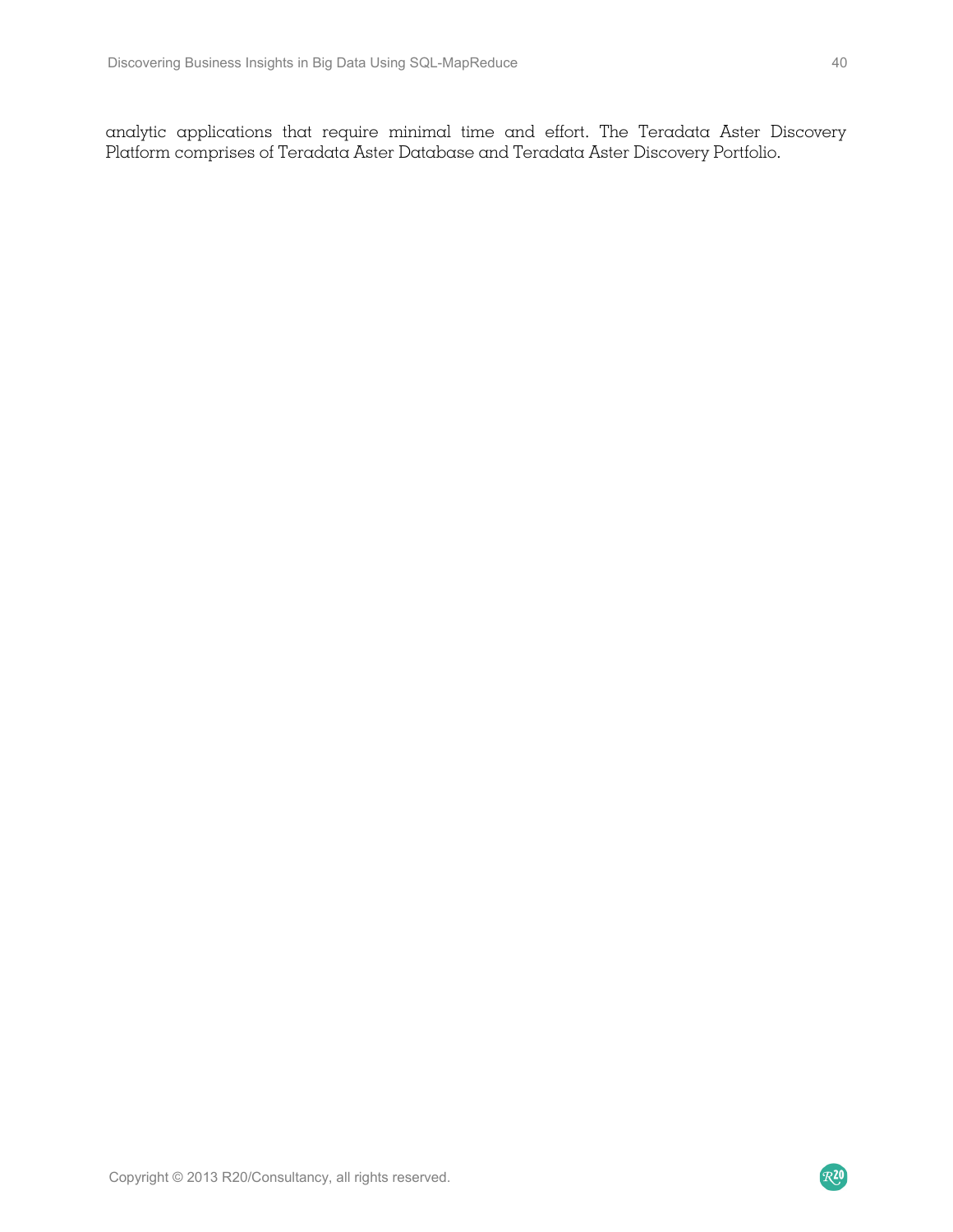# Appendix A The Built-in Functions of Teradata Aster Database

This appendix contains a list of functions supported by Teradata Aster Database. It shows the richness and the extensiveness.

| Area                                                                                                | Analytics                                                                                                                                                                                                                                                                                                                                                                                                                                                                                                                                                                                                                                                                                                                                                                                                                                                                                                                                                                                                                                                                                                            |
|-----------------------------------------------------------------------------------------------------|----------------------------------------------------------------------------------------------------------------------------------------------------------------------------------------------------------------------------------------------------------------------------------------------------------------------------------------------------------------------------------------------------------------------------------------------------------------------------------------------------------------------------------------------------------------------------------------------------------------------------------------------------------------------------------------------------------------------------------------------------------------------------------------------------------------------------------------------------------------------------------------------------------------------------------------------------------------------------------------------------------------------------------------------------------------------------------------------------------------------|
| Path and Pattern Analysis<br>Discover patterns in rows of<br>sequential data                        | nPath: complex sequential analysis for time series analysis and<br>behavioral pattern analysis<br>nPath Extensions: count entrants, track exit paths, count children, and<br>generate subsequences<br>Cfilterviz: advanced visualizations to identify the affinity between two<br>products, item, entities using sigma graphs<br>Npathviz: advanced visualizations to interactively see specific paths or<br>groups of paths that a customer has taken to reach an end goal (e.g.,<br>service cancellation)<br>Attribution: attributes a value to various touch points in a customer's<br>journey (online, offline, or both) towards completing a goal (e.g.,<br>product purchase, conference attendance, campaign response)                                                                                                                                                                                                                                                                                                                                                                                         |
| <b>Statistical Analysis</b><br>High-performance<br>processing of common<br>statistical calculations | Histogram: function to assign values to bins<br><b>Decision Trees:</b> function for creating $\alpha$ model of decisions and their<br>possible implications<br>Approximate percentiles and distinct counts: calculate percentiles and<br>counts within specific variance<br><b>Correlation:</b> calculation that characterizes the strength of the relation<br>between different columns<br>Regression: performs linear or logistic regression between an output<br>variable and a set of input variables<br>Averages: calculate moving, weighted, exponential or volume-weighted<br>averages over a window of data<br>GLM: generalized linear model function that supports logistic, linear,<br>log-linear regression models. Returns all parameters similar to R/SAS<br>Naive Bayes Classifier: simple probabilistic classifier that applies<br>Bayes Theorem to data sets<br>Support Vector Machines: a supervised learning method used for<br>classification and regression analysis<br><b>PCA:</b> Principal Component Analysis transforms $\alpha$ set of observations<br>into a set of uncorrelated variables |
| Graph and Relational<br>Analysis<br>Analyze patterns across<br>rows of data                         | Graph analysis: creates configurable groupings of related items from<br>transaction records in single pass<br>$nTree:$ finds shortest path from a distinct node to all other nodes in $\alpha$<br>graph<br>Other: triangle finding, square finding, clustering coefficient                                                                                                                                                                                                                                                                                                                                                                                                                                                                                                                                                                                                                                                                                                                                                                                                                                           |

Table 3 Examples of built-in functions supported by Teradata Aster Database (Source Teradata) – Continues on the next page.

R20